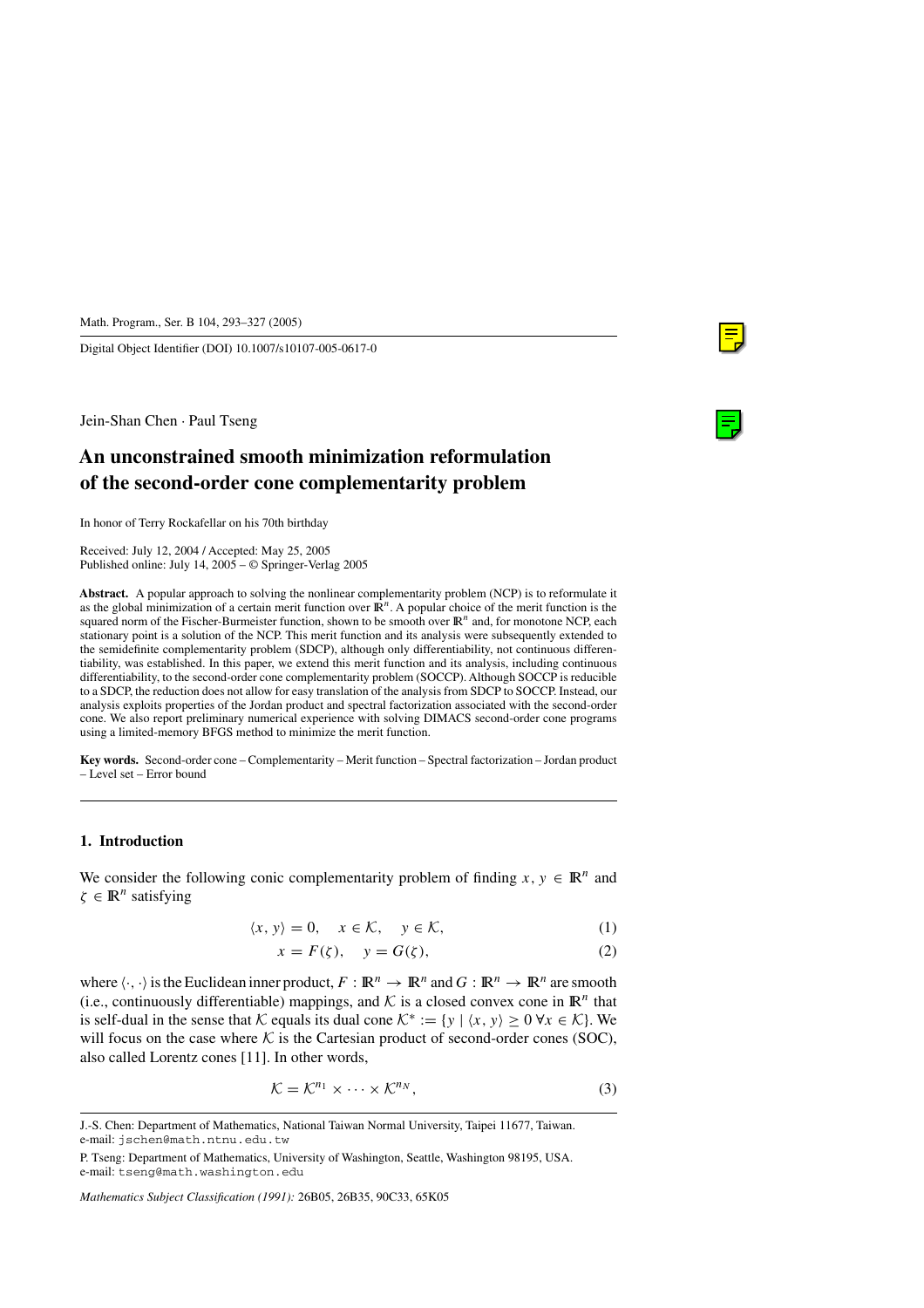where  $N, n_1, ..., n_N \ge 1, n_1 + ... + n_N = n$ , and

$$
\mathcal{K}^{n_i} := \{ (x_1, x_2) \in \mathbb{R} \times \mathbb{R}^{n_i - 1} \mid \|x_2\| \le x_1 \},\
$$

with  $\|\cdot\|$  denoting the Euclidean norm and  $\mathcal{K}^1$  denoting the set of nonnegative reals  $\mathbb{R}_+$ . A special case of (3) is  $K = \mathbb{R}^n_+$ , the nonnegative orthant in  $\mathbb{R}^n$ , which corresponds to  $N = n$  and  $n_1 = \cdots = n_N = 1$ . We will refer to (1), (2), (3) as the *second-order cone complementarity problem* (SOCCP).

An important special case of SOCCP corresponds to  $G(\zeta) = \zeta$  for all  $\zeta \in \mathbb{R}^n$ . Then (1) and (2) reduce to

$$
\langle F(\zeta), \zeta \rangle = 0, \quad F(\zeta) \in \mathcal{K}, \quad \zeta \in \mathcal{K}.
$$
 (4)

If  $K = \mathbb{R}^n_+$ , then (4) reduces to the nonlinear complementarity problem (NCP) and (1)-(2) reduce to the vertical NCP [9]. The NCP plays a fundamental role in optimization theory and has many applications in engineering and economics; see, e.g., [9, 13–15].

Another important special case of SOCCP corresponds to the Karush-Kuhn-Tucker (KKT) optimality conditions for the convex second-order cone program (CSOCP):

minimize 
$$
g(x)
$$
  
subject to  $Ax = b$ ,  $x \in \mathcal{K}$ , (5)

where  $A \in \mathbb{R}^{m \times n}$  has full row rank,  $b \in \mathbb{R}^m$  and  $g : \mathbb{R}^n \to \mathbb{R}$  is a convex twice continuously differentiable function. When  $g$  is linear, this reduces to the SOCP which has numerous applications in engineering design, finance, robust optimization, and includes as special cases convex quadratically constrained quadratic programs and linear programs (LP); see [1, 33] and references therein. The KKT optimality conditions for (5), which are sufficient but not necessary for optimality, are (1) and

$$
Ax = b, \quad y = \nabla g(x) - A^T \zeta_d \quad \text{for some } \zeta_d \in \mathbb{R}^m.
$$

Choose any  $d \in \mathbb{R}^n$  satisfying  $Ad = b$ . (If no such d exists, then (5) has no feasible solution.) Let  $B \in \mathbb{R}^{n \times (n-m)}$  be any matrix whose columns span the null space of A. Then x satisfies  $Ax = b$  if and only if  $x = d + B\zeta_p$  for some  $\zeta_p \in \mathbb{R}^{n-m}$ . Thus, the KKT optimality conditions can be written in the form of (1) and (2) with

$$
\zeta := (\zeta_p, \zeta_d), \quad F(\zeta) := d + B\zeta_p, \quad G(\zeta) := \nabla g(F(\zeta)) - A^T \zeta_d. \tag{6}
$$

Alternatively, since any  $\zeta \in \mathbb{R}^n$  can be decomposed into the sum of its orthogonal projection onto the column space of  $A<sup>T</sup>$  and the null space of A,

$$
F(\zeta) := d + (I - A^T (A A^T)^{-1} A) \zeta, \quad G(\zeta) := \nabla g(F(\zeta)) - A^T (A A^T)^{-1} A \zeta \tag{7}
$$

can also be used in place of (6). For large problems where  $A$  is sparse, (7) has the advantage that the main cost of evaluating the Jacobians  $\nabla F$  and  $\nabla G$  lies in inverting  $AA^T$ , which can be done efficiently via sparse Cholesky factorization. In contrast, (6) entails multiplication by the matrix  $B$ , which can be dense.

There have been proposed various methods for solving CSOCP and SOCCP. They include interior-point methods [2, 3, 33, 36, 37, 42, 52], reformulating SOC constraints as smooth convex constraints [4], (non-interior) smoothing Newton methods [6, 19],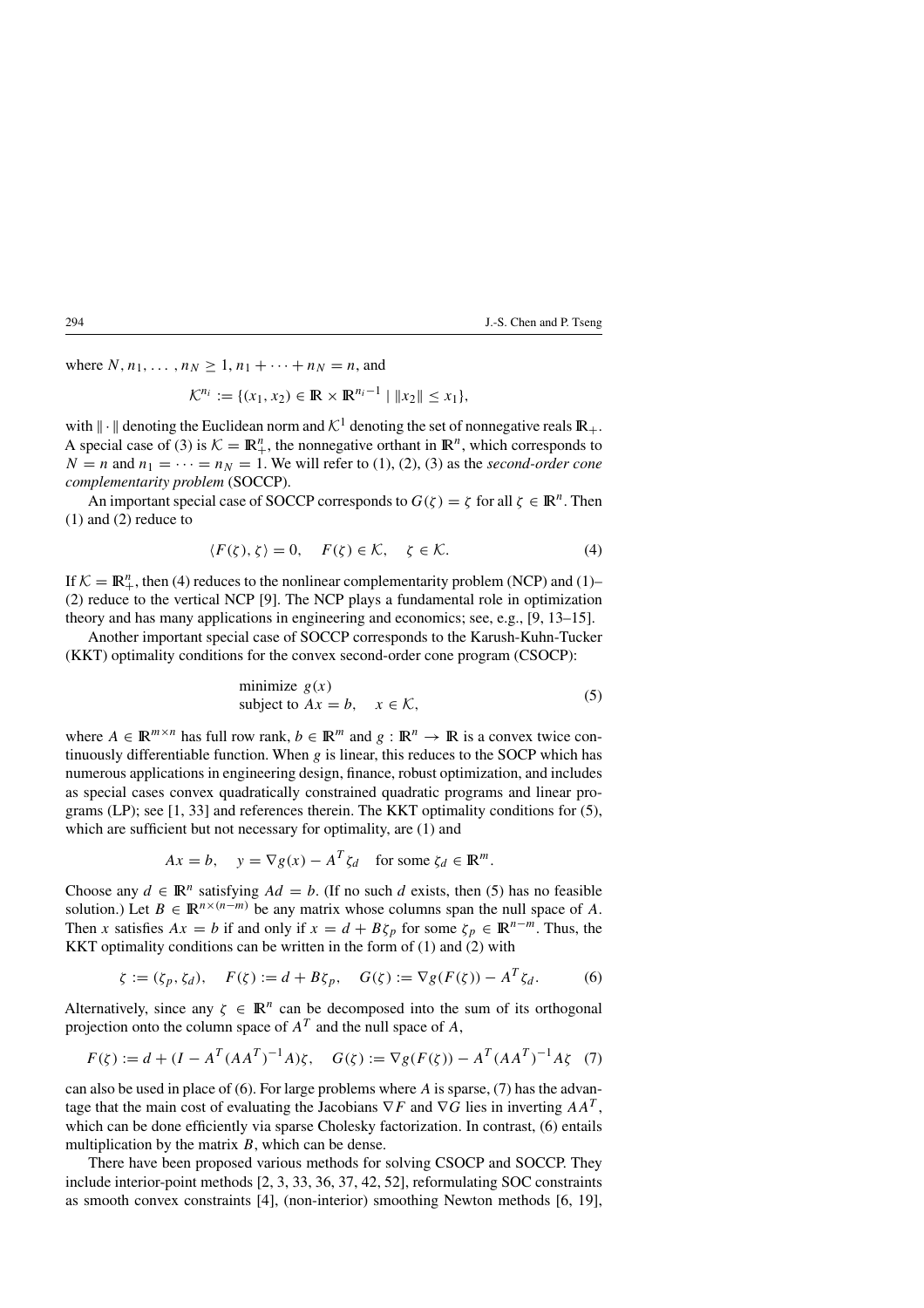and smoothing–regularization methods [22]. These methods require solving a nontrivial system of linear equations at each iteration. For the case where  $G \equiv I$  and F is affine with  $\nabla F$  strictly K-copositive, a matrix splitting method has been proposed [21]. In this paper, we study an alternative approach based on reformulating CSOCP and SOCCP as an unconstrained smooth minimization problem. In particular, we aim to find a smooth function  $\psi : \mathbb{R}^n \times \mathbb{R}^n \to \mathbb{R}_+$  such that

$$
\psi(x, y) = 0 \iff (x, y) \text{ satisfies (1).}
$$
 (8)

We call such a  $\psi$  a *merit function*. Then SOCCP can be expressed as an unconstrained smooth (global) minimization problem:

$$
\min_{\zeta \in \mathbb{R}^n} f(\zeta) := \psi(F(\zeta), G(\zeta)).\tag{9}
$$

Various gradient methods, such as conjugate gradient methods and (limited-memory) quasi-Newton methods [5, 18, 38], can now be applied to solve (9). They have the advantage of requiring less work per iteration than interior-point methods and non-interior Newton methods. This approach can also be combined with smoothing and nonsmooth Newton methods to improve the efficiency and robustness of the latter, as was done in the case of NCP [7, 8, 12, 17, 24, 27, 30]. For this approach to be effective, the choice of  $\psi$  is crucial. In the case of NCP, corresponding to (4) and  $\mathcal{K} = \mathbb{R}^n_+$ , a popular choice is

$$
\psi(x, y) = \frac{1}{2} \sum_{i=1}^{n} \phi(x_i, y_i)^2
$$

for all  $x = (x_1, ..., x_n)^T \in \mathbb{R}^n$ , where  $\phi$  is the well-known Fischer-Burmeister (FB) NCP-function [16, 17] defined by

$$
\phi(x_i, y_i) = \sqrt{x_i^2 + y_i^2} - x_i - y_i.
$$

It has been shown that  $\psi$  is smooth (even though  $\phi$  is not differentiable) and satisfies (8) [10, 25, 26]. Moreover, when F is monotone or, more generally, a  $P_0$ -function, every stationary point of  $\zeta \mapsto \psi(F(\zeta), \zeta)$  is a solution of NCP [10, 20]. This is an important property since (i) gradient methods are guaranteed to find stationary points only, and (ii) when an LP is reformulated as an NCP, the resulting  $F$  is monotone, but neither strongly monotone nor a uniformly P-function. In contrast, other smooth merit functions for NCP, such as the implicit Lagrangian and the D-gap function [28, 35, 40, 45, 51, 54], require  $F$  to be a uniformly P-function in order for stationary points to be solutions of NCP. Thus these other merit functions cannot be used for LP. Subsequently, a number of variants of  $\psi$  with additional desirable properties have been proposed, e.g., [6, 10, 29, 31, 34, 41, 47, 49, 53]. A recent discussion of these variants can be found in the paper [47]. Moreover, the above merit function  $\psi$ , as well as a related merit function of Yamashita and Fukushima [53], have been extended to the semidefinite complementarity problem (SDCP), which has the form (1), (2), but with x, y being  $q \times q$  ( $q \ge 1$ ) real symmetric block-diagonal matrices of fixed block sizes,  $\langle \cdot, \cdot \rangle$  being the trace inner product, and K being the cone of  $q \times q$  block-diagonal positive semidefinite matrices of fixed block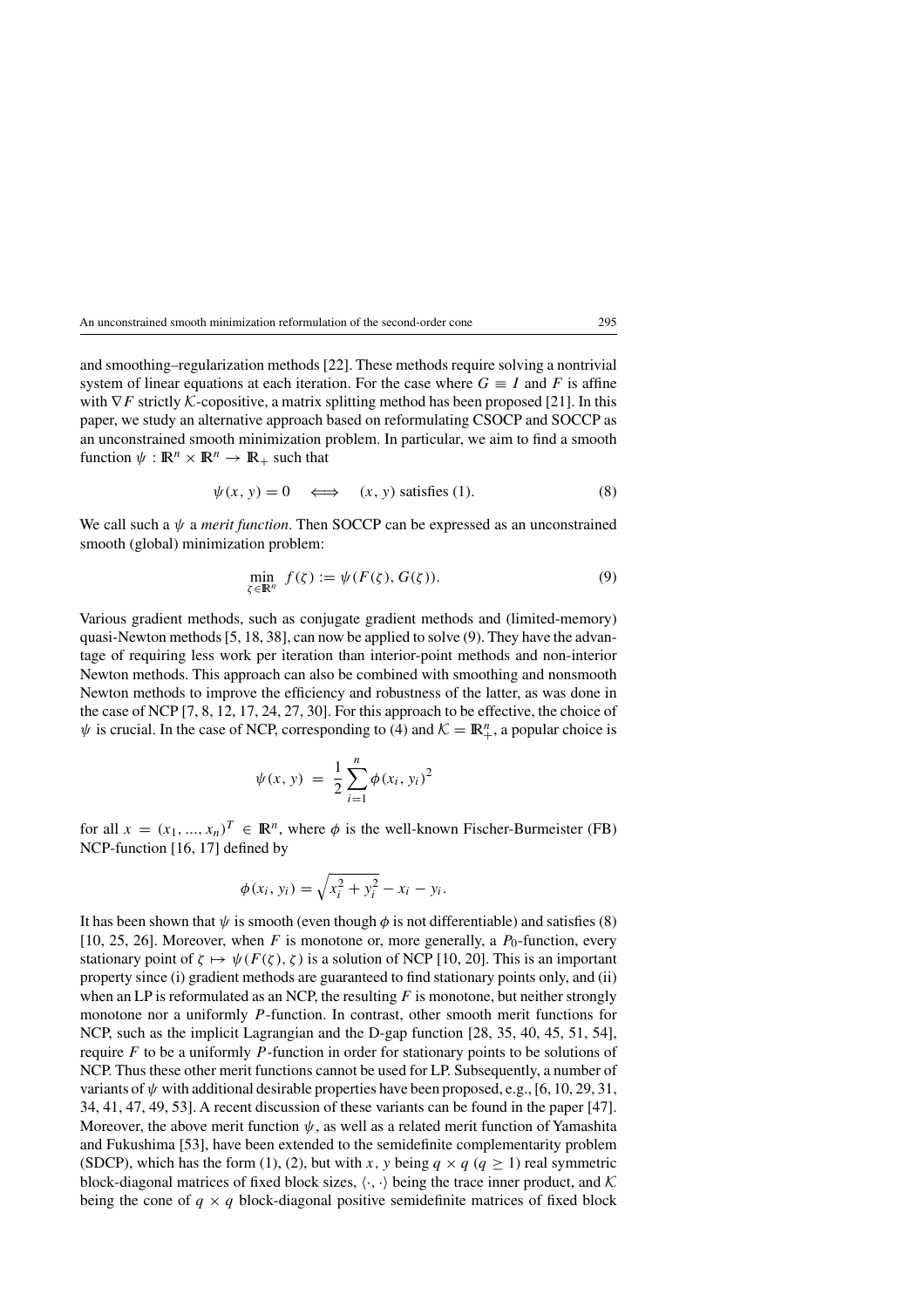sizes [50, 53]. However, the analysis in [50] showed  $\psi$  to be differentiable, but did not show it to be smooth. $<sup>1</sup>$ </sup>

Can the above merit functions for NCP be extended to SOCCP? To our knowledge, this question has not been studied previously. We study it in this paper. We are motivated by previous work on extending merit function from NCP to SDCP [50, 53]. We are further motivated by a recent work [19] showing that the FB function extends from NCP to SOCCP using the Jordan product associated with SOC [11]. Nice properties of the FB function, such as strong semismoothness, are preserved when extended to SOCCP [48]. More specifically, for any  $x = (x_1, x_2), y = (y_1, y_2) \in \mathbb{R} \times \mathbb{R}^{n-1}$ , we define their *Jordan product* associated with  $K<sup>n</sup>$  as

$$
x \cdot y := (\langle x, y \rangle, y_1 x_2 + x_1 y_2). \tag{10}
$$

The identity element under this product is  $e := (1, 0, \dots, 0)^T \in \mathbb{R}^n$ . We write  $x^2$  to mean  $x \cdot x$  and write  $x + y$  to mean the usual componentwise addition of vectors. It is known that  $x^2 \in \mathcal{K}^n$  for all  $x \in \mathbb{R}^n$ . Moreover, if  $x \in \mathcal{K}^n$ , then there exists a unique vector in  $\mathcal{K}^n$ , denoted by  $x^{1/2}$ , such that  $(x^{1/2})^2 = x^{1/2} \cdot x^{1/2} = x$ . Then,

$$
\phi(x, y) := (x^2 + y^2)^{1/2} - x - y \tag{11}
$$

is well defined for all  $(x, y) \in \mathbb{R}^n \times \mathbb{R}^n$  and maps  $\mathbb{R}^n \times \mathbb{R}^n$  to  $\mathbb{R}^n$ . It was shown in [19] that  $\phi(x, y) = 0$  if and only if  $(x, y)$  satisfies (1). Thus,

$$
\psi_{\text{FB}}(x, y) := \frac{1}{2} \sum_{i=1}^{N} \|\phi(x_i, y_i)\|^2,
$$
\n(12)

where  $x = (x_1, \ldots, x_N)^T$ ,  $y = (y_1, \ldots, y_N)^T \in \mathbb{R}^{n_1} \times \cdots \times \mathbb{R}^{n_N}$ , is a merit function for SOCCP. We will show that, like the NCP case,  $\psi_{FB}$  is smooth and, when  $\nabla F$  and  $-\nabla G$  are column monotone, every stationary point of (9) solves SOCCP; see Propositions 2 and 3. The same holds for the following analog of the SDCP merit function studied by Yamashita and Fukushima [53]:

$$
\psi_{\text{YF}}(x, y) := \psi_0(\langle x, y \rangle) + \psi_{\text{FB}}(x, y), \tag{13}
$$

where  $\psi_0 : \mathbb{R} \to [0, \infty)$  is any smooth function satisfying

$$
\psi_0(t) = 0 \ \forall t \le 0
$$
 and  $\psi'_0(t) > 0 \ \forall t > 0;$  (14)

see Proposition 4. In [53],  $\psi_0(t) = \frac{1}{4} (\max\{0, t\})^4$  was considered. Analogous to the NCP and SDCP cases, when  $\nabla G(\zeta)$  is invertible, a  $\nabla F$ -free descent direction for

$$
f_{\text{FB}}(\zeta) := \psi_{\text{FB}}(F(\zeta), G(\zeta)) \tag{15}
$$

and

$$
f_{\rm YF}(\zeta) := \psi_{\rm YF}(F(\zeta), G(\zeta))\tag{16}
$$

<sup>&</sup>lt;sup>1</sup> During the revising of this paper, a proof of smoothness is reported in [43].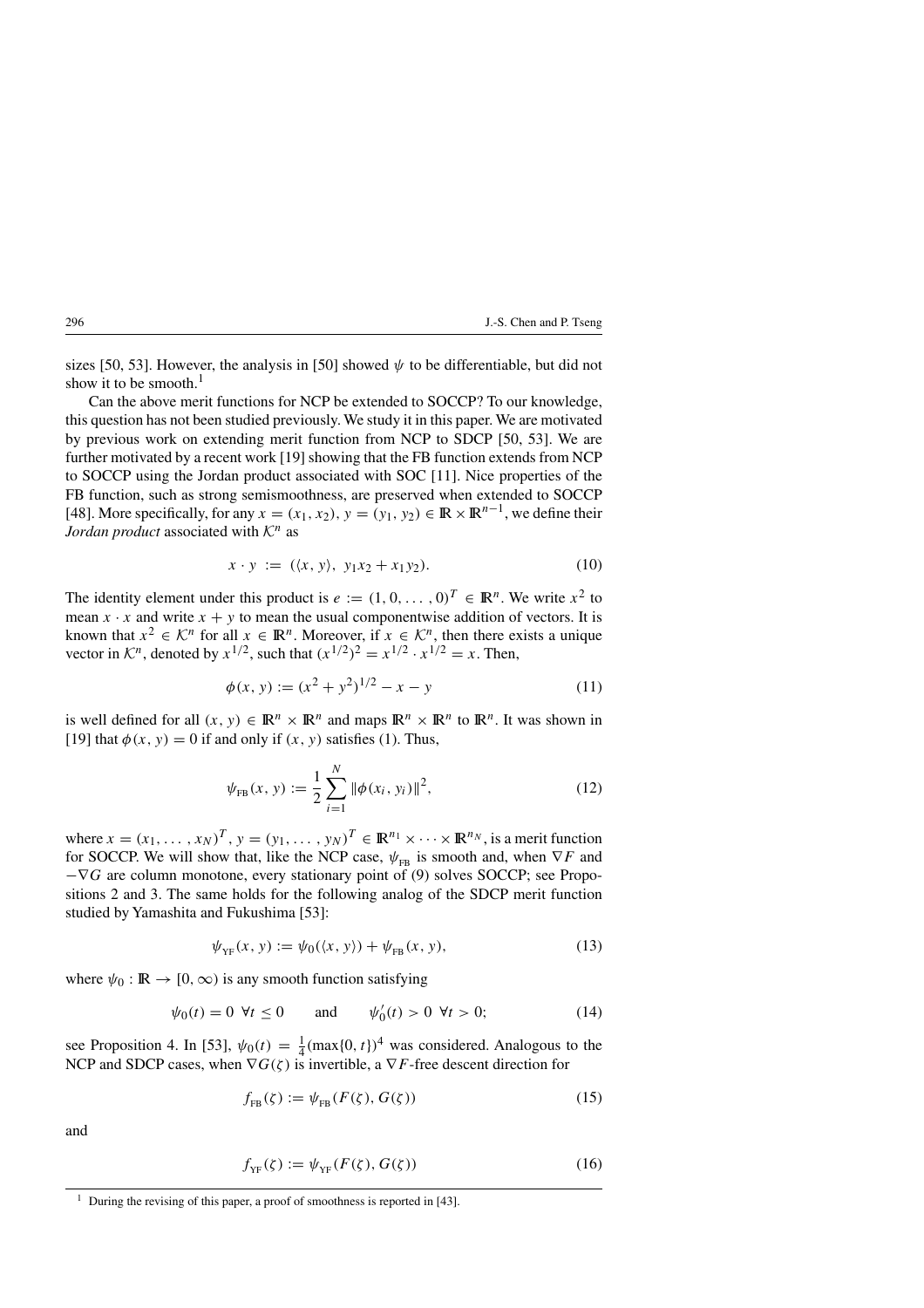can be found. The function  $f_{YF}$ , compared to  $f_{FB}$ , has additional bounded level-set and error bound properties; see Section 5. Our proof of the smoothness of  $\psi_{FB}$  in Section 3 is quite technical, but further simplification seems difficult. In particular, neither general properties of the Jordan product associated with symmetric cones [11] nor the strong semismoothness proof for  $\phi$  given in [48] lend themselves readily to a smoothness proof for  $\psi_{FB}$ . In Section 6, we report our numerical experience with solving SOCP (5) from the DIMACS library by using a limited-memory BFGS (L-BFGS) method to minimize  $f_{\text{FB}}$ , with F and G given by (7). On problems with  $n \gg m$  and for low-to-medium solution accuracy, L-BFGS appears to be competitive with interior-point methods. We also report our experience with solving CSOCP using a BFGS method to minimize  $f_{\text{FB}}$ .

It is known that SOCCP can be reduced to an SDCP by observing that, for any  $x = (x_1, x_2) \in \mathbb{R} \times \mathbb{R}^{n-1}$ , we have  $x \in \mathcal{K}^n$  if and only if

$$
L_x := \begin{bmatrix} x_1 & x_2^T \\ x_2 & x_1 I \end{bmatrix}
$$

is positive semidefinite (also see [19, p. 437] and [44]). However, this reduction increases the problem dimension from *n* to  $n(n + 1)/2$  and it is not known whether this increase can be mitigated by exploiting the special "arrow" structure of  $L<sub>x</sub>$ .

Throughout this paper,  $\mathbb{R}^n$  denotes the space of *n*-dimensional real column vectors and <sup>T</sup> denotes transpose. For any differentiable function  $f : \mathbb{R}^n \to \mathbb{R}, \nabla f(x)$  denotes the gradient of f at x. For any differentiable mapping  $F = (F_1, ..., F_m)^T : \mathbb{R}^n \to \mathbb{R}^m$ ,  $\nabla F(x) = [\nabla F_1(x) \cdots \nabla F_m(x)]$  denotes the transpose Jacobian of F at x. For any symmetric matrices  $A, B \in \mathbb{R}^{n \times n}$ , we write  $A \succeq B$  (respectively,  $A \succ B$ ) to mean  $A - B$  is positive semidefinite (respectively, positive definite). For nonnegative scalars α and β, we write  $\alpha = O(\beta)$  to mean  $\alpha \leq C\beta$ , with C independent of α and β.

#### **2. Jordan product and spectral factorization**

It is known that  $K<sup>n</sup>$  is a closed convex self-dual cone with nonempty interior given by

$$
int(\mathcal{K}^n) = \{ (x_1, x_2) \in \mathbb{R} \times \mathbb{R}^{n-1} \mid ||x_2|| < x_1 \}.
$$

The Jordan product (10), unlike scalar or matrix multiplication, is not associative, which is a main source of complication in the analysis of SOCCP. For any  $x = (x_1, x_2) \in$  $\mathbb{R} \times \mathbb{R}^{n-1}$ , its *determinant* is defined by

$$
det(x) := x_1^2 - ||x_2||^2.
$$

In general,  $det(x \cdot y) \neq det(x)det(y)$  unless  $x_2 = y_2$ .

We next recall from [19] that each  $x = (x_1, x_2) \in \mathbb{R} \times \mathbb{R}^{n-1}$  admits a spectral factorization, associated with  $\mathcal{K}^n$ , of the form

$$
x = \lambda_1 u^{(1)} + \lambda_2 u^{(2)},
$$

where  $\lambda_1$ ,  $\lambda_2$  and  $u^{(1)}$ ,  $u^{(2)}$  are the spectral values and the associated spectral vectors of  $x$  given by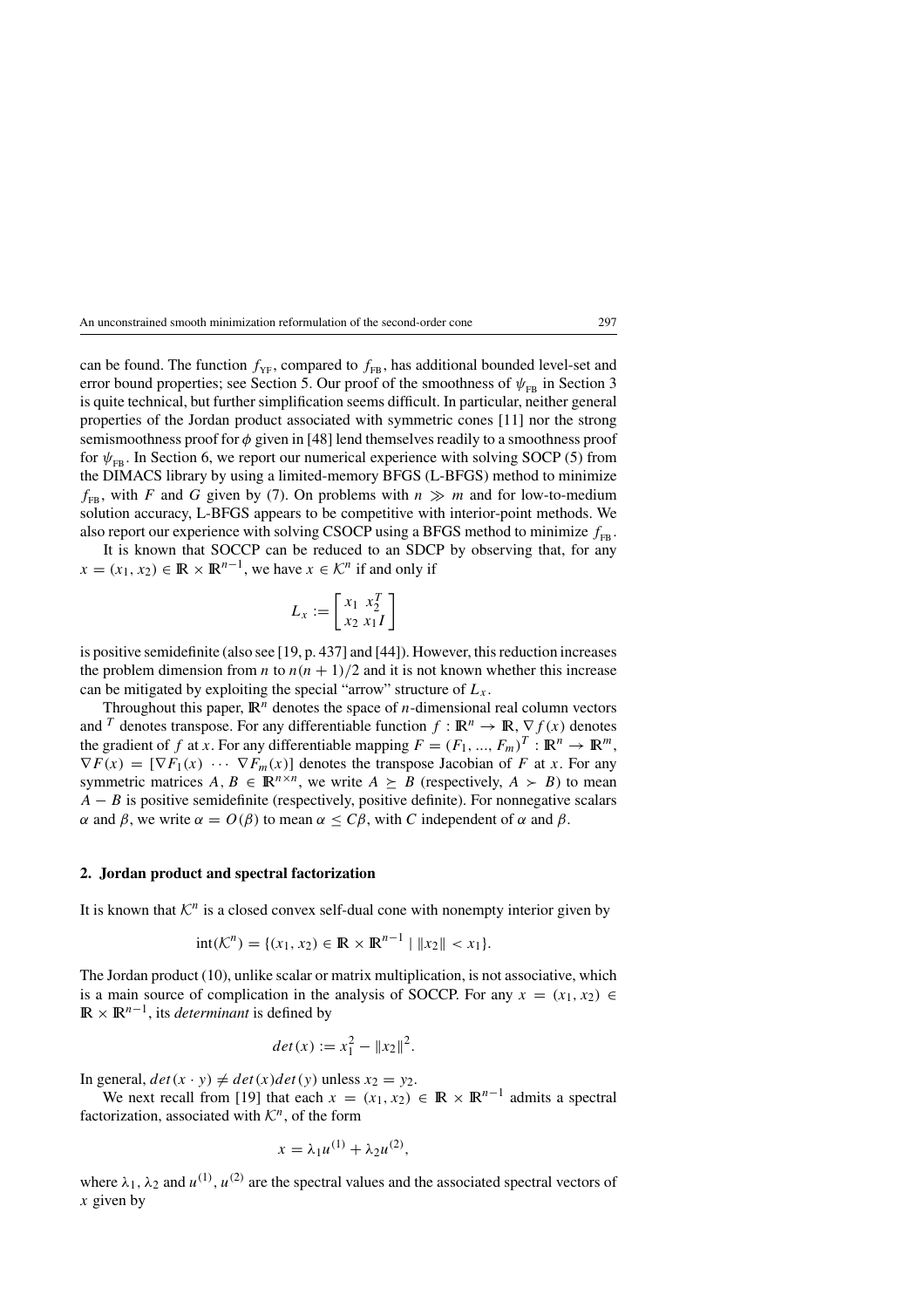$$
\lambda_i = x_1 + (-1)^i \|x_2\|,
$$
  
\n
$$
u^{(i)} = \begin{cases}\n\frac{1}{2} \left( 1, \ (-1)^i \frac{x_2}{\|x_2\|} \right) & \text{if } x_2 \neq 0; \\
\frac{1}{2} \left( 1, \ (-1)^i w_2 \right) & \text{if } x_2 = 0,\n\end{cases}
$$

for  $i = 1, 2$ , with w<sub>2</sub> being any vector in  $\mathbb{R}^{n-1}$  satisfying  $||w_2|| = 1$ . If  $x_2 \neq 0$ , the factorization is unique.

The above spectral factorization of x, as well as  $x^2$  and  $x^{1/2}$  and the matrix  $L_x$ , have various interesting properties; see [19]. We list four properties that we will use later.

*Property 1.* For any  $x = (x_1, x_2) \in \mathbb{R} \times \mathbb{R}^{n-1}$ , with spectral values  $\lambda_1, \lambda_2$  and spectral vectors  $u^{(1)}$ ,  $u^{(2)}$ , the following results hold.

(a)  $x^2 = \lambda_1^2 u^{(1)} + \lambda_2^2 u^{(2)} \in \mathcal{K}^n$ . (a)  $x = \lambda_1 u^{11} + \lambda_2 u^{11} \in \mathbb{R}$ .<br>
(b) If  $x \in \mathbb{R}^n$ , then  $0 \le \lambda_1 \le \lambda_2$  and  $x^{1/2} = \sqrt{\lambda_1} u^{(1)} + \sqrt{\lambda_2} u^{(2)}$ . (c) If  $x \in \text{int}(\mathcal{K}^n)$ , then  $0 < \lambda_1 \leq \lambda_2$ ,  $\det(x) = \lambda_1 \lambda_2$ , and  $L_x$  is invertible with

$$
L_x^{-1} = \frac{1}{\det(x)} \left[ \begin{array}{c} x_1 \\ -x_2 \end{array} \frac{\det(x)}{x_1} \frac{-x_2^T}{I} + \frac{1}{x_1} x_2 x_2^T \right].
$$

(d)  $x \cdot y = L_x y$  for all  $y \in \mathbb{R}^n$ , and  $L_x > 0$  if and only if  $x \in \text{int}(\mathcal{K}^n)$ .

# **3. Smoothness property of merit functions**

In this section we show that the functions  $(12)$  and  $(13)$  are smooth functions satisfying (8). For simplicity, we focus on the special case of  $N = 1$ , i.e.,

$$
\psi_{\text{FB}}(x, y) = \frac{1}{2} ||\phi(x, y)||^2
$$
\n(17)

in this and the next two sections. Extension of our analyses to the general case of  $N \geq 1$ is straightforward. We begin with the following result from [19] showing that the FB function  $\phi$  given by (11) has property analogous to the NCP and SDCP cases. Additional properties of  $\phi$  are studied in [19, 48].

**Lemma 1.** ([19, Proposition 2.1]) *Let*  $\phi : \mathbb{R}^n \times \mathbb{R}^n \to \mathbb{R}^n$  *be given by* (11)*. Then* 

$$
\phi(x, y) = 0 \Longleftrightarrow x, y \in \mathcal{K}^n, x \cdot y = 0,
$$
  

$$
\Longleftrightarrow x, y \in \mathcal{K}^n, \langle x, y \rangle = 0.
$$

Since  $x^2$ ,  $y^2 \in \mathcal{K}^n$  for any  $x, y \in \mathbb{R}^n$ , we have that  $x^2 + y^2 = (\|x\|^2 + \|y\|^2, 2x_1x_2 +$  $(2y_1y_2) \in \mathcal{K}^n$ . Thus

$$
x^{2} + y^{2} \notin \text{int}(\mathcal{K}^{n}) \iff \|x\|^{2} + \|y\|^{2} = 2\|x_{1}x_{2} + y_{1}y_{2}\|.
$$
 (18)

The spectral values of  $x^2 + y^2$  are

$$
\lambda_1 := \|x\|^2 + \|y\|^2 - 2\|x_1x_2 + y_1y_2\|,
$$
  
\n
$$
\lambda_2 := \|x\|^2 + \|y\|^2 + 2\|x_1x_2 + y_1y_2\|.
$$
\n(19)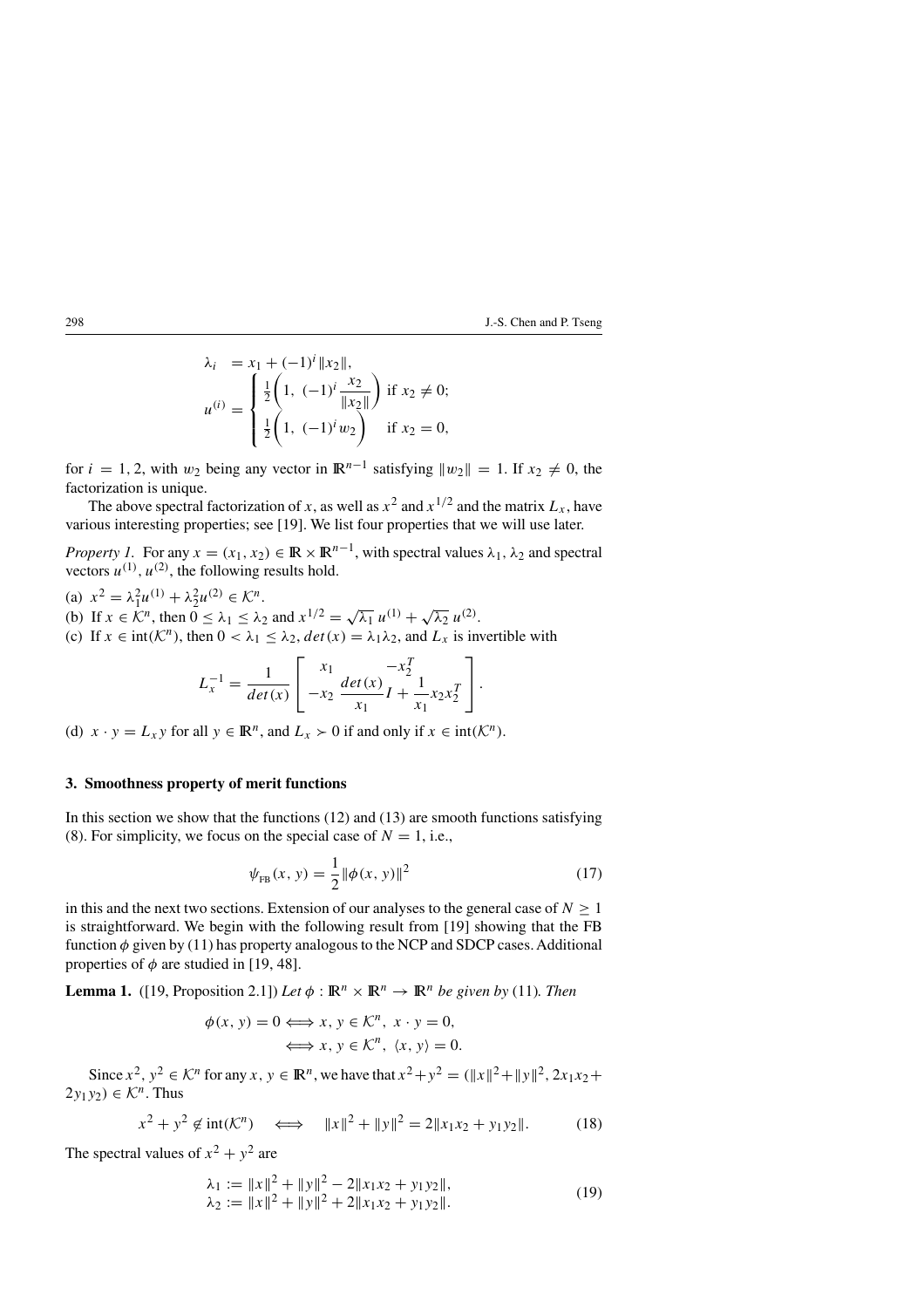Then, by Property 1(b),  $z := (x^2 + y^2)^{1/2}$  has the spectral values  $\sqrt{\lambda_1}$ ,  $\sqrt{\lambda_2}$  and

$$
z = (z_1, z_2) = \left(\frac{\sqrt{\lambda_1} + \sqrt{\lambda_2}}{2}, \frac{\sqrt{\lambda_2} - \sqrt{\lambda_1}}{2}w_2\right),\tag{20}
$$

where  $w_2 := \frac{x_1 x_2 + y_1 y_2}{\|x_1 x_2 + y_1 y_2\|}$  if  $x_1 x_2 + y_1 y_2 \neq 0$  and otherwise  $w_2$  is any vector in  $\mathbb{R}^{n-1}$  satisfying  $||w_2|| = 1$ . The next key lemma, describing special properties of x, y with  $x^2 + y^2 \notin \text{int}(\mathcal{K}^n)$ , will be used to prove Propositions 1, 2, and Lemma 6.

**Lemma 2.** *For any*  $x = (x_1, x_2), y = (y_1, y_2) \in \mathbb{R} \times \mathbb{R}^{n-1}$  *with*  $x^2 + y^2 \notin \text{int}(\mathcal{K}^n)$ *, we have*

$$
x_1^2 = ||x_2||^2,
$$
  
\n
$$
y_1^2 = ||y_2||^2,
$$
  
\n
$$
x_1y_1 = x_2y_2,
$$
  
\n
$$
x_1y_2 = y_1x_2.
$$

*Proof.* By (18),  $||x||^2 + ||y||^2 = 2||x_1x_2 + y_1y_2||$ . Thus  $\left(||x||^2 + ||y||^2\right)^2$  $= 4||x_1x_2 +$  $y_1y_2\|^2$ , so that

$$
||x||4 + 2||x||2 ||y||2 + ||y||4 = 4(x1x2 + y1y2)T (x1x2 + y1y2).
$$

Notice that  $||x||^2 = x_1^2 + ||x_2||^2$  and  $||y||^2 = y_1^2 + ||y_2||^2$ . Thus,

$$
\left(x_1^2 + \|x_2\|^2\right)^2 + 2\|x\|^2\|y\|^2 + \left(y_1^2 + \|y_2\|^2\right)^2 = 4x_1^2\|x_2\|^2 + 8x_1y_1x_2^Ty_2 + 4y_1^2\|y_2\|^2.
$$

Simplifying the above expression yields

$$
\left(x_1^2 - \|x_2\|^2\right)^2 + \left(y_1^2 - \|y_2\|^2\right)^2 + \left(2\|x\|^2\|y\|^2 - 8x_1y_1x_2^Ty_2\right) = 0.
$$

The first two terms are nonnegative. The third term is also nonnegative because

$$
||x||2 ||y||2 = (x12 + ||x2||2) (y12 + ||y2||2)
$$
  
\n
$$
\geq (2|x1||x2||)(2|y1||y2||)
$$
  
\n
$$
= 4|x1||y1||x2||||y2||
$$
  
\n
$$
\geq 4x1y1x2Ty2.
$$

Hence

$$
x_1^2 = ||x_2||^2
$$
,  $y_1^2 = ||y_2||^2$ ,  $2||x||^2||y||^2 - 8x_1y_1x_2^Ty_2 = 0$ .

Substituting  $x_1^2 = ||x_2||^2$  and  $y_1^2 = ||y_2||^2$  into the last equation, the resulting three equations imply  $x_1y_1 = x_2^T y_2$ .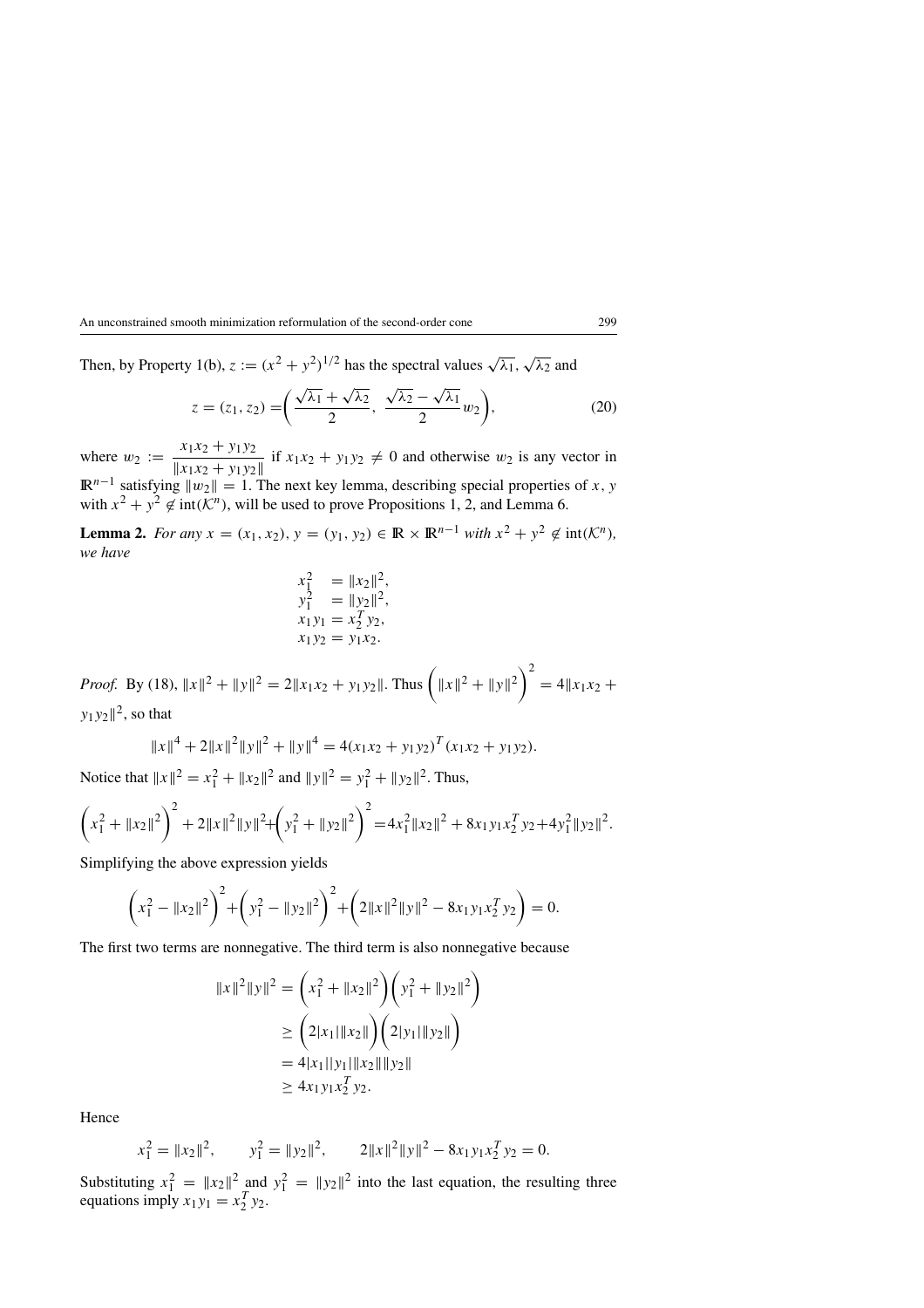It remains to prove that  $x_1y_2 = y_1x_2$ . If  $x_1 = 0$ , then  $||x_2|| = |x_1| = 0$  so this relation is true. Symmetrically, if  $y_1 = 0$ , then this relation is also true. Suppose that  $x_1 \neq 0$  and  $y_1 \neq 0$ . Then  $x_2 \neq 0$ ,  $y_2 \neq 0$ , and

$$
x_1y_1 = x_2^T y_2 = ||x_2|| ||y_2|| \cos \theta = |x_1||y_1| \cos \theta,
$$

where  $\theta$  is the angle between  $x_2$  and  $y_2$ . Thus,  $\cos \theta \in \{-1, 1\}$ , i.e.,  $y_2 = \alpha x_2$  for some  $\alpha \neq 0$ . Then

$$
x_1y_1 = x_2^T y_2 = \alpha ||x_2||^2 = \alpha x_1^2,
$$

so that  $y_1/x_1 = \alpha$ . Thus  $y_2 = x_2y_1/x_1$ .

The next technical lemma shows that two square terms are upper bounded by a quantity that measures how close  $x^2 + y^2$  comes to the boundary of  $\mathcal{K}^n$  (cf. (18)). This lemma will be used to prove Lemma 4 and Proposition 2.

**Lemma 3.** *For any*  $x = (x_1, x_2), y = (y_1, y_2) \in \mathbb{R} \times \mathbb{R}^{n-1}$  *with*  $x_1x_2 + y_1y_2 \neq 0$ *, we have*

$$
\left(x_1 - \frac{(x_1x_2 + y_1y_2)^T x_2}{\|x_1x_2 + y_1y_2\|}\right)^2 \le \|x_2 - x_1\frac{x_1x_2 + y_1y_2}{\|x_1x_2 + y_1y_2\|}\bigg\|^2 \le \|x\|^2 + \|y\|^2 - 2\|x_1x_2 + y_1y_2\|.
$$

*Proof.* The first inequality can be seen by expanding the square on both sides and using the Cauchy-Schwarz inequality. It remains to prove the second inequality. Let us multiply both sides of this inequality by

$$
||x_1x_2 + y_1y_2||^2 = x_1^2 ||x_2||^2 + 2x_1y_1x_2^T y_2 + y_1^2 ||y_2||^2
$$

and let  $L$  and  $R$  denote, respectively, the left-hand side and the right-hand side. Since  $x_1x_2 + y_1y_2 \neq 0$ , the second inequality is equivalent to  $R - L \geq 0$ . We have

$$
L = \left( \|x_2\|^2 - 2x_1 \frac{(x_1x_2 + y_1y_2)^T x_2}{\|x_1x_2 + y_1y_2\|} + x_1^2 \right) \|x_1x_2 + y_1y_2\|^2
$$
  
\n
$$
= \|x_2\|^2 \left( x_1^2 \|x_2\|^2 + 2x_1y_1x_2^T y_2 + y_1^2 \|y_2\|^2 \right)
$$
  
\n
$$
-2x_1 \left( x_1 \|x_2\|^2 + y_1x_2^T y_2 \right) \|x_1x_2 + y_1y_2\|
$$
  
\n
$$
+ x_1^2 \left( x_1^2 \|x_2\|^2 + 2x_1y_1x_2^T y_2 + y_1^2 \|y_2\|^2 \right)
$$
  
\n
$$
= x_1^2 \|x_2\|^4 + 2x_1y_1x_2^T y_2 \|x_2\|^2 + y_1^2 \|x_2\|^2 \|y_2\|^2
$$
  
\n
$$
-2x_1^2 \|x_2\|^2 \|x_1x_2 + y_1y_2\| - 2x_1y_1x_2^T y_2 \|x_1x_2 + y_1y_2\|
$$
  
\n
$$
+ x_1^4 \|x_2\|^2 + 2x_1^3 y_1x_2^T y_2 + x_1^2 y_1^2 \|y_2\|^2,
$$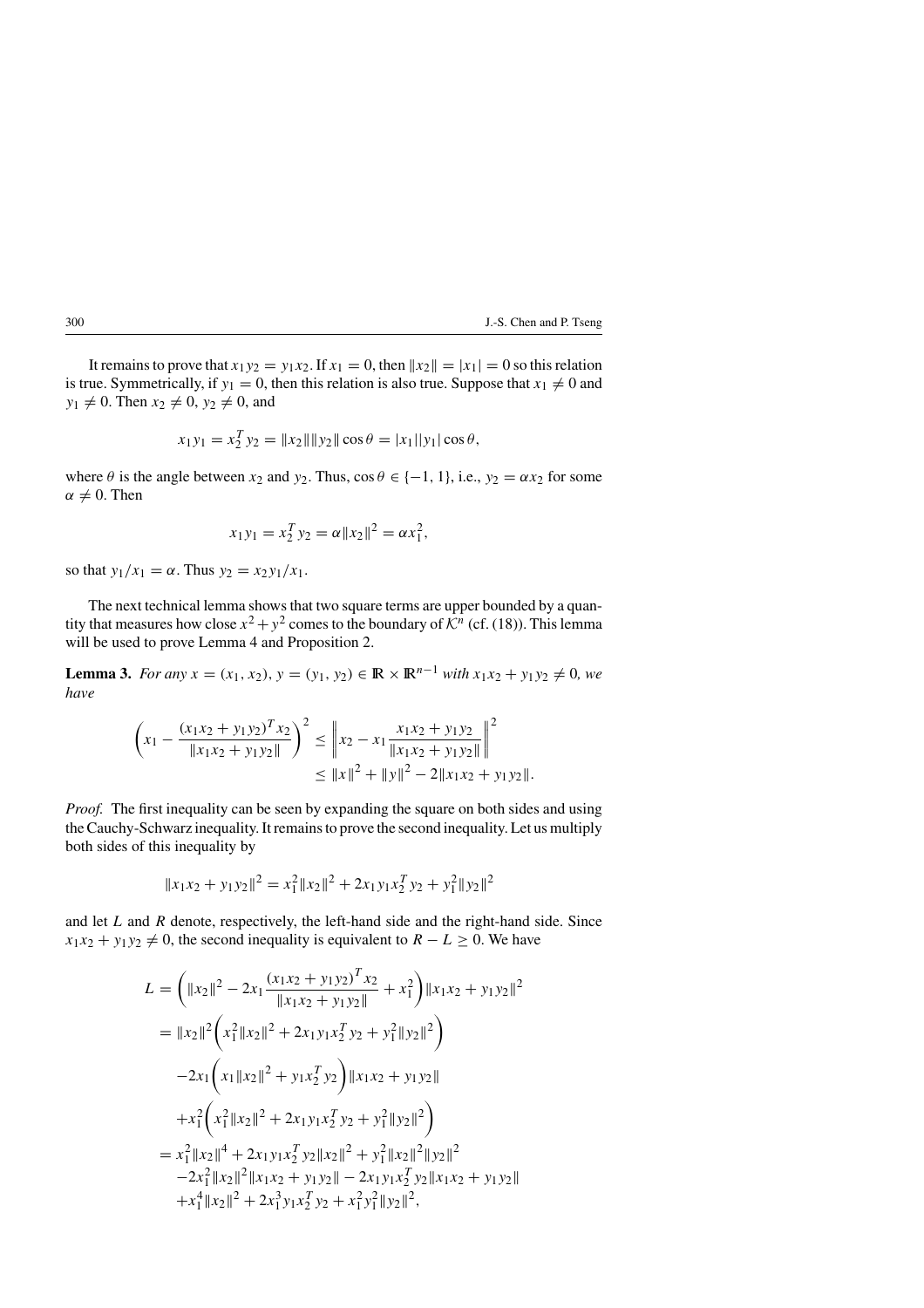and

$$
R = (||x||^2 + ||y||^2 - 2||x_1x_2 + y_1y_2||) ||x_1x_2 + y_1y_2||^2
$$
  
\n
$$
= (x_1^2 + ||x_2||^2 - 2||x_1x_2 + y_1y_2||) ||x_1x_2 + y_1y_2||^2 + ||y||^2 ||x_1x_2 + y_1y_2||^2
$$
  
\n
$$
= (x_1^2 + ||x_2||^2 - 2||x_1x_2 + y_1y_2||) (x_1^2||x_2||^2 + 2x_1y_1x_2^Ty_2 + y_1^2||y_2||^2)
$$
  
\n
$$
+ ||y||^2 ||x_1x_2 + y_1y_2||^2
$$
  
\n
$$
= x_1^4 ||x_2||^2 + 2x_1^3y_1x_2^Ty_2 + x_1^2y_1^2 ||y_2||^2 + x_1^2 ||x_2||^4 + 2x_1y_1x_2^Ty_2 ||x_2||^2
$$
  
\n
$$
+ y_1^2 ||x_2||^2 ||y_2||^2 - 2x_1^2 ||x_2||^2 ||x_1x_2 + y_1y_2|| - 4x_1y_1x_2^Ty_2 ||x_1x_2 + y_1y_2||
$$

Thus, taking the difference and using the Cauchy-Schwarz inequality yields

$$
R - L = ||y||^2 ||x_1x_2 + y_1y_2||^2 - 2x_1y_1x_2^T y_2 ||x_1x_2 + y_1y_2|| - 2y_1^2 ||y_2||^2 ||x_1x_2 + y_1y_2||
$$
  
\n
$$
= y_1^2 ||x_1x_2 + y_1y_2||^2 + ||y_2||^2 ||x_1x_2 + y_1y_2||^2
$$
  
\n
$$
-2y_1y_2^T (x_1x_2 + y_1y_2) ||x_1x_2 + y_1y_2||
$$
  
\n
$$
\ge y_1^2 ||x_1x_2 + y_1y_2||^2 + ||y_2||^2 ||x_1x_2 + y_1y_2||^2 - 2|y_1|| ||y_2|| ||x_1x_2 + y_1y_2||^2
$$
  
\n
$$
= (|y_1| - ||y_2||)^2 ||x_1x_2 + y_1y_2||^2
$$
  
\n
$$
\ge 0.
$$

Using Lemmas 1, 2, 3, and [19, Proposition 5.2], we prove our first main result showing that  $\psi_{FB}$  is differentiable and its gradient has a computable formula.

**Proposition 1.** Let  $\phi$  be given by (11). Then  $\psi_{FB}$  given by (17) has the following prop*erties.*

*(a)*  $\psi_{FB} : \mathbb{R}^n \times \mathbb{R}^n \to \mathbb{R}_+$  *and satisfies* (8). *(b)*  $\psi_{FB}$  *is differentiable at every*  $(x, y) \in \mathbb{R}^n \times \mathbb{R}^n$ *. Moreover,*  $\nabla_x \psi_{FB}(0, 0)$  $=\nabla_y \psi_{FB}(0, 0) = 0$ *. If*  $(x, y) \neq (0, 0)$  *and*  $x^2 + y^2 \in \text{int}(\mathcal{K}^n)$ *, then* 

$$
\nabla_x \psi_{FB}(x, y) = \left( L_x L_{(x^2 + y^2)^{1/2}}^{-1} - I \right) \phi(x, y),
$$
  

$$
\nabla_y \psi_{FB}(x, y) = \left( L_y L_{(x^2 + y^2)^{1/2}}^{-1} - I \right) \phi(x, y).
$$
 (21)

*If*  $(x, y) \neq (0, 0)$  *and*  $x^2 + y^2 \notin \text{int}(\mathcal{K}^n)$ *, then*  $x_1^2 + y_1^2 \neq 0$  *and* 

$$
\nabla_x \psi_{FB}(x, y) = \left(\frac{x_1}{\sqrt{x_1^2 + y_1^2}} - 1\right) \phi(x, y), \tag{22}
$$

$$
\nabla_{\mathbf{y}} \psi_{\text{FB}}(x, y) = \left(\frac{y_1}{\sqrt{x_1^2 + y_1^2}} - 1\right) \phi(x, y). \tag{23}
$$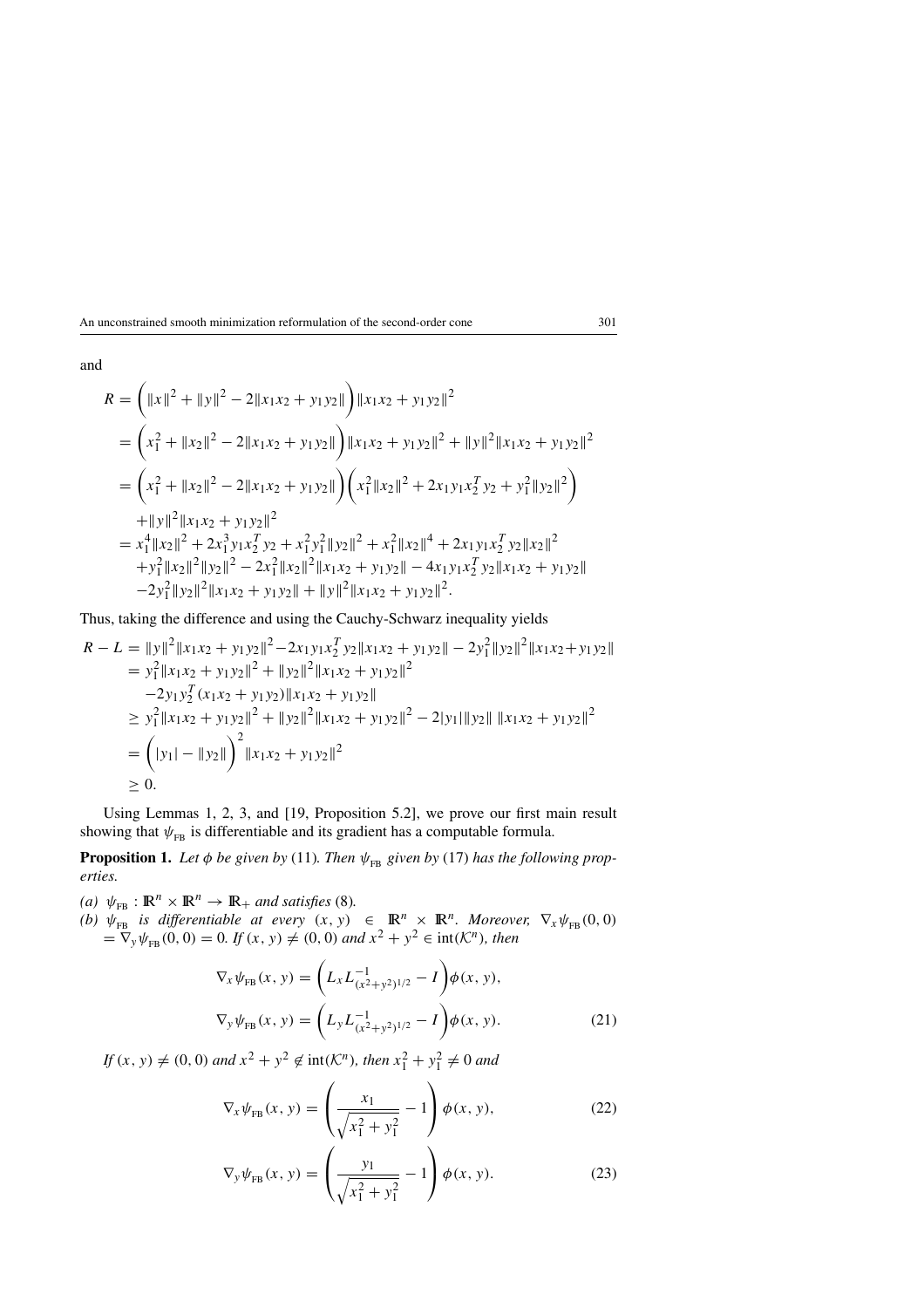*Proof.* (a) This follows from Lemma 1.

(b) Case (1):  $x = y = 0$ . For any  $h, k \in \mathbb{R}^n$ , let  $\mu_1 \leq \mu_2$  be the spectral values and let  $v^{(1)}$ ,  $v^{(2)}$  be the corresponding spectral vectors of  $h^2 + k^2$ . Then, by Property 1(b),

$$
||(h^{2} + k^{2})^{1/2} - h - k|| = ||\sqrt{\mu_{1}}v^{(1)} + \sqrt{\mu_{2}}v^{(2)} - h - k||
$$
  
\n
$$
\leq \sqrt{\mu_{1}}||v^{(1)}|| + \sqrt{\mu_{2}}||v^{(2)}|| + ||h|| + ||k||
$$
  
\n
$$
= (\sqrt{\mu_{1}} + \sqrt{\mu_{2}})/\sqrt{2} + ||h|| + ||k||.
$$

Also

$$
\mu_1 \le \mu_2 = \|h\|^2 + \|k\|^2 + 2\|h_1h_2 + k_1k_2\|
$$
  
\n
$$
\le \|h\|^2 + \|k\|^2 + 2|h_1|\|h_2\| + 2|k_1|\|k_2\|
$$
  
\n
$$
\le 2\|h\|^2 + 2\|k\|^2.
$$

Combining the above two inequalities yields

$$
\psi_{FB}(h, k) - \psi_{FB}(0, 0) = ||(h^2 + k^2)^{1/2} - h - k||^2
$$
  
\n
$$
\leq \left( (\sqrt{\mu_1} + \sqrt{\mu_2}) / \sqrt{2} + ||h|| + ||k|| \right)^2
$$
  
\n
$$
\leq \left( 2\sqrt{2||h||^2 + 2||k||^2} / \sqrt{2} + ||h|| + ||k|| \right)^2
$$
  
\n
$$
= O(||h||^2 + ||k||^2).
$$

This shows that  $\psi_{FB}$  is differentiable at (0, 0) with

$$
\nabla_x \psi_{FB}(0,0) = \nabla_y \psi_{FB}(0,0) = 0.
$$

Case (2):  $(x, y) \neq (0, 0)$  and  $x^2 + y^2 \in \text{int}(\mathcal{K}^n)$ .

Since  $x^2 + y^2 \in \text{int}(\mathcal{K}^n)$ , Proposition 5.2 of [19] implies that  $\phi$  is continuously differentiable at  $(x, y)$ . Since  $\psi_{FB}$  is the composition of  $\phi$  with  $x \mapsto \frac{1}{2} ||x||^2$ , then  $\psi_{FB}$  is continuously differentiable at  $(x, y)$ . The expressions (21) for  $\nabla_x \psi_{FB}^T(x, y)$  and  $\nabla_{y}\psi_{FB}(x, y)$  follow from the chain rule for differentiation and the expression for the Jacobian of  $\phi$  given in [19, Proposition 5.2] (also see [19, Corollary 5.4]).

Case (3):  $(x, y) \neq (0, 0)$  and  $x^2 + y^2 \notin \text{int}(\mathcal{K}^n)$ .

By (18),  $||x||^2 + ||y||^2 = 2||x_1x_2 + y_1y_2||$ . Since  $(x, y) \neq (0, 0)$ , this also implies  $x_1x_2 + y_1y_2 \neq 0$ , so Lemmas 2 and 3 are applicable. By (20),

$$
(x^{2} + y^{2})^{1/2} = \left(\frac{\sqrt{\lambda_{1}} + \sqrt{\lambda_{2}}}{2}, \frac{\sqrt{\lambda_{2}} - \sqrt{\lambda_{1}}}{2}w_{2}\right),
$$

where  $\lambda_1, \lambda_2$  are given by (19) and  $w_2 := \frac{x_1 x_2 + y_1 y_2}{\|x_1 x_2 + y_1 y_2\|}$ . Thus  $\lambda_1 = 0$  and  $\lambda_2 > 0$ . Since  $x_1x_2 + y_1y_2 \neq 0$ , we have  $x'_1x'_2 + y'_1y'_2 \neq 0$  for all  $(x', y') \in \mathbb{R}^n \times \mathbb{R}^n$  sufficiently near to  $(x, y)$ . Moreover,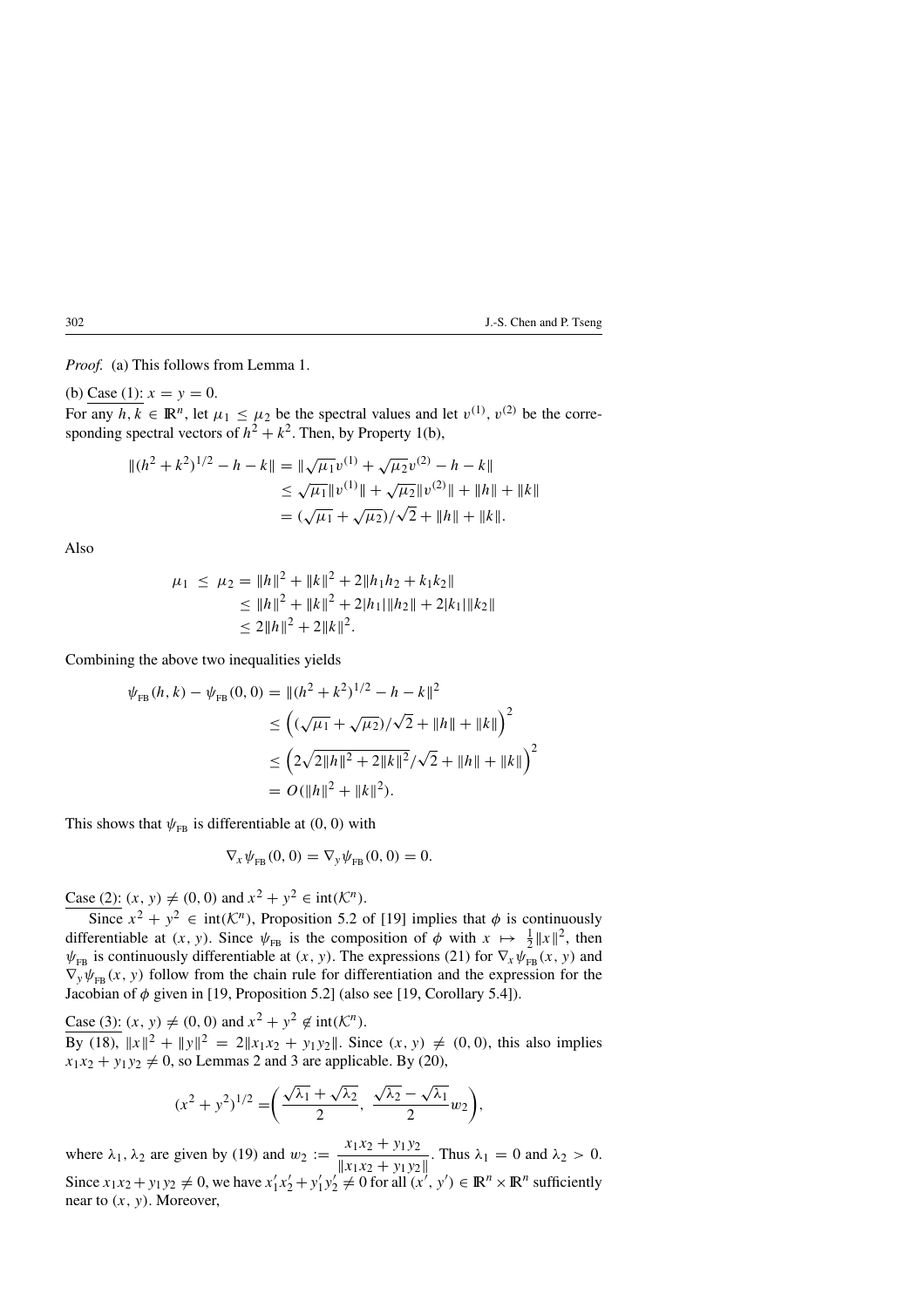$$
2\psi_{\text{FB}}(x', y') = ||(x'^2 + y'^2)^{1/2} - x' - y'||^2
$$
  
=  $||(x'^2 + y'^2)^{1/2}||^2 + ||x' + y'||^2 - 2((x'^2 + y'^2)^{1/2}, x' + y')$   
=  $||x'||^2 + ||y'||^2 + ||x' + y'||^2 - 2((x'^2 + y'^2)^{1/2}, x' + y'),$ 

where the third equality uses the observation that  $||z||^2 = \langle z^2, e \rangle$  for any  $z \in \mathbb{R}^n$ . Since  $||x'||^2 + ||y'||^2 + ||x' + y'||^2$  is clearly differentiable in  $(x', y')$ , it suffices to show that

$$
2\langle (x'^{2} + y'^{2})^{1/2}, x' + y' \rangle
$$
  
=  $(\sqrt{\mu_{2}} + \sqrt{\mu_{1}})(x'_{1} + y'_{1}) + (\sqrt{\mu_{2}} - \sqrt{\mu_{1}}) \frac{(x'_{1}x'_{2} + y'_{1}y'_{2})^{T}(x'_{2} + y'_{2})}{\|x'_{1}x'_{2} + y'_{1}y'_{2}\|}$   
=  $\sqrt{\mu_{2}} \left( x'_{1} + y'_{1} + \frac{(x'_{1}x'_{2} + y'_{1}y'_{2})^{T}(x'_{2} + y'_{2})}{\|x'_{1}x'_{2} + y'_{1}y'_{2}\|}\right)$   
+  $\sqrt{\mu_{1}} \left( x'_{1} + y'_{1} - \frac{(x'_{1}x'_{2} + y'_{1}y'_{2})^{T}(x'_{2} + y'_{2})}{\|x'_{1}x'_{2} + y'_{1}y'_{2}\|}\right)$  (24)

is differentiable at  $(x', y') = (x, y)$ , where  $\mu_1, \mu_2$  are the spectral values of  $x'^2 + y'^2$ , i.e.,  $\mu_i = ||x'||^2 + ||y'||^2 + 2(-1)^i ||x'_1x'_2 + y'_1y'_2||$ . Since  $\lambda_2 > 0$ , we see that the first term on the right-hand side of (24) is differentiable at  $(x', y') = (x, y)$ . We claim that the second term on the right-hand side of (24) is  $o(||h|| + ||k||)$  with  $h := x' - x$ ,  $k := y' - y$ , i.e., it is differentiable with zero gradient. To see this, notice that  $x_1x_2 + y_1y_2 \neq 0$ , so that  $\mu_1 = ||x'||^2 + ||y'||^2 - 2||x'_1x'_2 + y'_1y'_2||$ , viewed as a function of  $(x', y')$ , is differentiable at  $(x', y') = (x, y)$ . Moreover,  $\mu_1 = \lambda_1 = 0$  when  $(x', y') = (x, y)$ . Thus, first-order Taylor's expansion of  $\mu_1$  at  $(x, y)$  yields

$$
\mu_1 = O(\|x' - x\| + \|y' - y\|) = O(\|h\| + \|k\|).
$$

Also, since  $x_1x_2 + y_1y_2 \neq 0$ , by the product and quotient rules for differentiation, the function

$$
x'_1 + y'_1 - \frac{(x'_1 x'_2 + y'_1 y'_2)^T (x'_2 + y'_2)}{\|x'_1 x'_2 + y'_1 y'_2\|}
$$
 (25)

is differentiable at  $(x', y') = (x, y)$ . Moreover, the function (25) has value 0 at  $(x', y') =$  $(x, y)$ . This is because

$$
x_1 + y_1 - \frac{(x_1x_2 + y_1y_2)^T(x_2 + y_2)}{\|x_1x_2 + y_1y_2\|} = x_1 - w_2^Tx_2 + y_1 - w_2^Ty_2 = 0 + 0,
$$

where  $w_2 := (x_1x_2 + y_1y_2)/||x_1x_2 + y_1y_2||$  and the last equality uses the fact that, by Lemma 3 and  $||x||^2 + ||y||^2 = 2||x_1x_2 + y_1y_2||$ , we have  $w_2^T x_2 = x_1, w_2^T y_2 = y_1$ . (By symmetry, Lemma 3 still holds when x and y are switched.) Thus, the function  $(25)$  is  $O(||h|| + ||k||)$  in magnitude. This together with  $\mu_1 = O(||h|| + ||k||)$  shows that the second term on the right of (24) is  $O((\|h\| + \|k\|)^{3/2}) = o(\|h\| + \|k\|).$ 

Thus, we have shown that  $\psi_{FB}$  is differentiable at  $(x, y)$ . Moreover, the preceding argument shows that  $2\nabla \psi_{FB}(x, y)$  is the sum of the gradient of  $||x'||^2 + ||y'||^2 + ||x'+y'||^2$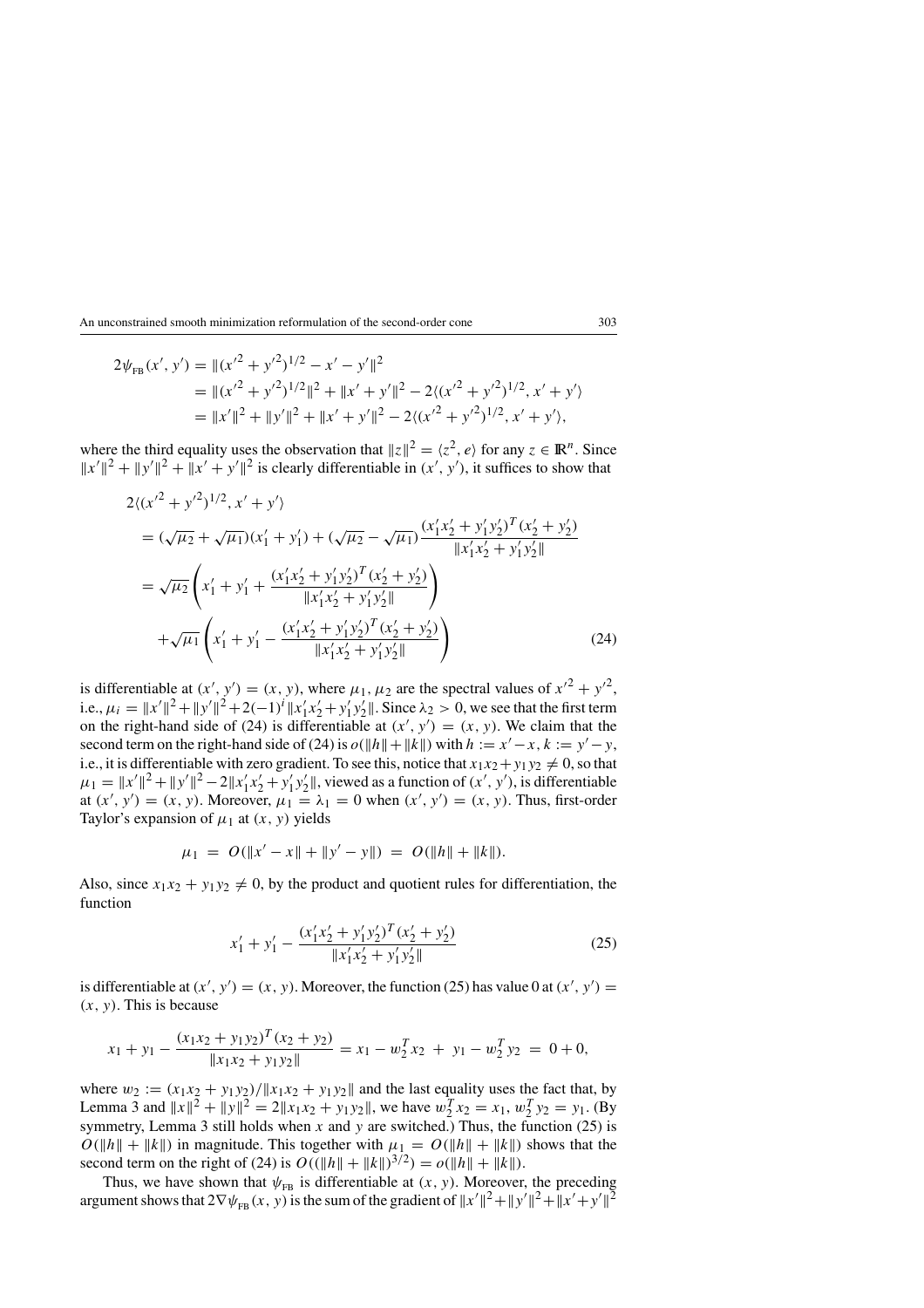and the gradient of the first term on the right of (24), evaluated at  $(x', y') = (x, y)$ . The gradient of  $||x'||^2 + ||y'||^2 + ||x' + y'||^2$  with respect to x', evaluated at  $(x', y') = (x, y)$ , is  $4x + 2y$ . Using the product and quotient rules for differentiation, the gradient of the first term on the right of (24) with respect to  $x'_1$ , evaluated at  $(x', y') = (x, y)$ , works out to be

$$
\frac{x_1 + w_2^T x_2}{\sqrt{\lambda_2}} \left( x_1 + y_1 + w_2^T (x_2 + y_2) \right)
$$
  
+ 
$$
\sqrt{\lambda_2} \left( 1 + \frac{x_2^T (x_2 + y_2)}{\| x_1 x_2 + y_1 y_2 \|} - \frac{w_2^T (x_2 + y_2)}{\| x_1 x_2 + y_1 y_2 \|} w_2^T x_2 \right)
$$
  
= 
$$
\frac{2x_1 (x_1 + y_1)}{\sqrt{x_1^2 + y_1^2}} + 2\sqrt{x_1^2 + y_1^2},
$$

where  $w_2 := (x_1x_2 + y_1y_2)/||x_1x_2 + y_1y_2||$  and the equality uses Lemma 2 and the fact that, by Lemma 3 and  $||x||^2 + ||y||^2 = 2||x_1x_2 + y_1y_2||$ , we have  $w_2^T x_2 = x_1, w_2^T y_2 = y_1$ . Similarly, the gradient of the first term on the right of (24) with respect to  $x'_2$ , evaluated at  $(x', y') = (x, y)$ , works out to be

$$
\frac{x_2 + w_2 x_1}{\sqrt{\lambda_2}} \left( x_1 + y_1 + w_2^T (x_2 + y_2) \right)
$$
  
+  $\sqrt{\lambda_2} \left( \frac{2x_1 x_2 + (x_1 + y_1) y_2}{\| x_1 x_2 + y_1 y_2 \|} - \frac{w_2^T (x_2 + y_2)}{\| x_1 x_2 + y_1 y_2 \|} w_2 x_1 \right)$   
=  $2 \frac{2x_1 x_2 + (x_1 + y_1) y_2}{\sqrt{x_1^2 + y_1^2}}$ .

In particular, the equality uses the fact that, by Lemma 2, we have  $x_1y_2 = y_1x_2$  and  $||x_1x_2 + y_1y_2|| = x_1^2 + y_1^2$ , so that  $w_2x_1 = x_2$  and  $\lambda_2 = 4(x_1^2 + y_1^2)$ . Thus, combining the preceding gradient expressions yields

$$
2\nabla_x \psi_{FB}(x, y) = 4x + 2y - \left[\frac{2\sqrt{x_1^2 + y_1^2}}{0}\right] - \frac{2}{\sqrt{x_1^2 + y_1^2}} \left[2x_1x_2 + (x_1 + y_1)y_2\right].
$$

Using  $||x_1x_2 + y_1y_2|| = x_1^2 + y_1^2$  and  $\lambda_2 = 4(x_1^2 + y_1^2)$ , we can also write

$$
(x^{2} + y^{2})^{1/2} = \left(\sqrt{x_{1}^{2} + y_{1}^{2}}, \frac{x_{1}x_{2} + y_{1}y_{2}}{\sqrt{x_{1}^{2} + y_{1}^{2}}}\right),
$$

so that

$$
\phi(x, y) = \left(\sqrt{x_1^2 + y_1^2} - (x_1 + y_1), \frac{x_1 x_2 + y_1 y_2}{\sqrt{x_1^2 + y_1^2}} - (x_2 + y_2)\right).
$$
 (26)

Using the fact that  $x_1y_2 = y_1x_2$ , we can rewrite the above expression for  $\nabla_x \psi_{FB}(x, y)$ in the form of (22). By symmetry, (23) also holds.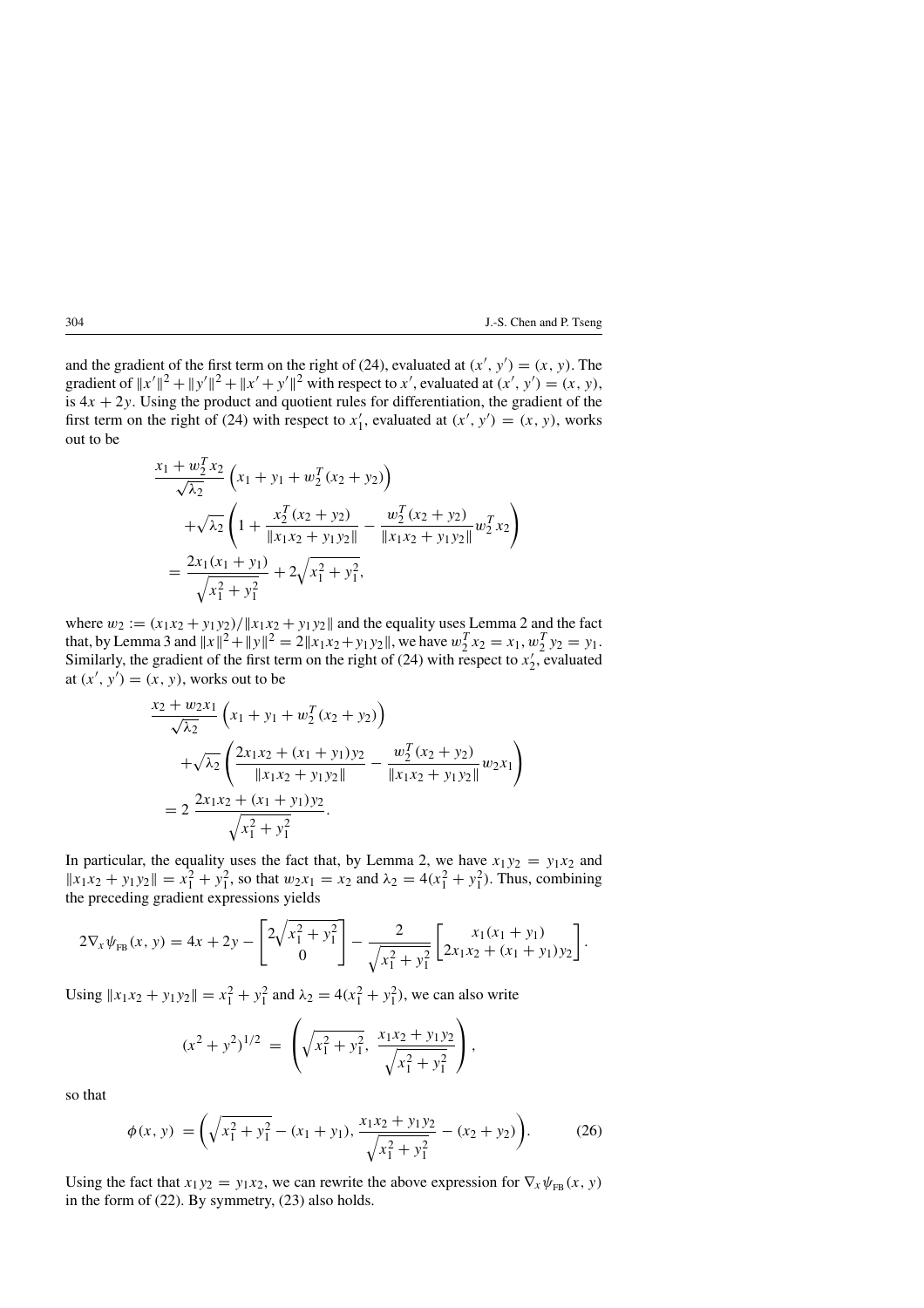Proposition 1 gives a formula for  $\nabla \psi_{FB}$  when  $\psi_{FB}$  is given by (11), (12). Using Lemma 3, we have the following lemma on the uniform boundedness of the matrices in (21). This will be used to prove the smoothness of  $\psi_{FB}$  at (0, 0).

**Lemma 4.** *There exists a scalar constant* C > 0 *such that*

$$
||L_x L_{(x^2+y^2)^{1/2}}^{-1} ||_F \leq C, \qquad ||L_y L_{(x^2+y^2)^{1/2}}^{-1} ||_F \leq C
$$

*for all*  $(x, y) \neq (0, 0)$  *satisfying*  $x^2 + y^2 \in \text{int}(\mathcal{K}^n)$ . ( $||A||_F$  *denotes the Frobenius norm*  $of A \in \mathbb{R}^{n \times n}$ .)

*Proof.* Consider any  $(x, y) \neq (0, 0)$  satisfying  $x^2 + y^2 \in \text{int}(\mathcal{K}^n)$ . Let  $\lambda_1, \lambda_2$  be the spectral values of  $x^2 + y^2$  and let  $z := (x^2 + y^2)^{1/2}$ . Then, z is given by (20), i.e.,

$$
z_1=\frac{\sqrt{\lambda_1}+\sqrt{\lambda_2}}{2}, \qquad z_2=\frac{\sqrt{\lambda_2}-\sqrt{\lambda_1}}{2}w_2,
$$

with  $\lambda_1, \lambda_2$  given by (19), and  $w_2 := \frac{x_1 x_2 + y_1 y_2}{\|x_1 x_2 + y_1 y_2\|}$  if  $x_1 x_2 + y_1 y_2 \neq 0$ ; otherwise  $w_2$ is any vector satisfying  $||w_2|| = 1$ . Using Property 1(c), we have that

$$
L_{x}L_{z}^{-1}
$$
\n
$$
= \frac{1}{det(z)} \left[ x_{1}z_{1} - x_{2}^{T}z_{2} - x_{1}z_{2}^{T} + \frac{det(z)}{z_{1}}x_{2}^{T} + \frac{x_{2}^{T}z_{2}}{z_{1}}z_{2}^{T} \right]
$$
\n
$$
= \frac{1}{\sqrt{\lambda_{1}}\sqrt{\lambda_{2}}} \left[ \frac{\frac{\sqrt{\lambda_{1}} + \sqrt{\lambda_{2}}}{2}x_{1} + \frac{\sqrt{\lambda_{1}} - \sqrt{\lambda_{2}}}{2}x_{2}^{T}w_{2} - \frac{\sqrt{\lambda_{1}} - \sqrt{\lambda_{2}}}{2}x_{1}w_{2}^{T} + \frac{2\sqrt{\lambda_{1}}\sqrt{\lambda_{2}}}{\sqrt{\lambda_{1}} + \sqrt{\lambda_{2}}}x_{2}^{T} \right]
$$
\n
$$
= \frac{1}{\sqrt{\lambda_{1}}\sqrt{\lambda_{2}}} \left[ \frac{\frac{\sqrt{\lambda_{1}} + \sqrt{\lambda_{2}}}{2}x_{1} + \frac{\sqrt{\lambda_{1}} - \sqrt{\lambda_{2}}}{2}x_{2}w_{2} - \frac{\sqrt{\lambda_{1}} - \sqrt{\lambda_{2}}}{2}x_{1}w_{2} + \frac{(\sqrt{\lambda_{1}} - \sqrt{\lambda_{2}})}{2}x_{2}w_{2}^{T} + \frac{2\sqrt{\lambda_{1}}\sqrt{\lambda_{2}}}{\sqrt{\lambda_{1}} + \sqrt{\lambda_{2}}}x_{1}I \right] + \frac{(\sqrt{\lambda_{1}} - \sqrt{\lambda_{2}})}{2(\sqrt{\lambda_{1}} + \sqrt{\lambda_{2}})}x_{1}w_{2}w_{2}^{T} \right]
$$
\n
$$
+ \frac{(\sqrt{\lambda_{1}} - \sqrt{\lambda_{2}})^{2}}{2\sqrt{\lambda_{2}}}x_{1}w_{2}w_{2}^{T}
$$
\n
$$
+ \frac{(\sqrt{\lambda_{1}} - \sqrt{\lambda_{2}})^{2}}{2\sqrt{\lambda_{1}}}x_{1}w_{2}w_{2}^{T}
$$
\n
$$
+ \frac{\sqrt{\lambda_{2}} - 2\sqrt{\lambda_{1}}}{2\sqrt{\lambda_{1}} + \sqrt{\lambda_{2}}x_{2}w_{2}^{T}} + \frac{2x_{2}^{T}}{\sqrt{\lambda_{1}} + \sqrt{\lambda_{2}}x_{2}^{T}}x_{1}^{T}w_{2}w_{2}^{T} + \frac{2\sqrt{\lambda_{
$$

Since  $\lambda_2 \ge ||x||^2$ , we see that  $\sqrt{\lambda_2} \ge |x_1|$  and  $\sqrt{\lambda_2} \ge ||x_2||$ . Also,  $||w_2|| = 1$ . Thus, since  $\lambda_2 \ge ||x||$ , we see that  $\sqrt{\lambda_2} \ge ||x_1||$  and  $\sqrt{\lambda_2} \ge ||x_2||$ . Also,  $||w_2|| = 1$ . Thus,<br>terms that involve dividing  $x_1$  or  $x_2$  or  $x_1w_2$  or  $x_2^T w_2$  or  $x_1w_2w_2^T$  or  $x_2^T w_2w_2^T$  by  $\sqrt{\lambda_2}$ or  $\sqrt{\lambda_1} + \sqrt{\lambda_2}$  are uniformly bounded. Also,  $\sqrt{\lambda_1}/\sqrt{\lambda_2} \le 1$ . Thus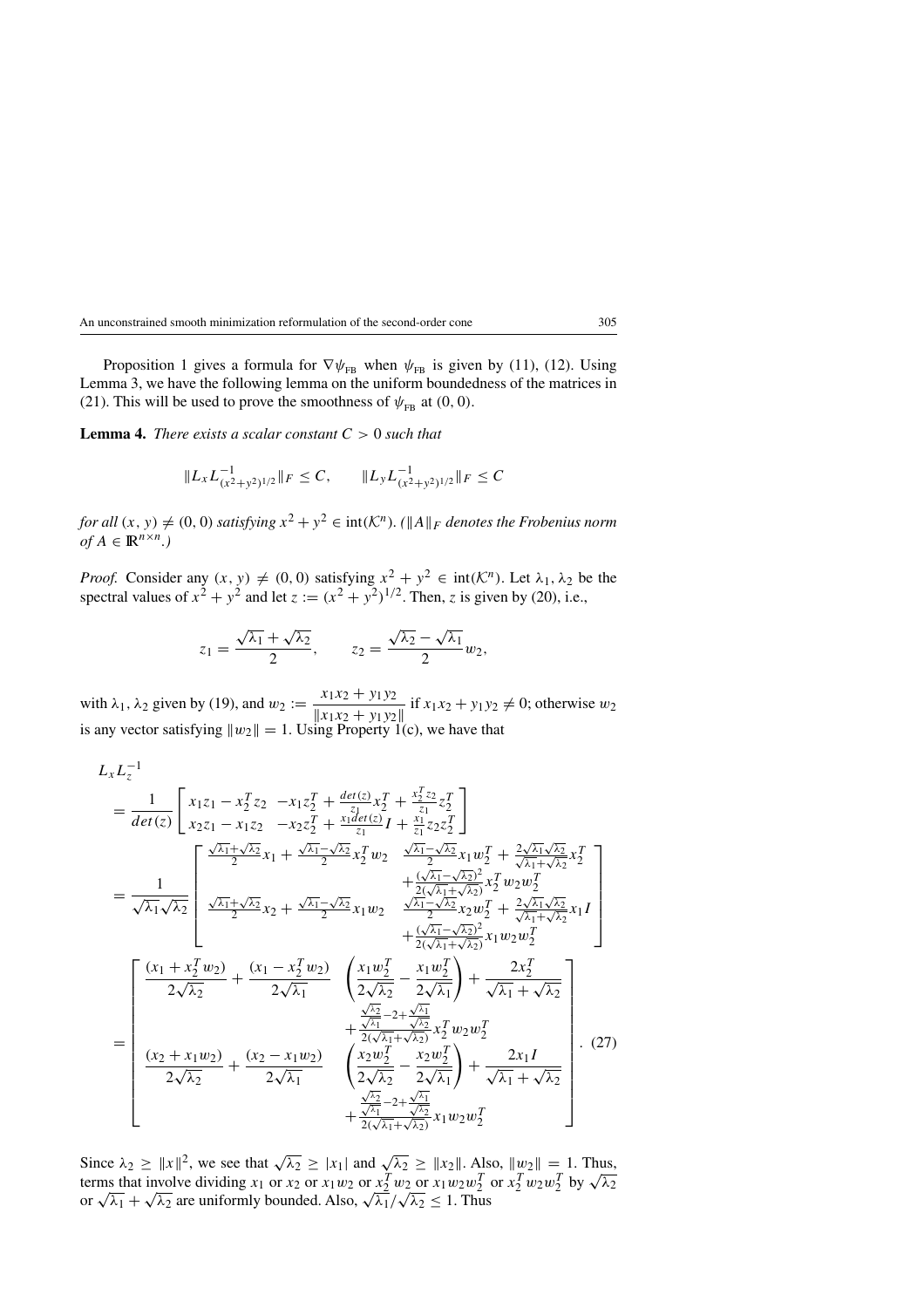$$
L_{x}L_{z}^{-1}
$$
\n
$$
= \begin{bmatrix}\nO(1) + \frac{(x_{1} - x_{2}^{T} w_{2})}{2\sqrt{\lambda_{1}}} & O(1) - \frac{x_{1} w_{2}^{T}}{2\sqrt{\lambda_{1}}} + \frac{\frac{\sqrt{\lambda_{2}}}{\sqrt{\lambda_{1}}} }{2(\sqrt{\lambda_{1}} + \sqrt{\lambda_{2}})} x_{2}^{T} w_{2} w_{2}^{T} \\
O(1) + \frac{(x_{2} - x_{1} w_{2})}{2\sqrt{\lambda_{1}}} & O(1) - \frac{x_{2} w_{2}^{T}}{2\sqrt{\lambda_{1}}} + \frac{\frac{\sqrt{\lambda_{2}}}{\sqrt{\lambda_{1}}} }{2(\sqrt{\lambda_{1}} + \sqrt{\lambda_{2}})} x_{1} w_{2} w_{2}^{T}\n\end{bmatrix}
$$
\n
$$
= \begin{bmatrix}\nO(1) + \frac{(x_{1} - x_{2}^{T} w_{2})}{2\sqrt{\lambda_{1}}} & O(1) - \frac{x_{1} w_{2}^{T}}{2(\sqrt{\lambda_{1}} + \sqrt{\lambda_{2}})} - \frac{\sqrt{\lambda_{2}}(x_{1} - x_{2}^{T} w_{2})}{2(\sqrt{\lambda_{1}} + \sqrt{\lambda_{2}})\sqrt{\lambda_{1}}} w_{2}^{T} \\
O(1) + \frac{(x_{2} - x_{1} w_{2})}{2\sqrt{\lambda_{1}}} & O(1) - \frac{x_{2} w_{2}^{T}}{2(\sqrt{\lambda_{1}} + \sqrt{\lambda_{2}})} - \frac{\sqrt{\lambda_{2}}(x_{2} - x_{1} w_{2})}{2(\sqrt{\lambda_{1}} + \sqrt{\lambda_{2}})\sqrt{\lambda_{1}}} w_{2}^{T}\n\end{bmatrix},
$$

where  $O(1)$  denote terms that are uniformly bounded, with bound independent of  $(x, y)$ . where  $O(1)$  denote terms that are uniformly bounded, with bound independent of  $(x, y)$ .<br>By Lemma 3, if  $x_1x_2 + y_1y_2 \neq 0$ , then  $|x_1 - x_2^T w_2| \leq ||x_2 - x_1w_2|| \leq \sqrt{\lambda_1}$ . If  $x_1x_2 + y_1y_2 = 0$ , then  $\lambda_1 = ||x||^2 + ||y||^2$  so that, by choosing  $w_2$  to further satisfy  $x_2^T w_2 = 0$  (in addition to  $||w_2|| = 1$ ), we obtain

$$
|x_1 - x_2^T w_2| \leq ||x_2 - x_1 w_2|| = ||x|| \leq \sqrt{\lambda_1}.
$$

Thus, all terms in  $L_x L_z^{-1}$  are uniformly bounded.

Using Lemmas 2, 3, 4 and Proposition 1, we now prove the smoothness of  $\psi_{FB}$ . This has been proven for the NCP case [10, 25, 26] but not for the SOCCP case. A proof for the SDP case was only recently reported in [43]. Our proof for the SOCCP case is fairly involved due to the structure of the SOC and its associated Jordan product.

**Proposition 2.** *Let*  $\phi$  *be given by* (11)*. Then*  $\psi_{FB}$  *given by* (17) *is smooth everywhere on*  $\mathbb{R}^n \times \mathbb{R}^n$ .

*Proof.* By Proposition 1,  $\psi_{FB}$  is differentiable everywhere on  $\mathbb{R}^n \times \mathbb{R}^n$ . We will show that  $\nabla \psi_{FB}$  is continuous at every  $(a, b) \in \mathbb{R}^n \times \mathbb{R}^n$ . By the symmetry between x and y in  $\nabla \psi_{FB}$ , it suffices to show that  $\nabla_x \psi_{FB}$  is continuous at every  $(a, b) \in \mathbb{R}^n \times \mathbb{R}^n$ .

## Case (1):  $a = b = 0$ .

By Proposition 1,  $\nabla_x \psi_{FB}(0, 0) = 0$ . Thus, we need to show that  $\nabla_x \psi_{FB}(x, y) \to 0$  as  $(x, y) \rightarrow (0, 0)$ . We consider two subcases: (i)  $(x, y) \neq (0, 0)$  and  $x^2 + y^2 \in \text{int}(\mathcal{K}^n)$  and (ii)  $(x, y) \neq (0, 0)$  and  $x^2 + y^2 \notin \text{int}(\mathcal{K}^n)$ . In subcase (i), we have from Proposition 1 that  $\nabla_x \psi_{FB}(x, y)$  is given by the expression (21). By Lemma 4,  $L_x L_{(x^2+y^2)^{1/2}}^{-1}$  is uniformly bounded, with bound independent of  $(x, y)$ . Also,  $\phi$  given by (11) is continuous at (0, 0) so that  $\phi(x, y) \to 0$  as  $(x, y) \to (a, b)$ . It follows from (21) that  $\nabla_x \psi_{FB}(x, y) \to 0$ as  $(x, y) \rightarrow (a, b)$  in subcase (i). In subcase (ii), we have from Proposition 1 that  $\nabla_x \psi_{FB}(x, y)$  is given by the expression (22). Clearly  $x_1/\sqrt{x_1^2 + y_1^2}$  is uniformly bounded, with bound independent of  $(x, y)$ . Also,  $\phi(x, y) \rightarrow 0$  as  $(x, y) \rightarrow (a, b)$ . It follows from (22) that  $\nabla_x \psi_{FB}(x, y) \to 0$  as  $(x, y) \to (a, b)$  in subcase (ii).

Case (2):  $(a, b) \neq (0, 0)$  and  $a^2 + b^2 \in \text{int}(\mathcal{K}^n)$ .

It was already shown in the proof of Proposition 1 that  $\psi_{FB}$  is continuously differentiable at  $(a, b)$ .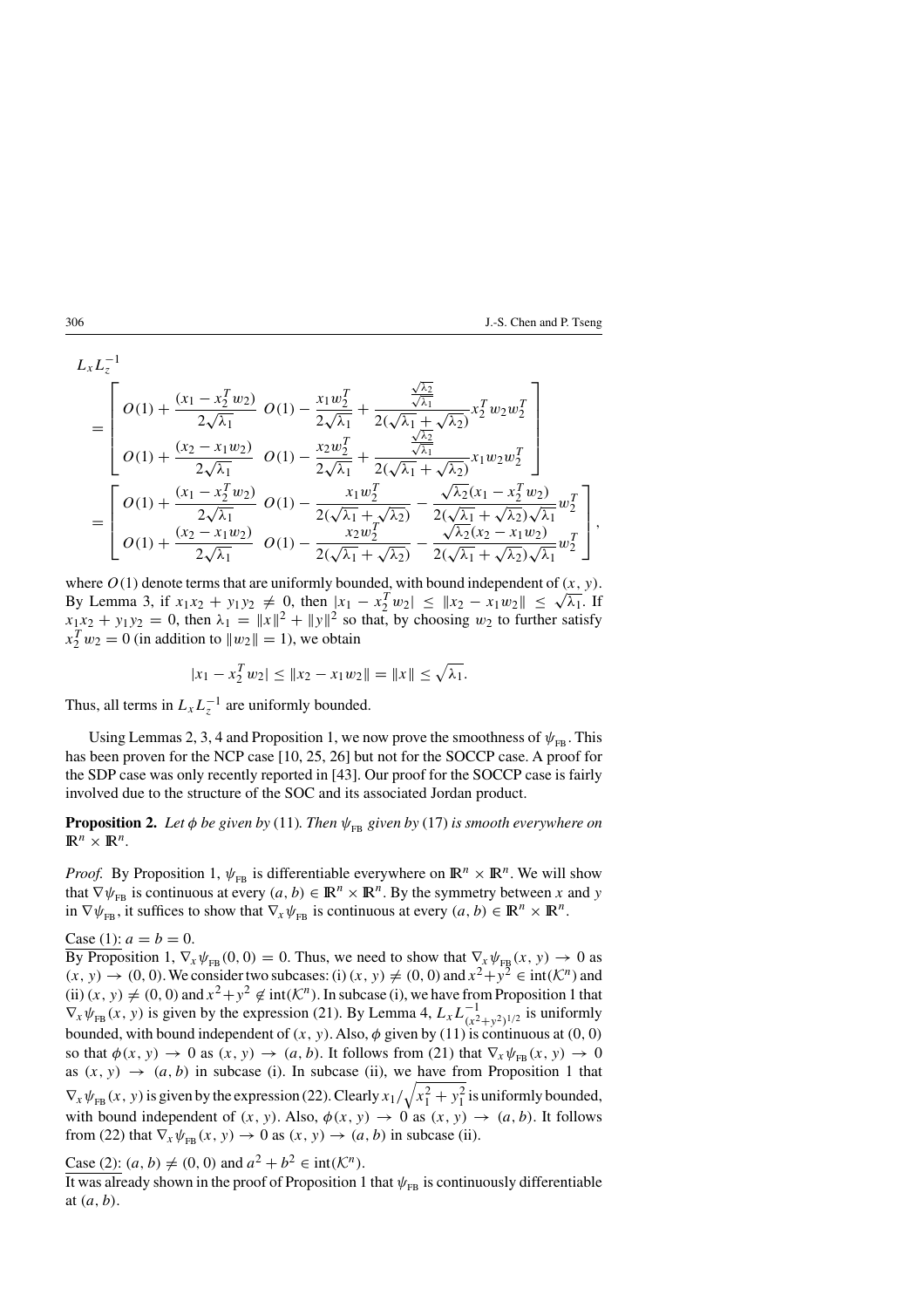Case (3):  $(a, b) \neq (0, 0)$  and  $a^2 + b^2 \notin \text{int}(\mathcal{K}^n)$ . By (18),  $||a||^2 + ||b||^2 = 2||a_1a_2 + b_1b_2||$ . By Proposition 1, we have  $a_1^2 + b_1^2 > 0$  and

$$
\nabla_{x} \psi_{FB}(a, b) = \left( \frac{a_1}{\sqrt{a_1^2 + b_1^2}} - 1 \right) \phi(a, b).
$$

We need to show that  $\nabla_x \psi_{FB}(x, y) \to \nabla_x \psi_{FB}(a, b)$ . We consider two cases: (i)  $(x, y) \neq$ (0, 0) and  $x^2 + y^2 \in \text{int}(\mathcal{K}^n)$  and (ii)  $(x, y) \neq (0, 0)$  and  $x^2 + y^2 \notin \text{int}(\mathcal{K}^n)$ . In subcase (ii), we have from Proposition 1 that  $\nabla_x \psi_{FB}(x, y)$  is given by the expression (22). This expression is continuous at  $(a, b)$ . Thus  $\nabla_x \psi_{FB}(x, y) \to \nabla_x \psi_{FB}(a, b)$  as  $(x, y) \to (a, b)$ in subcase (ii). The remainder of our proof treats subcase (i). In subcase (i), we have from Proposition 1 that  $\nabla_x \psi_{FB}(x, y)$  is given by the expression (21), i.e.,

$$
\nabla_x \psi_{FB}(x, y) = \left( L_x L_{(x^2+y^2)^{1/2}}^{-1} - I \right) \phi(x, y)
$$
  
=  $L_x L_{(x^2+y^2)^{1/2}}^{-1} (x^2 + y^2)^{1/2} - L_x L_{(x^2+y^2)^{1/2}}^{-1} (x + y) - \phi(x, y)$   
=  $x - L_x L_{(x^2+y^2)^{1/2}}^{-1} (x + y) - \phi(x, y).$ 

Also, by Lemma 2, we have  $||a_1a_2+b_1b_2|| = \frac{1}{2}||a||^2 + \frac{1}{2}||b||^2 = a_1^2 + b_1^2$  and  $a_1b_2 = b_1a_2$ , implying that (see (19), (20))

$$
\frac{a_1}{\sqrt{a_1^2 + b_1^2}} (a^2 + b^2)^{1/2} = \frac{a_1}{\sqrt{a_1^2 + b_1^2}} \left( \sqrt{a_1^2 + b_1^2}, \frac{a_1 a_2 + b_1 b_2}{\sqrt{a_1^2 + b_1^2}} \right)
$$

$$
= \left( a_1, \frac{a_1^2 a_2 + a_1 b_1 b_2}{a_1^2 + b_1^2} \right)
$$

$$
= \left( a_1, \frac{a_1^2 a_2 + b_1^2 a_2}{a_1^2 + b_1^2} \right)
$$

$$
= (a_1, a_2)
$$

$$
= a.
$$

This together with (22) yields

$$
\nabla_{x} \psi_{FB}(a, b) = \left(\frac{a_1}{\sqrt{a_1^2 + b_1^2}} - 1\right) \phi(a, b)
$$
  
= 
$$
\frac{a_1}{\sqrt{a_1^2 + b_1^2}} \left( (a^2 + b^2)^{1/2} - (a + b) \right) - \phi(a, b)
$$
  
= 
$$
\frac{a_1}{\sqrt{a_1^2 + b_1^2}} (a^2 + b^2)^{1/2} - \frac{a_1}{\sqrt{a_1^2 + b_1^2}} (a + b) - \phi(a, b)
$$
  
= 
$$
a - \frac{a_1}{\sqrt{a_1^2 + b_1^2}} (a + b) - \phi(a, b).
$$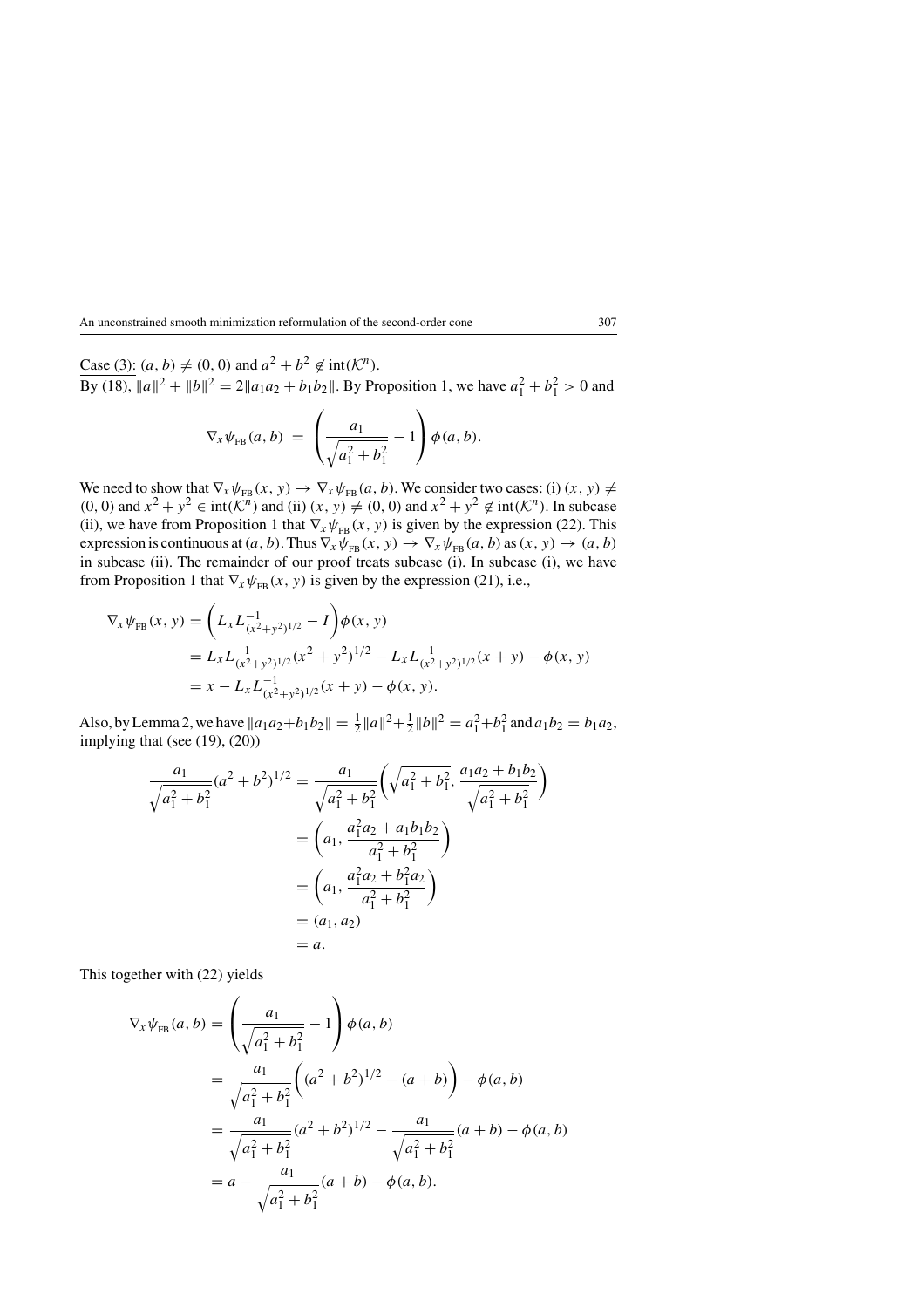Since  $\phi$  is continuous, to prove  $\nabla_x \psi_{FB}(x, y) \to \nabla_x \psi_{FB}(a, b)$  as  $(x, y) \to (a, b)$ , it suffices to show that

$$
L_x L_{(x^2+y^2)^{1/2}}^{-1} x \to \frac{a_1}{\sqrt{a_1^2 + b_1^2}} a \quad \text{as } (x, y) \to (a, b), \tag{28}
$$

$$
L_x L_{(x^2+y^2)^{1/2}}^{-1} y \to \frac{a_1}{\sqrt{a_1^2 + b_1^2}} b \qquad \text{as } (x, y) \to (a, b). \tag{29}
$$

Since  $||a||^2 + ||b||^2 = 2||a_1a_2 + b_1b_2||$  and  $(a, b) \neq (0, 0)$ , then  $a_1a_2 + b_1b_2 \neq 0$ . Thus, by taking  $(x, y)$  sufficiently near to  $(a, b)$ , we can assume that  $x_1x_2 + y_1y_2 \neq 0$ . Let  $z := (x^2 + y^2)^{1/2}$ . Then z is given by (20) with  $\lambda_1, \lambda_2$  given by (19) and  $w_2 := x_1x_2 + y_1y_2$ . In addition,  $dx(c) = c^2 - ||z||^2$  $||x_1x_2 + y_1y_2||$ . In addition,  $det(z) = z_1^2 - ||z_2||^2 = \sqrt{\lambda_1 \lambda_2}$ . Let  $(\zeta_1, \zeta_2) := L_x L_z^{-1} x$ . Then (28) reduces to

$$
\zeta_1 \to \frac{a_1^2}{\sqrt{a_1^2 + b_1^2}}
$$
 and  $\zeta_2 \to \frac{a_1}{\sqrt{a_1^2 + b_1^2}} a_2$  as  $(x, y) \to (a, b)$ . (30)

We prove (30) below. By Lemma 2, as  $(x, y) \rightarrow (a, b)$ ,

$$
\lambda_1 \to 0, \quad \lambda_2 \to \|a\|^2 + \|b\|^2 + 2\|a_1 a_2 + b_1 b_2\| = 4(a_1^2 + b_1^2), \quad z_1 \to \sqrt{a_1^2 + b_1^2}.
$$
\n(31)

Using (27), we calculate the first component of  $L_x L_z^{-1} x$  to be

$$
\zeta_1 := \frac{1}{\det(z)} \left( x_1^2 z_1 - x_2^T z_2 x_1 - x_1 z_2^T x_2 + \frac{\det(z)}{z_1} ||x_2||^2 + \frac{(x_2^T z_2)^2}{z_1} \right),
$$
  
\n
$$
= \frac{||x_2||^2}{z_1} + \frac{1}{z_1 \det(z)} \left( x_1^2 z_1^2 - 2 x_2^T z_2 x_1 z_1 + (x_2^T z_2)^2 \right)
$$
  
\n
$$
= \frac{||x_2||^2}{z_1} + \frac{(x_1 z_1 - x_2^T z_2)^2}{z_1 \det(z)}.
$$

Also, using Lemma 2 and (31),

$$
\frac{\|x_2\|^2}{z_1} \to \frac{\|a_2\|^2}{\sqrt{a_1^2 + b_1^2}} = \frac{a_1^2}{\sqrt{a_1^2 + b_1^2}}.
$$

Thus, to prove the first relation in (30), it suffices to show that

$$
\frac{(x_1z_1 - x_2^Tz_2)^2}{z_1det(z)} \to 0 \quad \text{as } (x, y) \to (a, b).
$$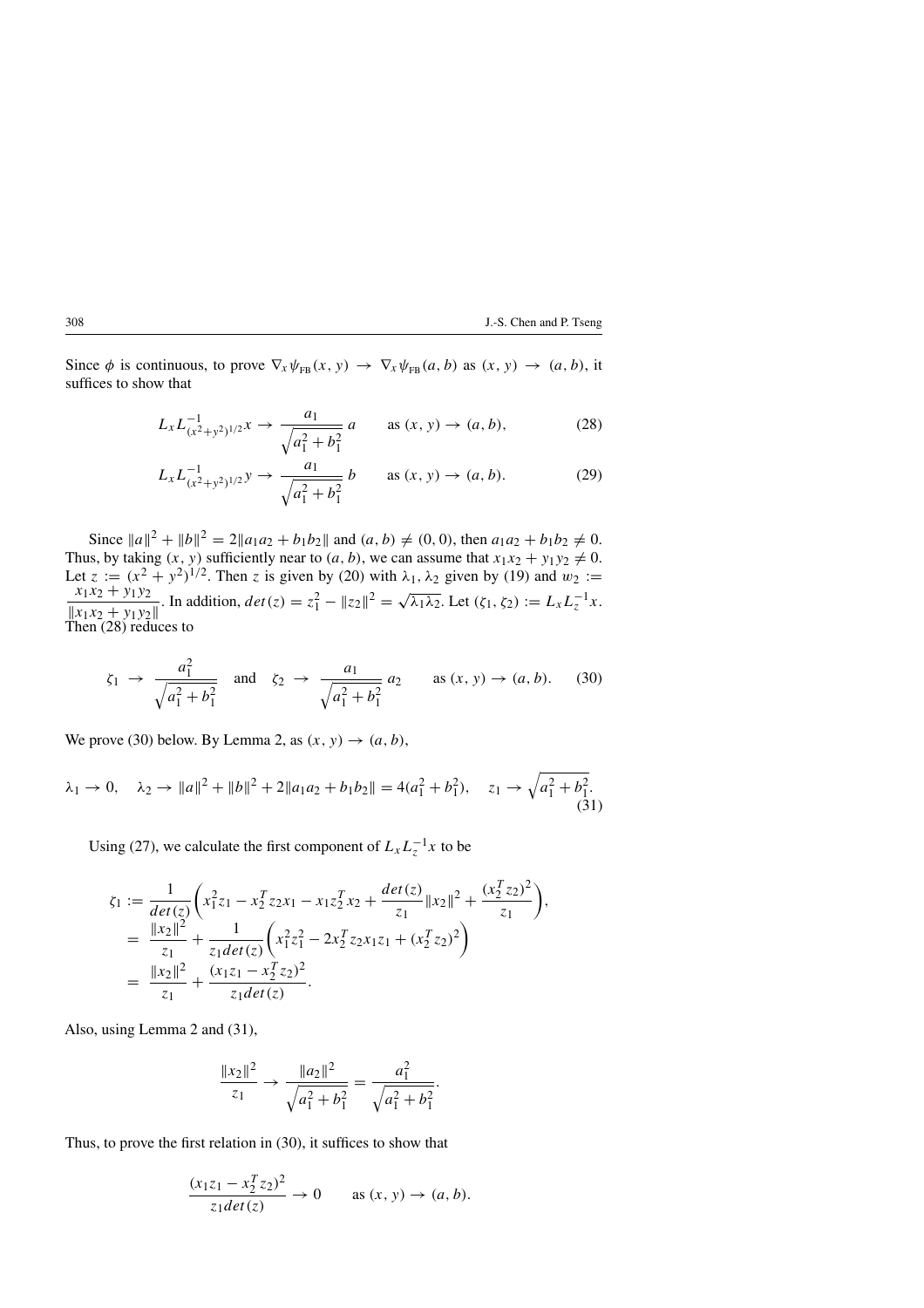## We have that

$$
\frac{(x_1z_1 - x_2^Tz_2)^2}{z_1det(z)} = \frac{1}{z_1\sqrt{\lambda_1\lambda_2}} \left( x_1 \frac{\sqrt{\lambda_1} + \sqrt{\lambda_2}}{2} + \frac{\sqrt{\lambda_1} - \sqrt{\lambda_2}}{2} x_2^T w_2 \right)^2
$$

$$
= \frac{1}{z_1\sqrt{\lambda_1\lambda_2}} \left( x_1 \sqrt{\lambda_1} + \frac{\sqrt{\lambda_2} - \sqrt{\lambda_1}}{2} \left( x_1 - x_2^T w_2 \right) \right)^2
$$

$$
= \frac{1}{z_1\sqrt{\lambda_2}} \left( x_1^2 \sqrt{\lambda_1} + x_1 \left( \sqrt{\lambda_2} - \sqrt{\lambda_1} \right) \left( x_1 - x_2^T w_2 \right) + \frac{(\sqrt{\lambda_2} - \sqrt{\lambda_1})^2}{4\sqrt{\lambda_1}} \left( x_1 - x_2^T w_2 \right)^2 \right). \tag{32}
$$

We also have from (31) that  $\lambda_1 \to 0$ ,  $\sqrt{\lambda_2} \to 2\sqrt{a_1^2 + b_1^2} > 0$ , and  $z_1 \to \sqrt{a_1^2 + b_1^2} > 0$ . Moreover, by Lemma 3 and  $w_2 = \frac{x_1x_2 + y_1y_2}{\|x_1x_2 + y_1y_2\|}$ ,

$$
\frac{\left(x_1 - x_2^T w_2\right)^2}{\sqrt{\lambda_1}} \to 0 \quad \text{as } (x, y) \to (a, b).
$$

Thus the right-hand side of (32) tends to zero as  $(x, y) \rightarrow (a, b)$ . This proves the first relation in (30).

Using (27), we calculate the last  $n-1$  components of  $L_x L_z^{-1} x$  to be

$$
\zeta_2 := \frac{1}{\det(z)} \bigg( x_1 x_2 z_1 - x_1^2 z_2 - x_2^T z_2 x_2 + \frac{x_1 \det(z)}{z_1} x_2 + \frac{x_1}{z_1} z_2 z_2^T x_2 \bigg)
$$
  
=  $\frac{x_1}{z_1} x_2 + \frac{1}{\det(z)} \bigg( (x_1 z_1 - x_2^T z_2) x_2 + x_1 \bigg( \frac{x_2^T z_2}{z_1} - x_1 \bigg) z_2 \bigg)$   
=  $\frac{x_1}{z_1} x_2 + \frac{(x_1 z_1 - x_2^T z_2)}{\det(z)} \bigg( x_2 - \frac{x_1}{z_1} z_2 \bigg).$ 

Also, by (31),

$$
\frac{x_1}{z_1}x_2 \to \frac{a_1}{\sqrt{a_1^2 + b_1^2}} a_2.
$$

Thus, to prove the second relation in (30), it suffices to show that

$$
\frac{(x_1z_1 - x_2^Tz_2)}{det(z)} \left( x_2 - \frac{x_1}{z_1} z_2 \right) \to 0 \quad \text{as } (x, y) \to (a, b).
$$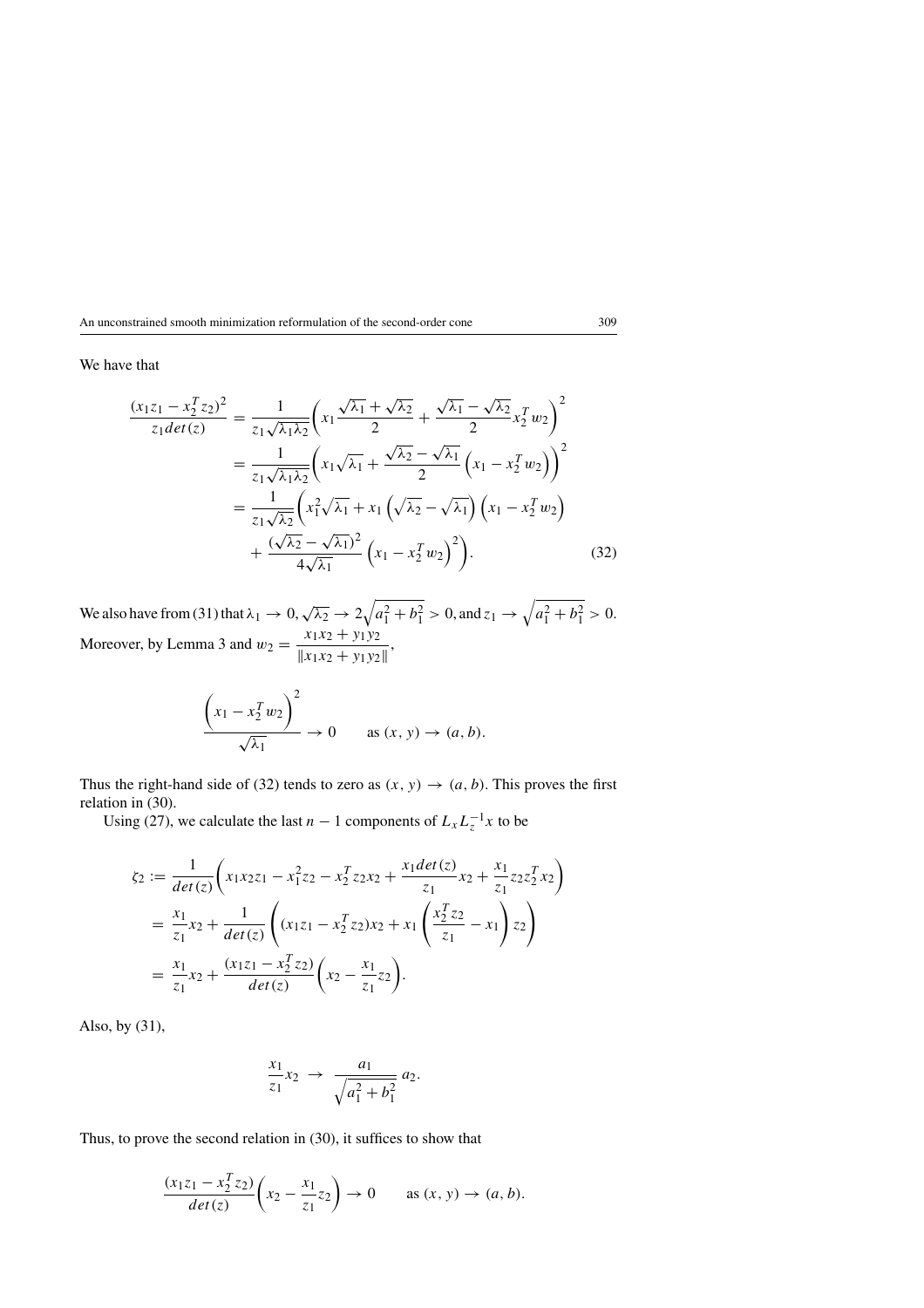First, 
$$
\frac{(x_1z_1 - x_2^Tz_2)}{det(z)}
$$
 is bounded as  $(x, y) \rightarrow (a, b)$  because, by (20),

$$
\frac{(x_1z_1 - x_2^Tz_2)}{det(z)} = \frac{1}{\sqrt{\lambda_1\lambda_2}} \left( x_1 \frac{\sqrt{\lambda_1} + \sqrt{\lambda_2}}{2} - \frac{\sqrt{\lambda_2} - \sqrt{\lambda_1}}{2} x_2^T w_2 \right)
$$
  

$$
= \frac{1}{\sqrt{\lambda_1\lambda_2}} \left( x_1 \sqrt{\lambda_1} + \frac{\sqrt{\lambda_2} - \sqrt{\lambda_1}}{2} \left( x_1 - x_2^T w_2 \right) \right)
$$
  

$$
= \frac{x_1}{\sqrt{\lambda_2}} + \frac{\sqrt{\lambda_2} - \sqrt{\lambda_1}}{2\sqrt{\lambda_1\lambda_2}} \left( x_1 - x_2^T w_2 \right)
$$
  

$$
= \frac{x_1}{\sqrt{\lambda_2}} + \frac{1 - \sqrt{\lambda_1}/\sqrt{\lambda_2}}{2} \frac{\left( x_1 - x_2^T w_2 \right)}{\sqrt{\lambda_1}},
$$

and the first term on the right-hand side converges to  $a_1/\sqrt{4(a_1^2+b_1^2)}$  (see (31)) while the second term is bounded by (19) and Lemma 3. Second,  $x_2 - \frac{x_1}{z_1}z_2 \to 0$  as  $(x, y) \to (a, b)$ because, by  $(20)$  and  $(31)$ ,

$$
x_2 - \frac{x_1}{z_1}z_2 \to a_2 - \frac{a_1}{\sqrt{a_1^2 + b_1^2}} \frac{\sqrt{4(a_1^2 + b_1^2)}}{2} \frac{a_1a_2 + b_1b_2}{\|a_1a_2 + b_1b_2\|}
$$
  
=  $a_2 - \frac{a_1^2a_2 + a_1b_1b_2}{\|a_1a_2 + b_1b_2\|}$   
=  $a_2 - \frac{a_1^2a_2 + b_1^2a_2}{a_1^2 + b_1^2}$   
=  $a_2 - a_2$   
= 0,

where the second equality is due to Lemma 2, so that  $a_1b_2 = b_1a_2$  and  $||a_1a_2 + b_1b_2|| =$  $a_1^2 + b_1^2$ . This proves the second relation in (30).

Thus, we have proven (28). An analogous argument can be used to prove (29), which we omit for simplicity. This shows that  $\nabla_x \psi_{FB}(x, y) \to \nabla_x \psi_{FB}(a, b)$  as  $(x, y) \to (a, b)$ in subcase (i).

It follows from Proposition 2 that the merit function  $\psi_{YF}$  given by (13), with  $\psi_0$  a smooth function, is also smooth.

# **4. Stationary points of merit functions for monotone SOCCP**

In this section we consider the case where SOCCP has a monotonicity property and show that every stationary point of (9) is a solution of the SOCCP. As in the previous section, we focus our analysis on the case of  $N = 1$  for simplicity. We first need the following technical lemma from [19].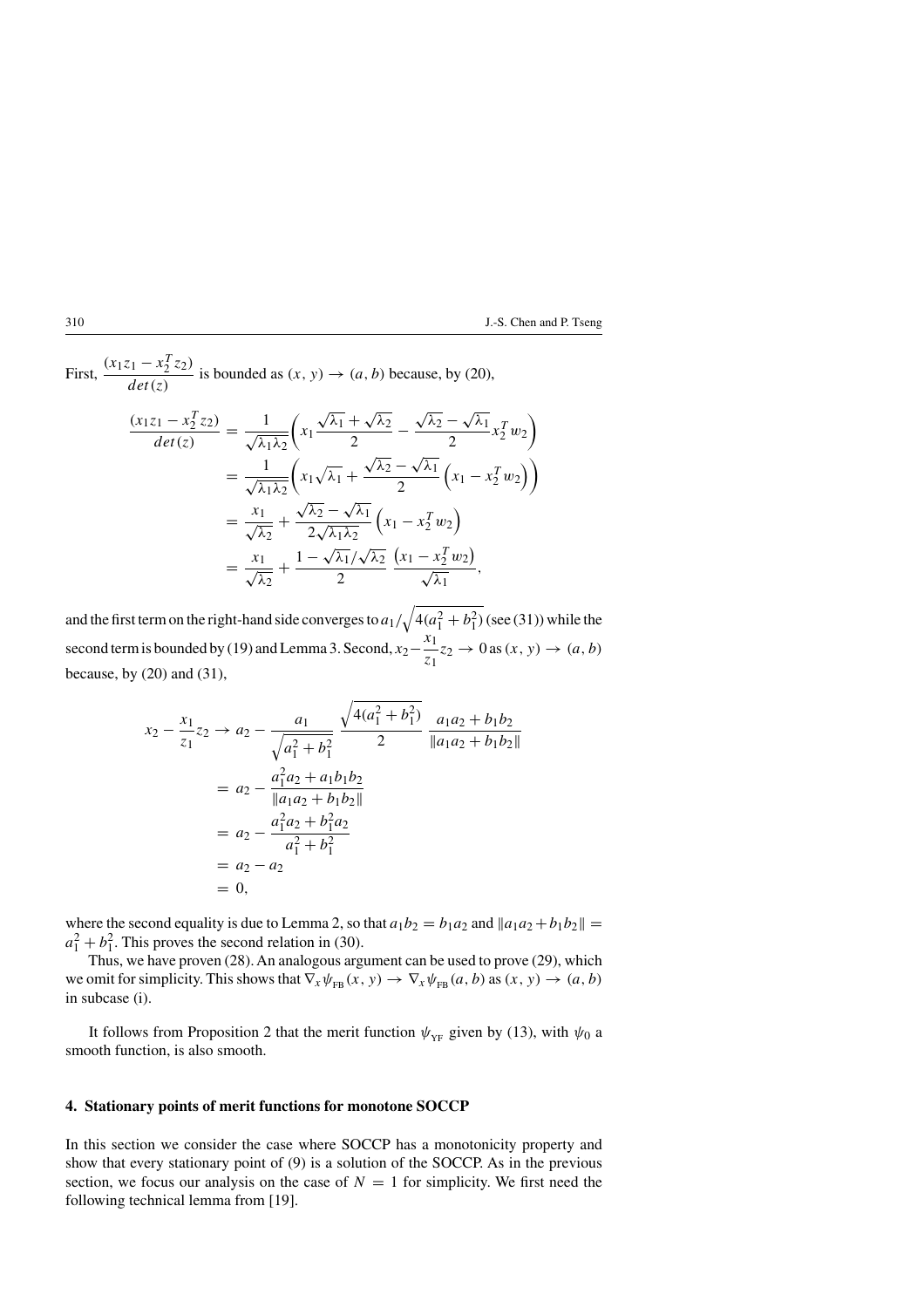**Lemma 5.** ([19, Proposition 3.4]) *For any*  $x, y \in \mathbb{R}^n$  *and*  $w \in \mathcal{K}^n$  *such that*  $w^2 - x^2 - 2$  $y^2 \in \mathcal{K}^n$ , we have  $L^2_w \ge L^2_x + L^2_y$ .

Using Lemmas 1, 2, 5 and Proposition 1, we prove the following key properties of  $\nabla \psi_{FB}$ . Similar properties have been proven for the case of NCP [10, 20, 34] and SDCP [50, 53]. However, our proof is quite different from these other proofs due to the different structures of SOC and its associated Jordan product.

**Lemma 6.** *Let*  $\phi$  *be given by* (11) *and let*  $\psi_{FB}$  *be given by* (17)*. For any* (x, y)  $\in \mathbb{R}^n \times \mathbb{R}^n$ , *we have the following results.*

*(a)*

$$
\langle x, \nabla_x \psi_{FB}(x, y) \rangle + \langle y, \nabla_y \psi_{FB}(x, y) \rangle = ||\phi(x, y)||^2.
$$
 (33)

*(b)*

$$
\langle \nabla_x \psi_{FB}(x, y), \nabla_y \psi_{FB}(x, y) \rangle \geq 0, \tag{34}
$$

*with equality holding if and only if*  $\phi(x, y) = 0$ *.* 

*Proof.* Case (1):  $x = y = 0$ . By Proposition 1,  $\nabla_x \psi_{FB}(x, y) = \nabla_y \psi_{FB}(x, y) = 0$ , so the proposition is true.

Case (2):  $(x, y) \neq (0, 0)$  and  $x^2 + y^2 \in \text{int}(\mathcal{K}^n)$ . By Proposition 1, we have

$$
\nabla_x \psi_{FB}(x, y) = \left( L_x L_z^{-1} - I \right) \phi(x, y),
$$
  

$$
\nabla_y \psi_{FB}(x, y) = \left( L_y L_z^{-1} - I \right) \phi(x, y),
$$

where we let  $z := (x^2 + y^2)^{1/2}$ . For simplicity, we will write  $\phi(x, y)$  as  $\phi$ . Thus,

$$
\langle x, \nabla_x \psi_{FB}(x, y) \rangle + \langle y, \nabla_y \psi_{FB}(x, y) \rangle = \langle x, (L_x L_z^{-1} - I)\phi \rangle + \langle y, (L_y L_z^{-1} - I)\phi \rangle
$$
  
\n
$$
= \langle (L_z^{-1} L_x - I)x, \phi \rangle + \langle (L_z^{-1} L_y - I)y, \phi \rangle
$$
  
\n
$$
= \langle L_z^{-1} L_x x + L_z^{-1} L_y y - x - y, \phi \rangle
$$
  
\n
$$
= \langle L_z^{-1} (x^2 + y^2) - x - y, \phi \rangle
$$
  
\n
$$
= \langle L_z^{-1} z^2 - x - y, \phi \rangle
$$
  
\n
$$
= \langle z - x - y, \phi \rangle
$$
  
\n
$$
= \|\phi\|^2,
$$

where the next-to-last equality follows from  $L_z z = z^2$ , so that  $L_z^{-1} z^2 = z$ . This proves (33). Similarly,

$$
\langle \nabla_x \psi_{FB}(x, y), \nabla_y \psi_{FB}(x, y) \rangle = \langle (L_x L_z^{-1} - I)\phi, (L_y L_z^{-1} - I)\phi \rangle
$$
  
=  $\langle (L_x - L_z)L_z^{-1}\phi, (L_y - L_z)L_z^{-1}\phi \rangle$   
=  $\langle (L_y - L_z)(L_x - L_z)L_z^{-1}\phi, L_z^{-1}\phi \rangle$ . (35)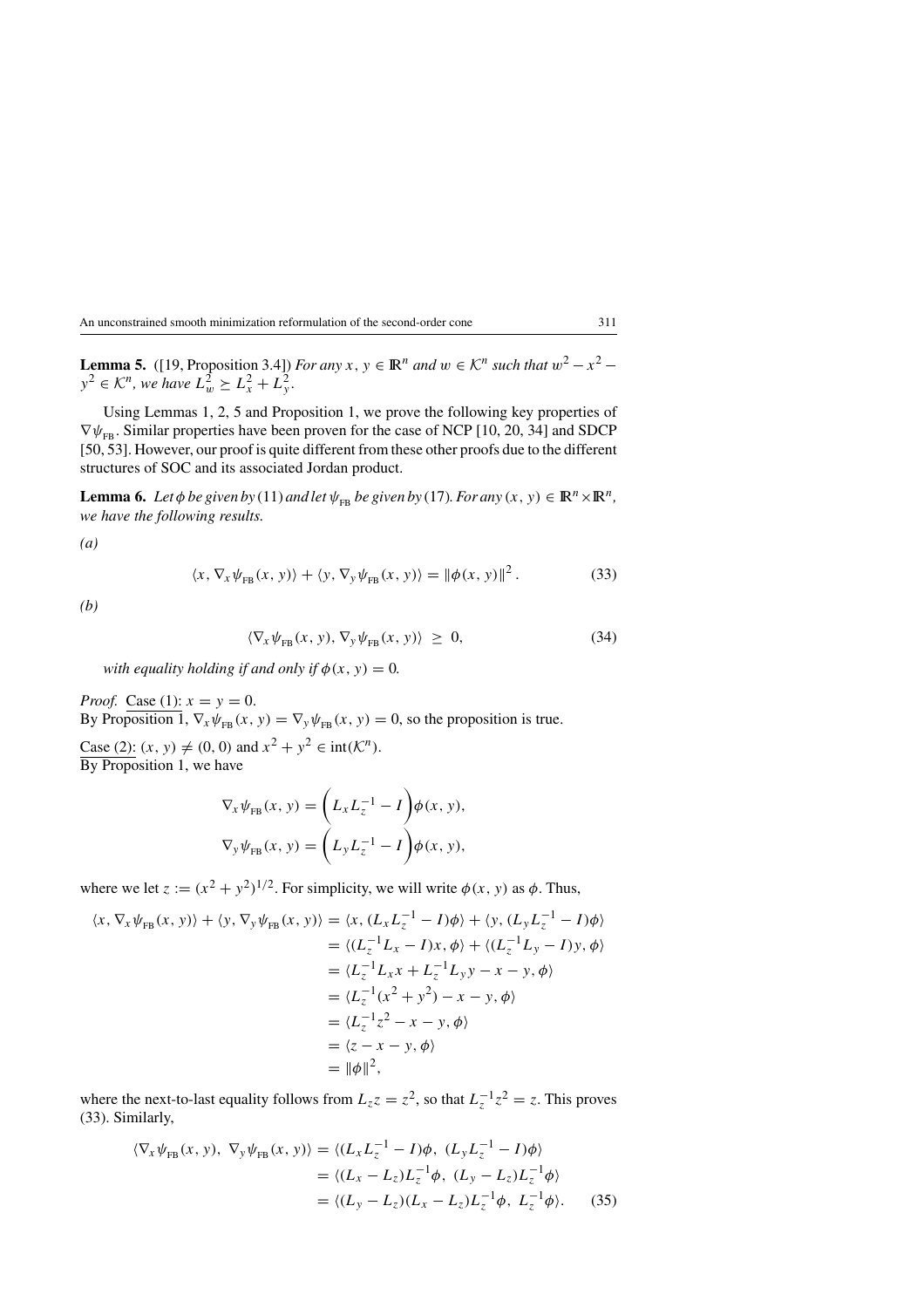Let S be the symmetric part of  $(L_y - L_z)(L_x - L_z)$ . Then

$$
S = \frac{1}{2} \Big( (L_y - L_z)(L_x - L_z) + (L_x - L_z)(L_y - L_z) \Big)
$$
  
=  $\frac{1}{2} \Big( L_x L_y + L_y L_x - L_z (L_x + L_y) - (L_x + L_y) L_z + 2L_z^2 \Big)$   
=  $\frac{1}{2} (L_z - L_x - L_y)^2 + \frac{1}{2} (L_z^2 - L_x^2 - L_y^2).$ 

Since  $z \in \mathcal{K}^n$  and  $z^2 = x^2 + y^2$ , Lemma 5 yields  $L_z^2 - L_x^2 - L_y^2 \geq 0$ . Then (35) yields

$$
\langle \nabla_x \psi_{FB}(x, y), \nabla_y \psi_{FB}(x, y) \rangle
$$
  
=\langle SL\_z^{-1} \phi, L\_z^{-1} \phi \rangle  
=\frac{1}{2} \langle (L\_z - L\_x - L\_y)^2 L\_z^{-1} \phi, L\_z^{-1} \phi \rangle + \frac{1}{2} \langle (L\_z^2 - L\_x^2 - L\_y^2) L\_z^{-1} \phi, L\_z^{-1} \phi \rangle  
\geq \frac{1}{2} \langle (L\_z - L\_x - L\_y)^2 L\_z^{-1} \phi, L\_z^{-1} \phi \rangle  
= \frac{1}{2} ||L\_{\phi} L\_z^{-1} \phi||^2,

where the last equality uses  $L_z - L_x - L_y = L_{z-x-y} = L_{\phi}$ . This proves (34).

If the inequality in (34) holds with equality, then the above relation yields  $\|L_{\phi}L_{z}^{-1}\phi\|^{2}=0$  and, by Property 1(d),

$$
\phi \cdot (L_z^{-1} \phi) = L_{\phi} L_z^{-1} \phi = 0.
$$

Then, the definition of Jordan product (10) yields

$$
\langle \phi, L_z^{-1} \phi \rangle = 0.
$$

Since  $z = (x^2 + y^2)^{1/2} \in \text{int}(\mathcal{K}^n)$  so that  $L_z^{-1} > O$  (see Property 1(d)), this implies  $\phi = 0$ . Conversely, if  $\phi = 0$ , then it follows from (21) that

$$
\langle \nabla_x \psi_{FB}(x, y), \nabla_y \psi_{FB}(x, y) \rangle = 0.
$$

Case (3):  $(x, y) \neq (0, 0)$  and  $x^2 + y^2 \notin \text{int}(\mathcal{K}^n)$ . By Proposition 1, we have

$$
\nabla_x \psi_{FB}(x, y) = \left(\frac{x_1}{\sqrt{x_1^2 + y_1^2}} - 1\right) \phi(x, y),
$$
  

$$
\nabla_y \psi_{FB}(x, y) = \left(\frac{y_1}{\sqrt{x_1^2 + y_1^2}} - 1\right) \phi(x, y).
$$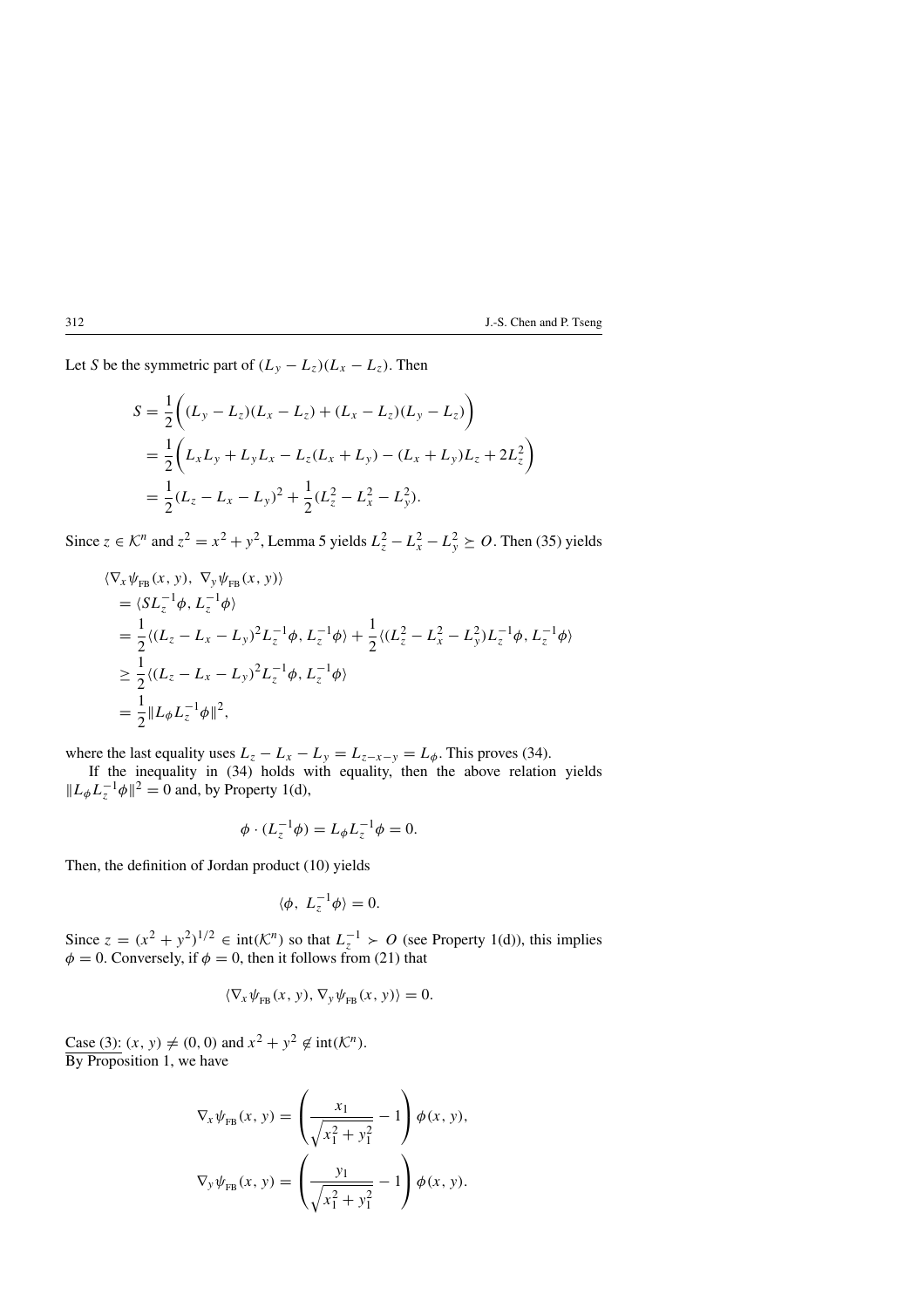Thus,

$$
\langle x, \nabla_x \psi_{FB}(x, y) \rangle + \langle y, \nabla_y \psi_{FB}(x, y) \rangle
$$
  
=  $\left( \frac{x_1}{\sqrt{x_1^2 + y_1^2}} - 1 \right) \langle x, \phi(x, y) \rangle + \left( \frac{y_1}{\sqrt{x_1^2 + y_1^2}} - 1 \right) \langle y, \phi(x, y) \rangle$   
=  $\left( \left( \frac{x_1}{\sqrt{x_1^2 + y_1^2}} - 1 \right) x + \left( \frac{y_1}{\sqrt{x_1^2 + y_1^2}} - 1 \right) y, \phi(x, y) \right)$   
=  $\left( \frac{x_1 x + y_1 y}{\sqrt{x_1^2 + y_1^2}} - x - y, \phi(x, y) \right)$   
=  $\langle \phi(x, y), \phi(x, y) \rangle$ ,

where the last equality uses (26). This proves (33). Similarly,

$$
\langle \nabla_x \psi_{FB}(x, y), \nabla_y \psi_{FB}(x, y) \rangle = \left( \frac{x_1}{\sqrt{x_1^2 + y_1^2}} - 1 \right) \left( \frac{y_1}{\sqrt{x_1^2 + y_1^2}} - 1 \right) \|\phi(x, y)\|^2
$$
  
\n
$$
\geq 0.
$$

This proves (34). If the inequality in (34) holds with equality, then either  $\phi(x, y) = 0$ or  $\frac{x_1}{\sqrt{x^2}}$  $\frac{x_1}{x_1^2+y_1^2}$  = 1 or  $\frac{y_1}{\sqrt{x_1^2+y_1^2}}$  $x_1^2 + y_1^2$  $= 1$ . In the second case, we have  $y_1 = 0$  and  $x_1 \ge 0$ , so that Lemma 2 yields  $y_2 = 0$  and  $x_1 = ||x_2||$ . In the third case, we have  $x_1 = 0$  and  $y_1 \ge 0$ , so that Lemma 2 yields  $x_2 = 0$  and  $y_1 = ||y_2||$ . Thus, in these two cases, we have  $x \cdot y = 0$ ,  $x \in \mathcal{K}^n$ ,  $y \in \mathcal{K}^n$ . Then, by Lemma 1,  $\phi(x, y) = 0$ .

Below we assume that

$$
\nabla F(\zeta), -\nabla G(\zeta) \text{ are column monotone } \forall \zeta \in \mathbb{R}^n; \tag{36}
$$

see [9, p. 1014], [34, p. 222].<sup>2</sup> In the case of (4), corresponding to  $\nabla G(\zeta) = I$ , (36) is equivalent to F being monotone. More generally, if  $\nabla G(\zeta)$  is invertible, then (36) is equivalent to  $\nabla G(\zeta)^{-1} \nabla F(\zeta) \succeq O$  for all  $\zeta \in \mathbb{R}^n$ . In the case of (6), (36) is satisfied always. To see this, note that  $\nabla F(\zeta) = [B \ 0]^T$  and  $\nabla G(\zeta) = [B \ 0]^T \nabla^2 g(F(\zeta))$  –  $[0 \, A^T]^T$ . Hence  $\nabla F(\zeta)u - \nabla G(\zeta)v = 0$  is equivalent to

$$
\begin{bmatrix} B^T \\ 0 \end{bmatrix} u - \begin{bmatrix} B^T \\ 0 \end{bmatrix} \nabla^2 g(F(\zeta)) v + \begin{bmatrix} 0 \\ A \end{bmatrix} v = 0
$$

for any  $u, v \in \mathbb{R}^n$ . This yields  $B^T u = B^T \nabla^2 g(F(\zeta)) v$  and  $Av = 0$ . The second equation implies  $v = Bw$  for some  $w \in \mathbb{R}^{n-m}$ , so that multiplying the first equation on the left by  $w^T$  and using  $\nabla^2 g(F(\zeta)) \succeq 0$  (since g is convex) yields

$$
w^T B^T u = v^T u = v^T \nabla^2 g(F(\zeta)) v \ge 0.
$$

<sup>&</sup>lt;sup>2</sup> M, N  $\in \mathbb{R}^{n \times n}$  are column monotone if, for any  $u, v \in \mathbb{R}^n$ ,  $Mu + Nv = 0 \Rightarrow u^T v > 0$ .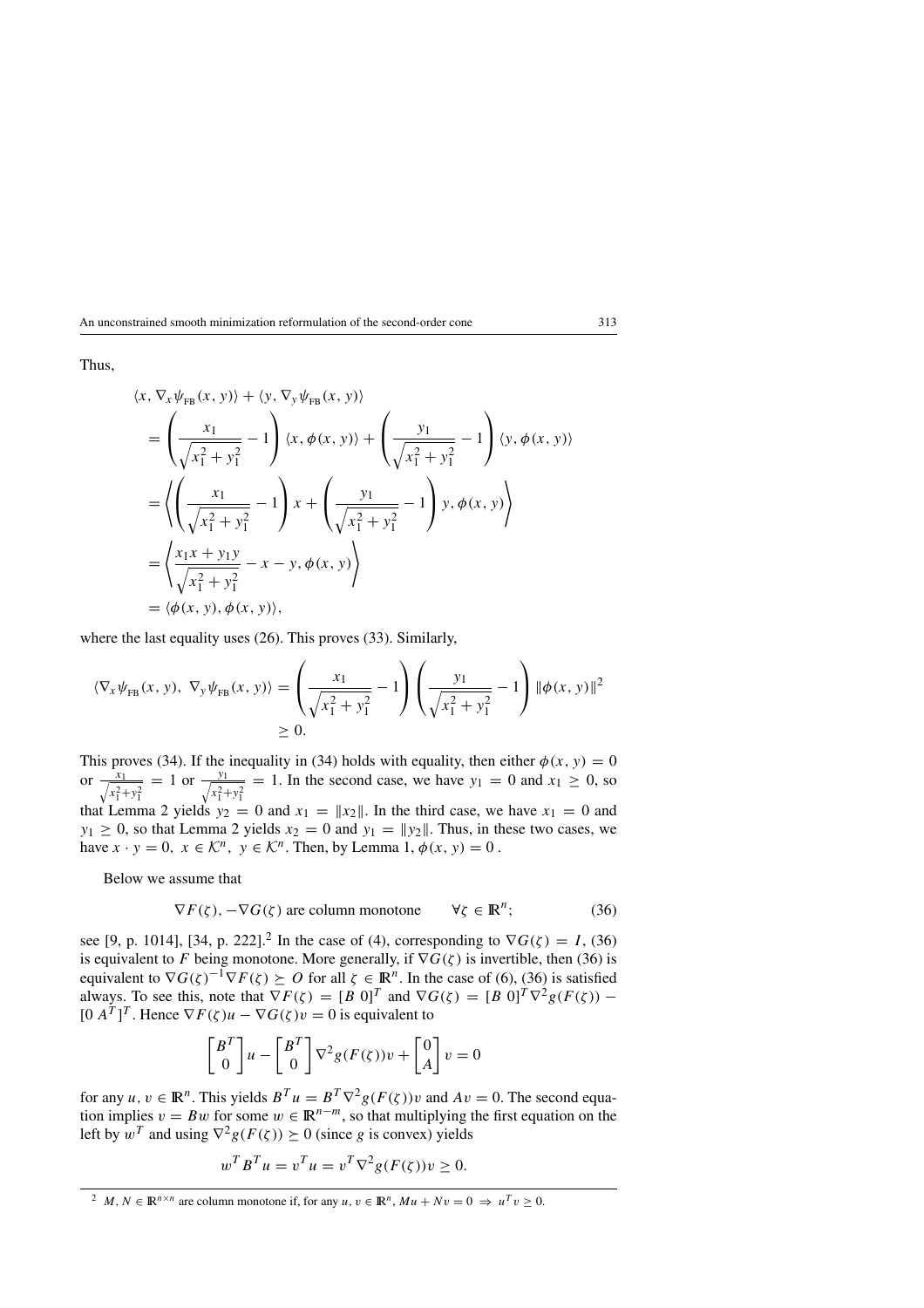In the case of (7), (36) is also satisfied always, as can be argued similarly. Moreover, the argument extends to the more general problem where  $\nabla g$  is replaced by any differentiable monotone mapping from  $\mathbb{R}^n$  to  $\mathbb{R}^n$ .

Using Lemma 5(b), we prove below the first main result of this section, based on the merit function  $\psi_{FB}$ . Analogous results have been proven for the NCP case [10, 20] and the SDCP case [50].

**Proposition 3.** *Let*  $\phi$  *be given by* (11) *and let*  $\psi_{FB}$  *be given by* (17)*. Let*  $f_{FB}$  *be given by* (15), where F and G are differentiable mappings from  $\mathbb{R}^n$  to  $\mathbb{R}^n$  satisfying (36). Then, *for every*  $\zeta \in \mathbb{R}^n$ , *either* (*i*)  $f_{FB}(\zeta) = 0$  *or* (*ii*)  $\nabla f_{FB}(\zeta) \neq 0$ . In case (*ii*), *if*  $\nabla G(\zeta)$  *is invertible, then*  $\langle d_{FB}(\zeta), \nabla f_{FB}(\zeta) \rangle < 0$ , where

$$
d_{\text{FB}}(\zeta) := -(\nabla G(\zeta)^{-1})^T \nabla_{\mathbf{x}} \psi_{\text{FB}}(F(\zeta), G(\zeta)).
$$

*Proof.* Fix any  $\zeta \in \mathbb{R}^n$ . By Proposition 2,  $\psi_{FB}$  is smooth, so the chain rule for differentiation yields

$$
\nabla f_{\text{FB}}(\zeta) = \nabla F(\zeta) \nabla_{\mathbf{x}} \psi_{\text{FB}}(F(\zeta), G(\zeta)) + \nabla G(\zeta) \nabla_{\mathbf{y}} \psi_{\text{FB}}(F(\zeta), G(\zeta)).
$$

Suppose  $\nabla f_{FR}(\zeta) = 0$ . The column monotone property of  $\nabla F(\zeta)$ ,  $-\nabla G(\zeta)$  yields

 $\langle \nabla_{x} \psi_{FB}(F(\zeta), G(\zeta)), \nabla_{y} \psi_{FB}(F(\zeta), G(\zeta)) \rangle \leq 0.$ 

By Lemma 6(b), the above inequality must hold with equality and hence  $\phi(F(\zeta), G(\zeta))$ = 0. Thus  $f_{FB}(\zeta) = \frac{1}{2} ||\phi(F(\zeta), G(\zeta))||^2 = 0.$ 

Suppose  $\nabla f_{FB}(\zeta) \neq 0$  and  $\nabla G(\zeta)$  is invertible. Then (dropping the argument " $(\zeta)$ " for simplicity),

$$
\langle d_{\text{FB}}, \nabla f_{\text{FB}} \rangle = \langle -(\nabla G^{-1})^T \nabla_x \psi_{\text{FB}}(F, G), \nabla F \nabla_x \psi_{\text{FB}}(F, G) + \nabla G \nabla_y \psi_{\text{FB}}(F, G) \rangle
$$
  
\n
$$
= -\langle \nabla_x \psi_{\text{FB}}(F, G), (\nabla G^{-1} \nabla F) \nabla_x \psi_{\text{FB}}(F, G) + \nabla_y \psi_{\text{FB}}(F, G) \rangle
$$
  
\n
$$
= -\langle \nabla_x \psi_{\text{FB}}(F, G), (\nabla G^{-1} \nabla F) \nabla_x \psi_{\text{FB}}(F, G) \rangle
$$
  
\n
$$
- \langle \nabla_x \psi_{\text{FB}}(F, G), \nabla_y \psi_{\text{FB}}(F, G) \rangle
$$
  
\n
$$
\le -\langle \nabla_x \psi_{\text{FB}}(F, G), \nabla_y \psi_{\text{FB}}(F, G) \rangle,
$$

where the inequality follows from  $\nabla G^{-1} \nabla F \succeq 0$ . By Lemma 6(b), the right-hand side is non-positive and equals zero if and only if  $\phi(F, G) = 0$ , i.e.,  $\zeta$  is a global minimum of  $f_{FB}$ . Since  $\nabla f_{FB} \neq 0$ , the right-hand side cannot equal zero, so it must be negative.

The direction  $d_{FB}(\zeta)$  has the advantage that, unlike  $-\nabla f_{FB}(\zeta)$ , it does not require  $\nabla F(\zeta)$  for its evaluation. However, for CSOCP (6) or (7),  $\nabla G(\zeta)$  is not invertible, so this direction cannot be used. Using Lemma 5, we prove below the second main result of this section, based on the merit function  $\psi_{YF}$  given by (13). Similar results have been proven for the NCP case [34] and the SDCP case [53].

**Proposition 4.** Let  $\phi$  be given by (11), let  $\psi_{FB}$  be given by (17), and let  $\psi_{VF}$  be given *by* (13)*, with*  $\psi_0 : \mathbb{R} \to [0, \infty)$  *being any smooth function satisfying* (14)*. Let*  $f_{YF}$  *be given by* (16)*, where* F and G are differentiable mappings from  $\mathbb{R}^n$  to  $\mathbb{R}^n$  satisfying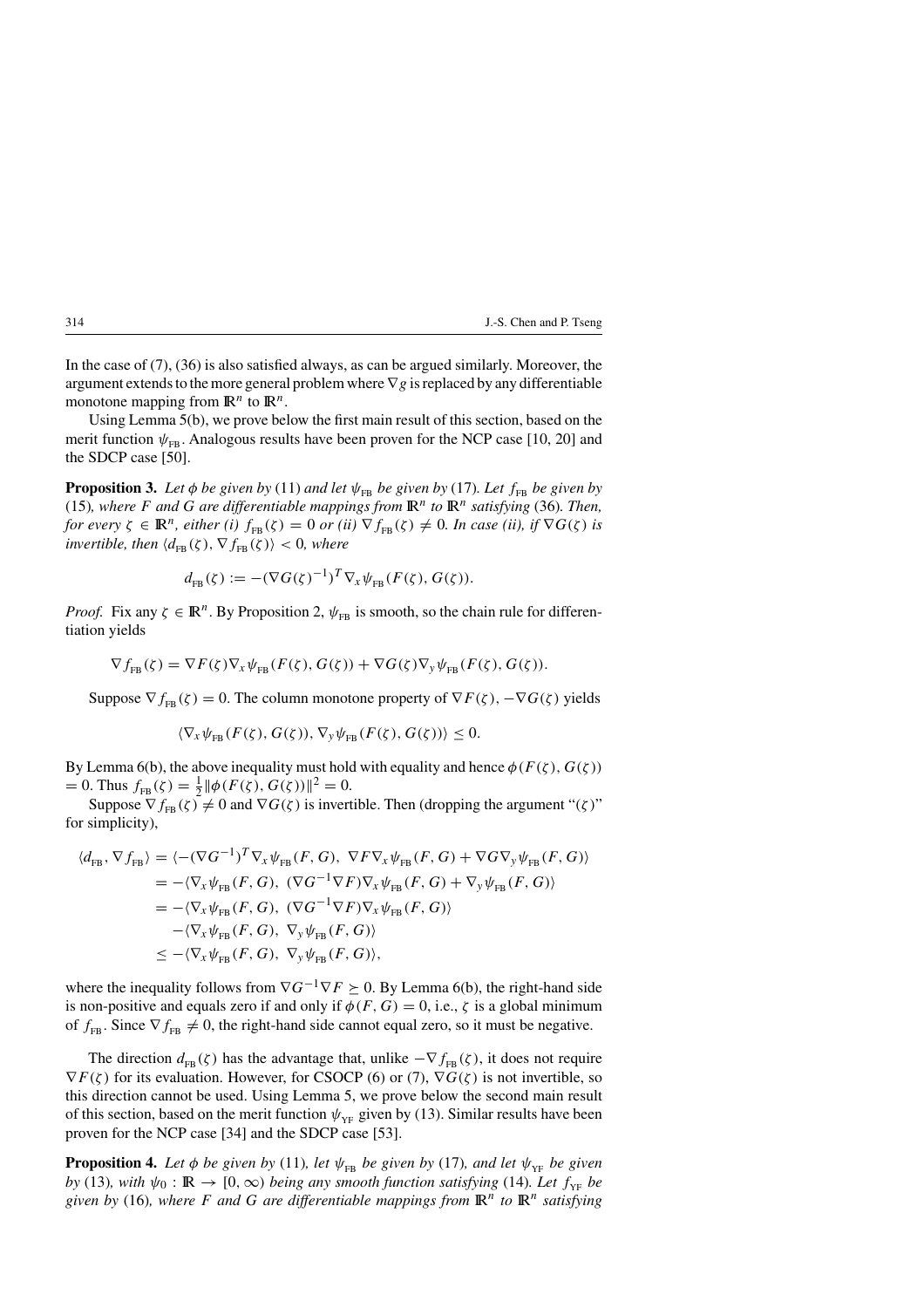(36)*. Then, for every*  $\zeta \in \mathbb{R}^n$ , either (i)  $f_{YF}(\zeta) = 0$  *or* (ii)  $\nabla f_{YF}(\zeta) \neq 0$ *. In case (ii), if*  $\nabla G(\zeta)$  is invertible, then  $\langle d_{\text{YF}}(\zeta), \nabla f_{\text{YF}}(\zeta) \rangle < 0$ , where

$$
d_{\mathrm{YF}}(\zeta) := -(\nabla G(\zeta)^{-1})^T \Big( \psi_0'(\langle F(\zeta), G(\zeta) \rangle) G(\zeta) + \nabla_{\mathbf{x}} \psi_{\mathrm{FB}}(F(\zeta), G(\zeta)) \Big).
$$

*Proof.* Fix any  $\zeta \in \mathbb{R}^n$ . By Proposition 2,  $\psi_{FB}$  is smooth. Since  $\psi_0$  is smooth, (13) shows that  $\psi_{YF}$  is smooth. Then the chain rule for differentiation yields

$$
\nabla f_{\text{YF}}(\zeta) = \alpha \left( \nabla F(\zeta) G(\zeta) + \nabla G(\zeta) F(\zeta) \right) \n+ \nabla F(\zeta) \nabla_x \psi_{\text{FB}}(F(\zeta), G(\zeta)) + \nabla G(\zeta) \nabla_y \psi_{\text{FB}}(F(\zeta), G(\zeta)),
$$

where we let  $\alpha := \psi'_0$  $\Big(\langle F(\zeta), G(\zeta) \rangle\Big).$ 

Suppose  $\nabla f_{YF}(\zeta) = 0$ . Then, dropping the argument " $(\zeta)$ " for simplicity, we have

$$
\alpha \left( \nabla F G + \nabla G F \right) + \nabla F \nabla_{\mathbf{x}} \psi_{\text{FB}}(F, G) + \nabla G \nabla_{\mathbf{y}} \psi_{\text{FB}}(F, G) = 0.
$$

The column monotone property of  $\nabla F$ ,  $-\nabla G$  yields

$$
\langle \alpha G + \nabla_{x} \psi_{FB}(F, G), \alpha F + \nabla_{y} \psi_{FB}(F, G) \rangle \leq 0.
$$

Upon collecting terms on the left-hand side, we have

$$
\alpha^{2}\langle F, G\rangle + \alpha \left(\langle F, \nabla_{x}\psi_{FB}(F, G)\rangle + \langle G, \nabla_{y}\psi_{FB}(F, G)\rangle\right) + \langle \nabla_{x}\psi_{FB}(F, G), \nabla_{y}\psi_{FB}(F, G)\rangle \leq 0.
$$

Our assumption (14) on  $\psi_0$  implies the first term is nonnegative. By Lemma 6, the second and the third terms are also nonnegative. Thus, the third term must be zero, so Lemma 6(b) implies  $\phi(F, G) = 0$ . Thus  $f_{FB}(\zeta) = \frac{1}{2} ||\phi(F(\zeta), G(\zeta))||^2 = 0$ .

Suppose  $\nabla f_{YF}(\zeta) \neq 0$  and  $\nabla G(\zeta)$  is invertible. Again, we drop the argument " $(\zeta)$ " for simplicity. Then,

$$
\langle d_{\text{YF}}, \nabla f_{\text{YF}} \rangle = \Biggl\{- (\nabla G^{-1})^T (\alpha G + \nabla_x \psi_{\text{FB}}(F, G)), \nabla F(\alpha G + \nabla_x \psi_{\text{FB}}(F, G))
$$
  
+ 
$$
\nabla G(\alpha F + \nabla_y \psi_{\text{FB}}(F, G)) \Biggr\rangle
$$
  
= 
$$
- \Biggl\langle \alpha G + \nabla_x \psi_{\text{FB}}(F, G), \nabla G^{-1} \nabla F(\alpha G + \nabla_x \psi_{\text{FB}}(F, G)) \Biggr\rangle
$$
  

$$
- \Biggl\langle \alpha G + \nabla_x \psi_{\text{FB}}(F, G), \alpha F + \nabla_y \psi_{\text{FB}}(F, G) \Biggr\rangle
$$
  

$$
\leq - \Biggl\langle \alpha G + \nabla_x \psi_{\text{FB}}(F, G), \alpha F + \nabla_y \psi_{\text{FB}}(F, G) \Biggr\rangle
$$
  
= 
$$
- \alpha^2 \langle F, G \rangle - \alpha \Biggl( \langle F, \nabla_x \psi_{\text{FB}}(F, G) \rangle + \langle G, \nabla_y \psi_{\text{FB}}(F, G) \rangle \Biggr)
$$
  
- 
$$
\langle \nabla_x \psi_{\text{FB}}(F, G), \nabla_y \psi_{\text{FB}}(F, G) \rangle,
$$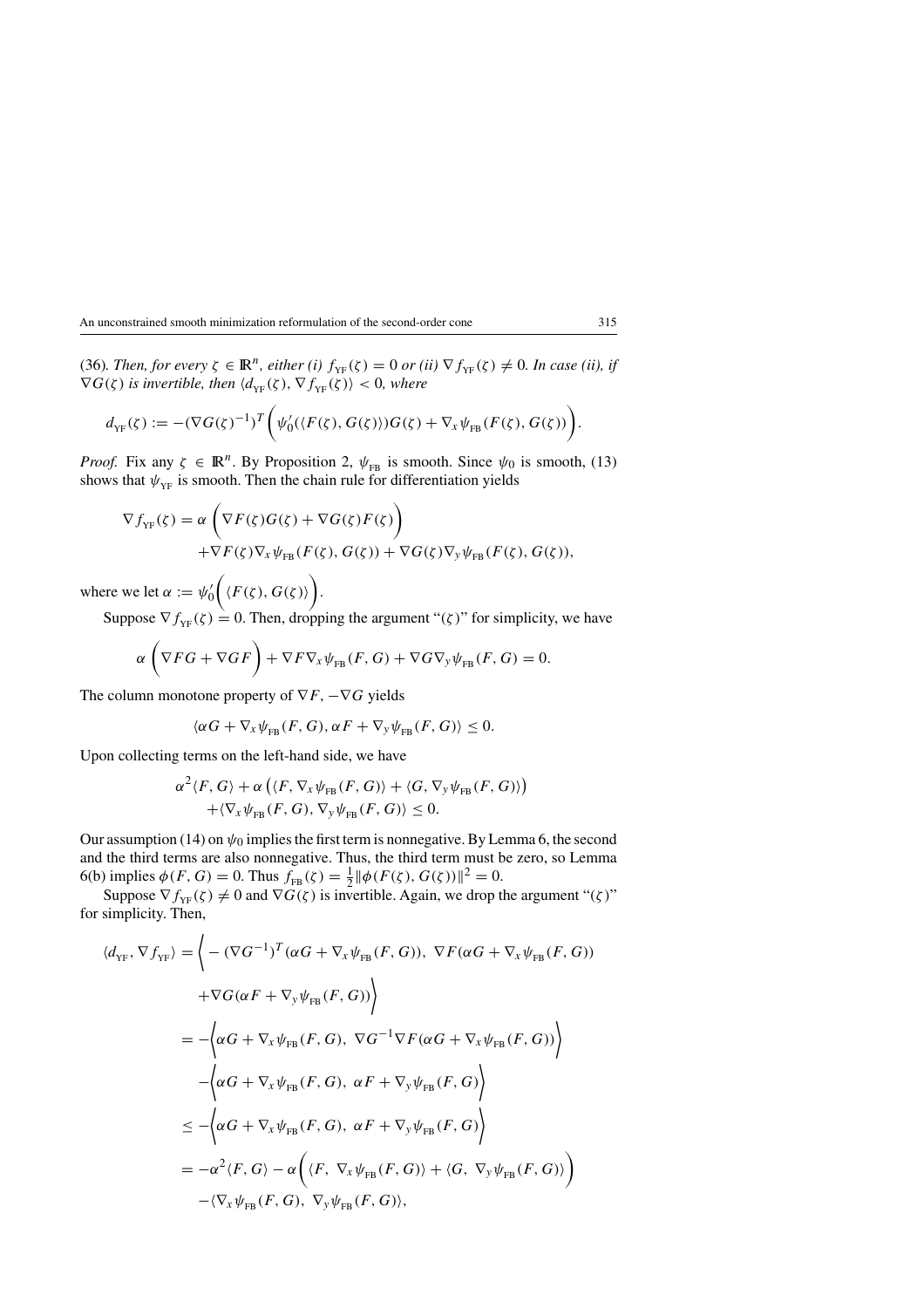where the first inequality follows from  $\nabla G^{-1}\nabla F \succeq 0$ . We argued earlier that all three terms on the right-hand side are non-positive. Moreover, by Lemma 6(b), the third term is zero if and only if  $\phi(F, G) = 0$ , i.e.,  $\zeta$  is a global minimum of  $f_{YF}$  and hence a stationary point of  $f_{YF}$ . Since  $\nabla f_{YF}(\zeta) \neq 0$ , the right-hand side cannot equal zero, so it must be negative.

# **5. Bounded level sets and error bounds for**  $f_{YF}$

In this section, we consider the merit function  $f_{YF}$  given by (16). We show that, analogous to the NCP and SDCP cases  $[34, 53]$ , if F and G have a joint monotonicity property and a strictly feasible solution exists, then  $f_{YF}$  has bounded level sets. If F and G have a joint strong monotonicity property, then  $f_{YF}$  has bounded level sets and provides a global error bound on the distance to a solution of SOCCP. In contrast, the merit function  $f_{FB}$ given by (15) lacks these properties due to the absence of the term  $\psi_0(\langle F(\zeta), G(\zeta) \rangle)$ .

As in the previous two sections, we focus our analysis on the case of  $N = 1$  (i.e.,  $\mathcal{K} = \mathcal{K}^n$ ) for simplicity. In what follows, for each  $x \in \mathbb{R}^n$ ,  $x_+$  denotes the nearest-point (in the Euclidean norm) projection of x onto  $\mathcal{K}^n$ . We begin with the following lemma.

**Lemma 7.** Let  $K$  *be any closed convex cone in*  $\mathbb{R}^n$ *. For each*  $x \in \mathbb{R}^n$ *, let*  $x_K^+$  and x− <sup>K</sup> *denote the nearest-point (in the Euclidean norm) projection of* <sup>x</sup> *onto* <sup>K</sup> *and* <sup>−</sup>K∗*, respectively. The following results hold.*

- *(a) For any*  $x \in \mathbb{R}^n$ , we have  $x = x^+_{\mathcal{K}} + x^-_{\mathcal{K}}$  and  $||x||^2 = ||x^+_{\mathcal{K}}||^2 + ||x^-_{\mathcal{K}}||^2$ .
- *(b)* For any  $x \in \mathbb{R}^n$  and  $y \in \mathcal{K}$ , we have  $\langle x, y \rangle \le \langle x^+_{\mathcal{K}}, y \rangle$ .
- *(c) If*  $K$  *is self-dual, then for any*  $x \in \mathbb{R}^n$  *and*  $y \in K$ , we have  $\|(x + y)_K^+\| \geq \|x_K^+\|$ .

*(d)* For any  $x \in \mathcal{K}^n$ ,  $y \in \mathbb{R}^n$  *with*  $x^2 - y^2 \in \mathcal{K}^n$ *, we have*  $x - y \in \mathcal{K}^n$ *.* 

*Proof.* (a). These are well-known results in convex geometry on representing x as the sum of its projection onto K and its polar  $-\mathcal{K}^*$ .

(b). Since  $x_{\mathcal{K}}^- \in -\mathcal{K}^*$  and  $y \in \mathcal{K}, \langle x_{\mathcal{K}}^-, y \rangle \le 0$ . By (a),  $\langle x, y \rangle = \langle x_{\mathcal{K}}^+, y \rangle + \langle x_{\mathcal{K}}^-, y \rangle \le$  $\langle x_{\mathcal{K}}^+, y \rangle.$ 

(c). Since K is self-dual, we have  $y \in \mathcal{K}^*$ . Then  $(x + y)\overline{k} - y \in -\mathcal{K}^*$ . Since  $x\overline{k}$  is the nearest-point projection of x onto  $-\mathcal{K}^*$ , this implies

$$
||x_{\mathcal{K}}^- - x|| \le ||((x + y)_{\mathcal{K}}^- - y) - x||.
$$

By (a), this simplifies to  $||x^+_{K}|| \le ||(x + y)^+_{K}||$ .

(d) This is Proposition 3.4 of [19].

Lemma 7(c) generalizes [53, Lemma 2.4]. Using Lemma 7, we obtain the following two lemmas that are analogs of [53, Lemmas 2.5, 2.6] for SDCP.

**Lemma 8.** *Let*  $\psi_{FB}$  *be given by* (11) *and* (17)*. For any*  $(x, y) \in \mathbb{R}^n \times \mathbb{R}^n$ *, we have* 

$$
4\psi_{FB}(x, y) \ge 2\left\|\phi(x, y)_{+}\right\|^2 \ge \left\|(-x)_{+}\right\|^2 + \left\|(-y)_{+}\right\|^2.
$$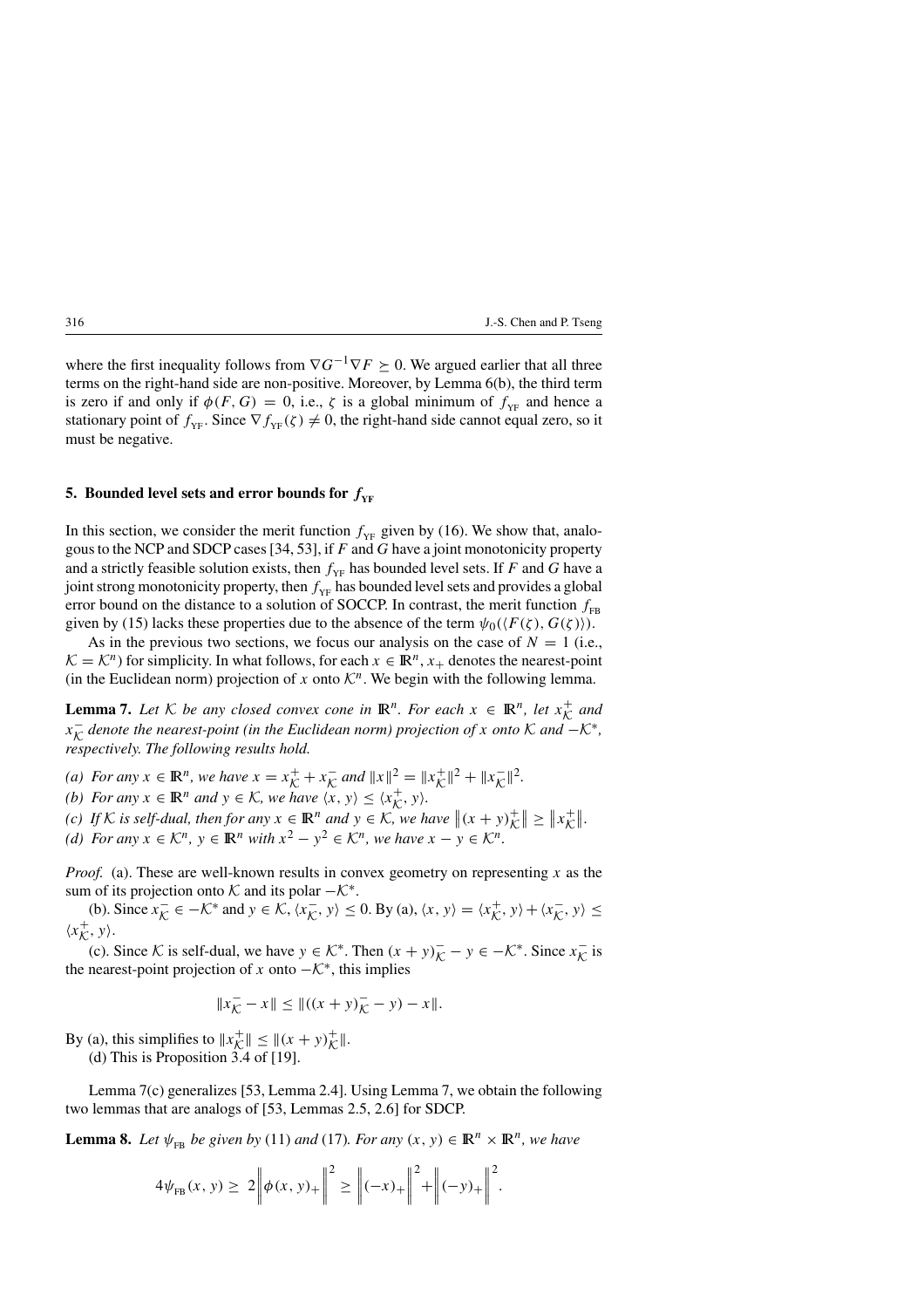*Proof.* The first inequality follows from Lemma 7(a). It remains to show the second inequality. By Lemma 7(d),  $(x^2 + y^2)^{1/2} - x \in \mathcal{K}^n$ . Since  $\mathcal{K}^n$  is self-dual, then Lemma 7(c) yields

$$
\|\left((x^2+y^2)^{1/2}-x-y\right)_+\|^2 \geq \left\|(-y)_+\right\|^2.
$$

By a symmetric argument,

$$
\|\left((x^2+y^2)^{1/2}-x-y\right)_+\|^2 \geq \left\|(-x)_+\right\|^2.
$$

Adding the above two inequalities yields the desired second inequality.

**Lemma 9.** *Let*  $\psi_{FB}$  *be given by* (11) *and* (17)*. For any*  $\{(x^k, y^k)\}_{k=1}^{\infty} \subseteq \mathbb{R}^n \times \mathbb{R}^n$ *, let*  $\lambda_1^k \leq \lambda_2^k$  and  $\mu_1^k \leq \mu_2^k$  denote the spectral values of  $x^k$  and  $y^k$ , respectively. Then the *following results hold.*

- (a) If  $\lambda_1^k \to -\infty$  or  $\mu_1^k \to -\infty$ , then  $\psi_{FB}(x^k, y^k) \to \infty$ .
- *(b)* Suppose that  $\{\lambda_1^k\}$  and  $\{\mu_1^k\}$  are bounded below. If  $\lambda_2^k \to \infty$  or  $\mu_2^k \to \infty$ , then  $\langle x, x^k \rangle + \langle y, y^k \rangle \rightarrow \infty$  *for any*  $x, y \in \text{int}(\mathcal{K}^n)$ *.*

*Proof.* (a). This follows from Lemma 8 and the fact that

$$
2||(-x^{k})_{+}||^{2} = \sum_{i=1}^{2} \left(\max\{0, -\lambda_{i}^{k}\}\right)^{2}
$$

and similarly for  $\|(-y^k)_+\|^2$ ; see [19, Property 2.2 and Proposition 3.3].

(b). Fix any  $x = (x_1, x_2), y = (y_1, y_2) \in \mathbb{R} \times \mathbb{R}^{n-1}$  with  $||x_2|| < x_1, ||y_2|| < y_1$ . Using the spectral decomposition

$$
x^k = \left(\frac{\lambda_1^k + \lambda_2^k}{2}, \ \frac{\lambda_2^k - \lambda_1^k}{2} w_2^k\right) \quad \text{with } \|w_2^k\| = 1,
$$

we have

$$
\langle x, x^k \rangle = \left(\frac{\lambda_1^k + \lambda_2^k}{2}\right) x_1 + \left(\frac{\lambda_2^k - \lambda_1^k}{2}\right) x_2^T w_2^k = \frac{\lambda_1^k}{2} (x_1 - x_2^T w_2^k) + \frac{\lambda_2^k}{2} (x_1 + x_2^T w_2^k).
$$
\n(37)

Since  $||w_2^k|| = 1$ , we have  $x_1 - x_2^T w_2^k \ge x_1 - ||x_2|| > 0$  and  $x_1 + x_2^T w_2^k \ge x_1 - ||x_2|| > 0$ . Since  $\{\lambda_1^k\}$  is bounded below, the first term on the right-hand side of (37) is bounded below. If  $\{\lambda_2^k\} \to \infty$ , then the second term on the right-hand side of (37) tends to infinity. Hence,  $\langle x, \tilde{x}^k \rangle \to \infty$ . A similar argument shows that  $\langle y, y^k \rangle$  is bounded below. Thus,  $\langle x, x^k \rangle + \langle y, y^k \rangle \rightarrow \infty$ . If  $\{\mu_2^k\} \rightarrow \infty$ , the argument is symmetric to the one above.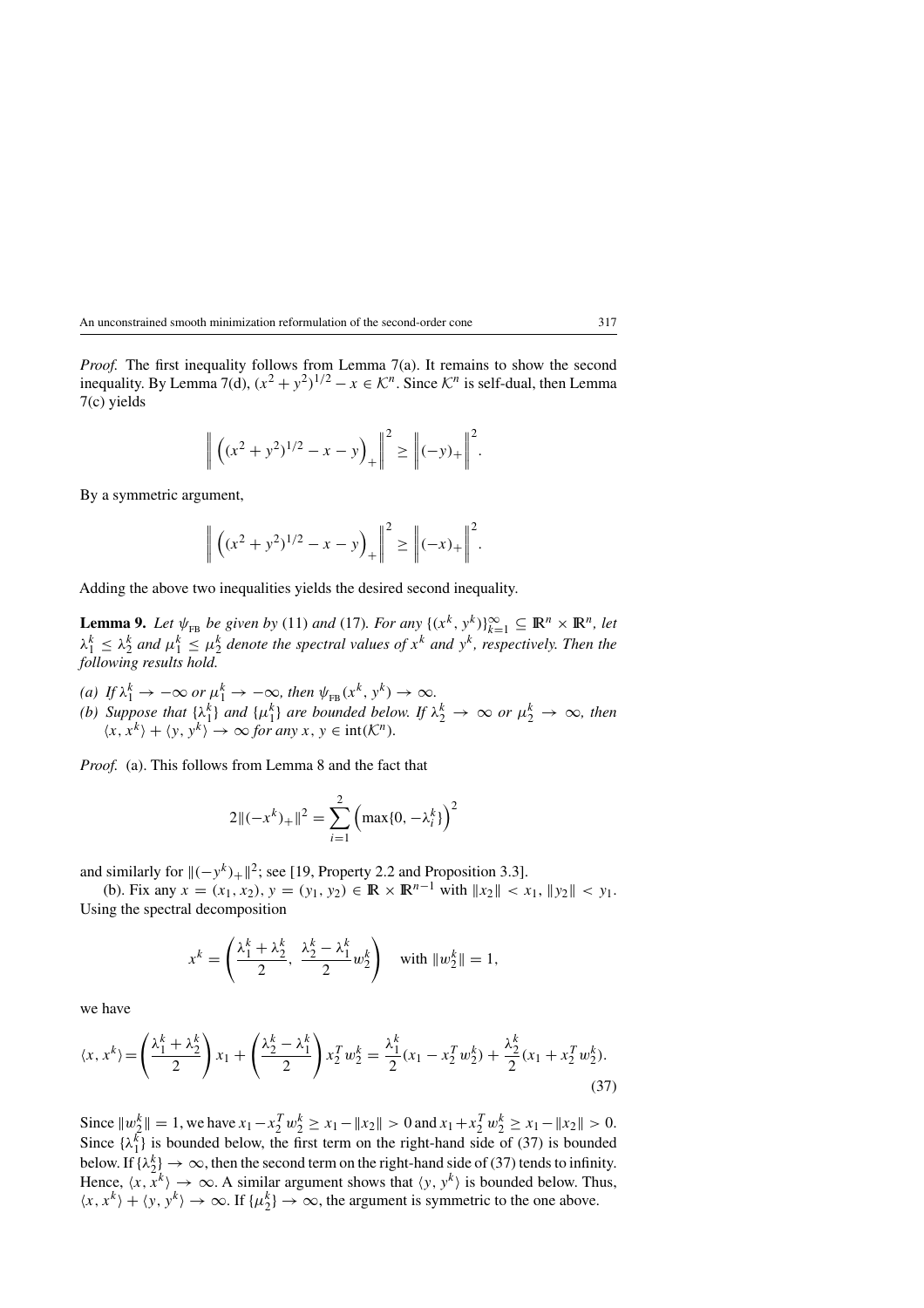In what follows, we say that F and G are *jointly monotone* if

$$
\langle F(\zeta) - F(\xi), G(\zeta) - G(\xi) \rangle \ge 0 \quad \forall \zeta, \ \xi \in \mathbb{R}^n.
$$

Similarly, F and G are *jointly strongly monotone* if there exists  $\rho > 0$  such that

$$
\langle F(\zeta) - F(\xi), G(\zeta) - G(\xi) \rangle \ge \rho \|\zeta - \xi\|^2 \quad \forall \zeta, \ \xi \in \mathbb{R}^n.
$$

In the case where  $G(\zeta) = \zeta$  for all  $\zeta \in \mathbb{R}^n$ , the above notions are equivalent to the wellknown notion of F being, respectively, monotone and strongly monotone [9, Section 2.3]. Since F is differentiable, F being monotone is equivalent to  $\nabla F(\zeta) \succeq O$  for all  $\zeta \in \mathbb{R}^n$ ; see, e.g., [9, Proposition 2.3.2].<sup>3</sup> It can be seen that F, G given by (6) or (7) are jointly monotone, but not jointly strongly monotone. It is not difficult to see that if F,G are jointly strongly monotone, then SOCCP has at most one solution. Sufficient conditions for SOCCP to have a solution are given in, e.g., [9, Sections 2.2, 2.4], [23, Chapter 6], as well as Proposition 6.

Using Lemmas 7(b) and 8, we obtain the following global error bound results for SOCCP that is an analog of [53, Theorem 4.2] for SDCP. The proof, based on Lemmas 7(b) and 8, is similar to the proof of [34, Theorem 3.4] and [53, Theorem 4.2] and is included for completeness.

**Proposition 5.** *Suppose that* F *and* G *are jointly strongly monotone mappings from*  $\mathbb{R}^n$ *to*  $\mathbb{R}^n$ *. Also, suppose that SOCCP has a solution*  $\zeta^*$ *. Then there exists a scalar*  $\tau > 0$ *such that*

$$
\tau \|\zeta - \zeta^*\|^2 \le \max\{0, \langle F(\zeta), G(\zeta) \rangle\} + \|(-F(\zeta))_+\| + \|(-G(\zeta))_+\| \quad \forall \zeta \in \mathbb{R}^n. \tag{38}
$$

*Moreover,*

$$
\tau \|\zeta - \zeta^*\|^2 \leq \psi_0^{-1} \left( f_{\rm YF}(\zeta) \right) + 2\sqrt{2} f_{\rm YF}(\zeta)^{1/2} \quad \forall \zeta \in \mathbb{R}^n, \tag{39}
$$

*where*  $f_{YF}$  *is given by* (13), (16), (17),  $\psi_0 : \mathbb{R} \to [0, \infty)$  *is a smooth function satisfying* (14), and  $\psi_0^{-1}$  denotes the inverse function of  $\psi_0$  on  $[0, \infty)$ .<sup>4</sup>

*Proof.* Since F and G are jointly strongly monotone, there exists a scalar  $\rho > 0$  such that, for any  $\zeta \in \mathbb{R}^n$ ,

$$
\rho \| \zeta - \zeta^* \|^2 \le \langle F(\zeta) - F(\zeta^*), G(\zeta) - G(\zeta^*) \rangle
$$
  
\n
$$
= \langle F(\zeta), G(\zeta) \rangle + \langle -F(\zeta), G(\zeta^*) \rangle + \langle F(\zeta^*), -G(\zeta) \rangle
$$
  
\n
$$
\le \max\{0, \langle F(\zeta), G(\zeta) \rangle\} + \langle (-F(\zeta))_+, G(\zeta^*) \rangle + \langle F(\zeta^*), (-G(\zeta))_+ \rangle
$$
  
\n
$$
\le \max\{0, \langle F(\zeta), G(\zeta) \rangle\} + \|(-F(\zeta))_+ \| \|G(\zeta^*) \| + \|F(\zeta^*) \| \|(-G(\zeta))_+ \|
$$
  
\n
$$
\le \max\{1, \|F(\zeta^*)\|, \|G(\zeta^*)\| \}
$$
  
\n
$$
\times \Big( \max\{0, \langle F(\zeta), G(\zeta) \rangle\} + \|(-F(\zeta))_+ \| + \|(-G(\zeta))_+ \| \Big),
$$

<sup>&</sup>lt;sup>3</sup> However, F and G being jointly monotone seems not equivalent to  $\nabla F(\zeta)$ ,  $\nabla G(\zeta)$  being column monotone for all  $\zeta \in \mathbb{R}^n$ .

<sup>&</sup>lt;sup>4</sup>  $\psi_0^{-1}$  is well defined since, by (14),  $\psi_0$  is strictly increasing on [0,  $\infty$ ).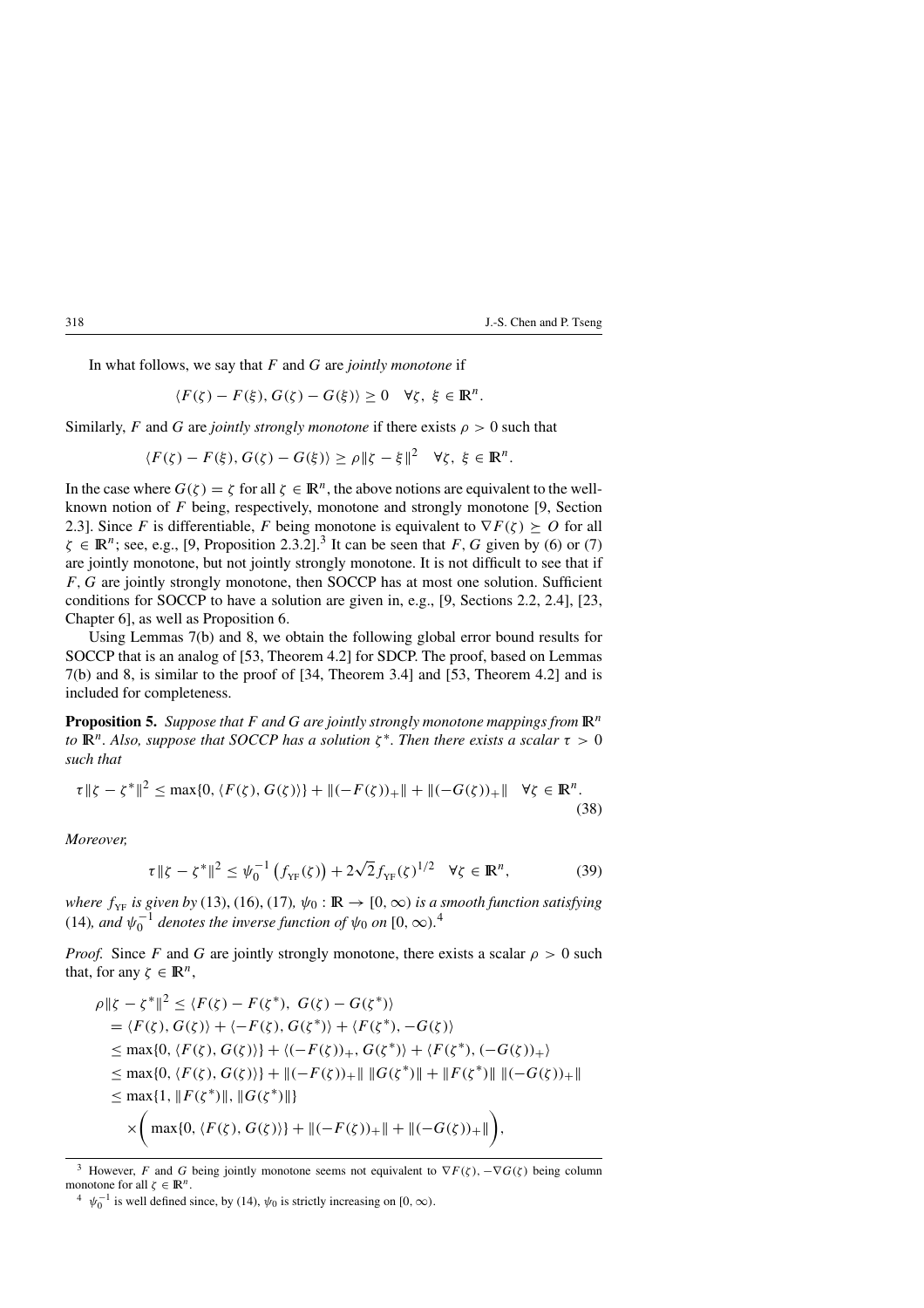where the second inequality uses Lemma 7(b). Setting  $\tau := \frac{\rho}{\max\{1, \|F(\zeta^*)\|, \|G(\zeta^*)\| \}}$ yields (38).

Using (13), (14) and (16), we have

 $\max\{0, \langle F(\zeta), G(\zeta)\rangle\} \leq \psi_0^{-1}(f_{\text{YF}}(\zeta))$  and  $\psi_{\text{FB}}(F(\zeta), G(\zeta)) \leq f_{\text{YF}}(\zeta)$ .

Using Lemma 8 and the second inequality, we have

$$
\begin{aligned} ||(-F(\zeta))_+|| + ||(-G(\zeta))_+|| &\le \sqrt{2} \left( ||(-F(\zeta))_+||^2 + ||(-G(\zeta))_+||^2 \right)^{1/2} \\ &\le 2\sqrt{2} \ \psi_{FB}(F(\zeta), G(\zeta))^{1/2} \\ &\le 2\sqrt{2} \ f_{\rm YF}(\zeta)^{1/2} .\end{aligned}
$$

Thus,

$$
\max\{0, \langle F(\zeta), G(\zeta)\rangle\} + \|(-F(\zeta))_+\| + \|(-G(\zeta))_+\| \leq \psi_0^{-1}\left(f_{YF}(\zeta)\right) + 2\sqrt{2}f_{YF}(\zeta)^{1/2}.
$$

This together with (38) yields (39).

If in addition F is continuous and  $G(\zeta) = \zeta$  for all  $\zeta \in \mathbb{R}^n$ , then the assumption that the SOCCP has a solution can be dropped from Proposition 5; see, e.g., [9, Proposition 2.2.7]. Also, the exponent 2 in the definition of joint strong monotonicity can be replaced by any  $q > 1$ , and Proposition 5 would generalize accordingly.

By using Lemma 9 and Proposition 4, we have the following analog of [53, Theorem 4.1] on solution existence and boundedness of the level sets of  $f_{YF}$ .

**Proposition 6.** *Suppose that* F *and* G *are differentiable, jointly monotone mappings from*  $\mathbb{R}^n$  *to*  $\mathbb{R}^n$  *satisfying* 

$$
\lim_{\|\zeta\| \to \infty} \|F(\zeta)\| + \|G(\zeta)\| = \infty.
$$
 (40)

*Suppose also that SOCCP is strictly feasible, i.e., there exists*  $\bar{\zeta} \in \mathbb{R}^n$  *such that*  $F(\zeta), G(\zeta) \in \text{int}(\mathcal{K}^n)$ . Then the level set

$$
\mathcal{L}(\gamma) := \{ \zeta \in \mathbb{R}^n \mid f_{\mathrm{YF}}(\zeta) \le \gamma \}
$$

*is bounded for all*  $\gamma \ge 0$ *, where*  $f_{YF}$  *is given by* (13), (16), (17)*, and*  $\psi_0 : \mathbb{R} \to [0, \infty)$ *is a smooth function satisfying* (14)*. If in addition* F, G *satisfy* (36)*, then*  $\mathcal{L}(\gamma) \neq \emptyset$  *for all*  $\gamma \geq 0$ *.* 

*Proof.* For any  $\gamma \geq 0$ , if  $\{\zeta^k\}_{k=1}^{\infty} \subseteq \mathcal{L}(\gamma)$ , then  $\{f_{YF}(\zeta^k)\}\)$  is bounded and the joint monotonicity of  $F$  and  $G$  yields

$$
\langle F(\zeta^k), G(\bar{\zeta})\rangle + \langle F(\bar{\zeta}), G(\zeta^k)\rangle \le \langle F(\zeta^k), G(\zeta^k)\rangle + \langle F(\bar{\zeta}), G(\bar{\zeta})\rangle, \quad k = 1, 2, \dots
$$

Using this together with Lemma 9 and an argument analogous to the proof of [53, Theorem 4.1], we obtain that  $\{\|F(\zeta^k)\|+\|G(\zeta^k)\|\}$  is bounded. Then (40) implies  $\{\zeta^k\}$ is bounded. This shows that  $\mathcal{L}(\gamma)$  is bounded.

The proof of  $\mathcal{L}(\gamma) \neq \emptyset$  uses Proposition 4 and is nearly identical to the proof of [53, Theorem 4.1].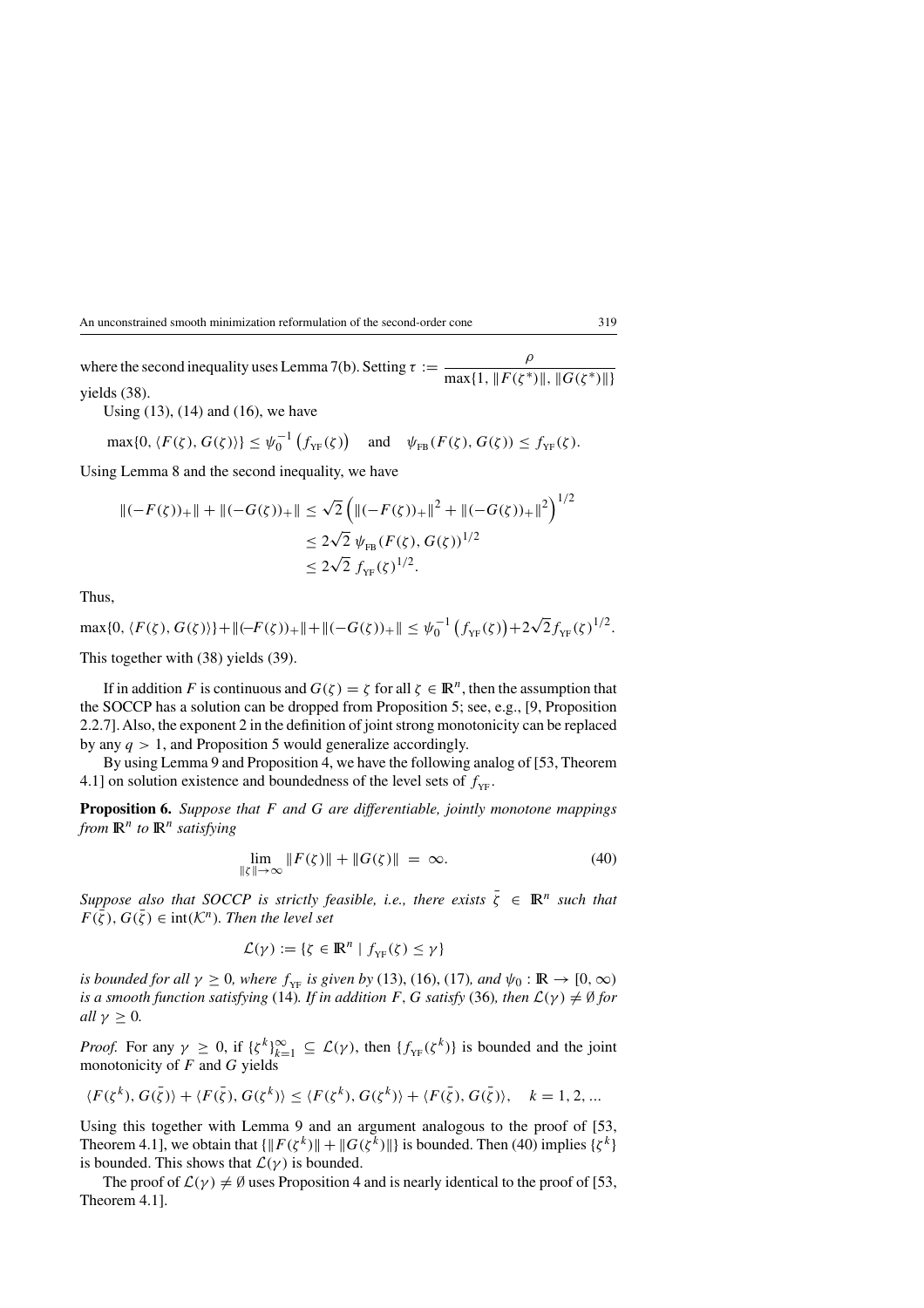It is straighforward to verify that  $F, G$  given by (6) or (7) are jointly monotone. Also, we saw in Section 4 that they satisfy  $(36)$ . If g is linear or, more generally,  $\lim_{\|x\| \to \infty} \|\nabla g(x)\|/\|x\| = 0$ , then (40) holds and, by Proposition 6, CSOCP has nonempty bounded optimal primal and dual solution sets whenever it has strictly feasible primal and dual solutions. This result in fact extends to the more general problem where  $\nabla g$  is replaced by any differentiable monotone mapping from  $\mathbb{R}^n$  to  $\mathbb{R}^n$ . This result also holds when F is differentiable monotone and  $G(\zeta) = \zeta$  for all  $\zeta \in \mathbb{R}^n$ .

## **6. Preliminary numerical experience**

Propositions 2 and 3 show that SOCP and, more generally, CSOCP (5) may be reformulated as the unconstrained minimization of the smooth merit function  $f_{FB}$  (or  $f_{YF}$ ), with  $F, G$  given by either (6) or (7). In particular, the merit function has a stationary point if and only if both primal and dual optimal solutions of the CSOCP exist and there is no duality gap.And each stationary point yields primal and dual optimal solutions. Thus, we can solve the CSOCP by applying any unconstrained minimization method to the merit function. In contrast to primal-dual interior-point methods for SOCP, this approach does not require the SOCP or its dual to have an interior feasible solution, and it opens SOCP to solution by unconstrained optimization methods. It also allows non-interior starting points. In this section, we report our preliminary experience with solving SOCP from the DIMACS library and randomly generated CSOCP by this approach. In our tests, we use the merit function  $f_{FB}$ . Comparable results are expected with  $f_{VF}$ .

We consider  $F, G$  given by (7). We evaluate  $F, G$  using the Cholesky factorization of  $AA<sup>T</sup>$ , which is efficient when A is sparse.<sup>5</sup> In particular, given such a factorization  $LL^T = AA^T$ , we can compute  $x = F(\zeta)$  and  $y = G(\zeta)$  for each  $\zeta$  via two (sparse) matrix-vector multiplications and two forward/backward solves:

$$
Lu = A\zeta
$$
,  $L^T v = u$ ,  $w = A^T v$ ,  $x = d + \zeta - w$ ,  $y = \nabla g(x) - w$ .

In contrast to interior-point methods, the Cholesky factorization needs to be computed only once, thus allowing  $f_{FR}$  and its gradient to be efficiently evaluated. All computer codes are written in Matlab, except for the evaluation of  $\phi(x, y)$  and  $\nabla \psi_{FB}(x, y)$ , which are more efficiently written in Fortran and called from Matlab as Mex files (since their evaluations require looping  $N$  times through each SOC). In fact, coding these evaluations in Fortran instead of Matlab reduced the overall cpu time by a factor of about 10, despite some loss in accuracy which results in higher iteration counts. Cholesky factorization is computed using the Matlab routine chol. For the vector d satisfying  $Ad = b$ , which is effectively the initial x (see below), we compute it as a solution of  $\min_d ||Ad - b||$  using Matlab's least square solver. It would be worthwhile to explore other choices.

For the unconstrained optimization method

$$
\zeta^{\text{new}} := \zeta + \alpha \Delta,
$$

<sup>5</sup> We also experimented with a version that uses pre-conditioned conjugate gradient method instead of Cholesky factorization, but it did not seem to improve the cpu time significantly. Precomputing and storing the  $n \times n$  matrix  $A^T (AA^T)^{-1}A$  also did not improve the cpu time, even on problems with dense A.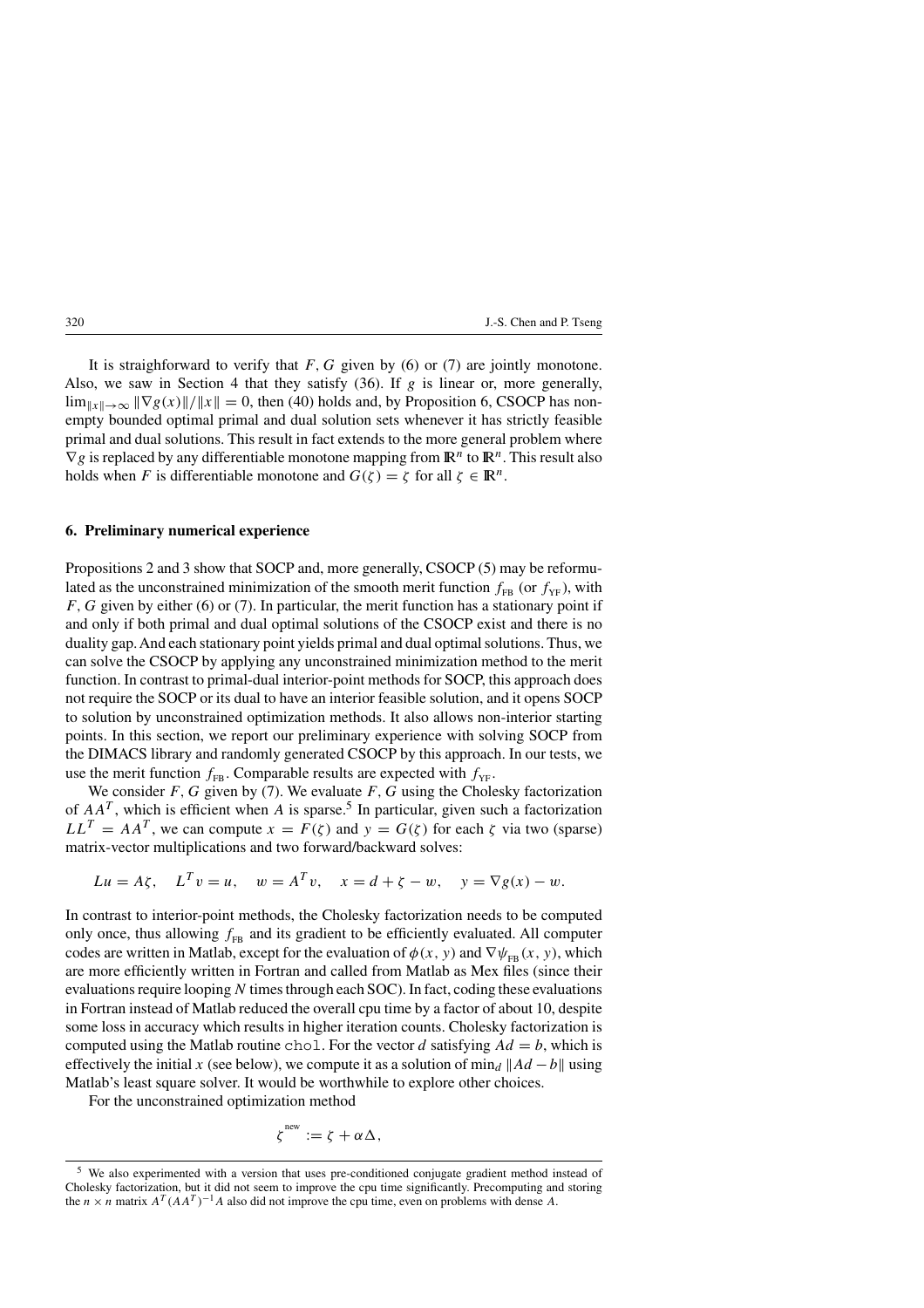we compute the direction  $\Delta$  by either the conjugate gradient (CG) method (using Polak-Ribiere or Fletcher-Reeve updates) or the BFGS method or the limited-memory BFGS (L-BFGS) method, and we compute the stepsize  $\alpha$  by the Armijo rule (with 1 as the initial trial stepsize, which is typically accepted) [5, 18, 38]. We do not enforce the Wolfe condition [18, Chapter 2] since it is expensive, requiring an extra gradient evaluation per stepsize. To ensure convergence, we revert to the steepest descent direction  $-\nabla f_{\text{FB}}(\zeta)$ whenever the current direction  $\Delta$  fails to satisfy the sufficient descent condition

$$
\nabla f_{\text{FB}}(\zeta)^T \Delta \leq -10^{-5} \|\nabla f_{\text{FB}}(\zeta)\| \|\Delta\|.
$$

The initial point is chosen to be  $\zeta^{init} = 0$ , so that  $x^{init} = d$  and  $y^{init} = c$ . It may be worthwhile to explore other choices. The method terminates when

$$
\max\{f_{FB}(\zeta), |x^T y|\} \le \text{accuracy},\tag{41}
$$

where accur is a user-specified solution accuracy. (The duality gap  $|x^T y|$  is added to facilitate comparison with interior-point methods.) The method requires 1 gradient evaluation and at least 1 function evaluation per iteration. This is the dominant computation for CG and L-BFGS.

# *6.1. Solving SOCP with sparse* A

We consider the special case of CSOCP where A is sparse and  $g(x) = c<sup>T</sup> x$  for some  $c \in \mathbb{R}^n$ . The test problems are drawn from the DIMACS Implementation Challenge library [39], a collection of nontrivial medium-to-large SOCP arising from applications. In our tests, L-BFGS is found to be clearly superior to CG and BFGS. Thus we focus on L-BFGS from here on. The recommended memory length of 5 [38, Section 9.1] is found to work the best. However, for the scaling matrix  $H^0 = \gamma I$ , the choice

$$
\gamma = \frac{1}{p^T q \cdot q^T q}
$$

is found to work better than the four choices used by Liu and Nocedal [32], including the recommended choice of  $\gamma = p^T q / q^T q$  [38, p. 226], where  $p := \zeta - \zeta^{\text{old}}$  and  $q := \nabla f_{\text{FB}}(\zeta) - \nabla f_{\text{FB}}(\zeta^{\text{old}})$ . We do not have a good explanation for this. We will refer to the above method as L-BFGS-Merit. We also tested an alternative implementation whereby the public-domain Fortran L-BFGS code of Nocedal (1990 version) [32], with default value of  $H^0$ , is called by Matlab as Mex files. Nocedal's code uses a stepsize procedure of Moré and Thuente, which enforces a curvature condition as well as sufficient descent. However, on the DIMACS problems, this alternative implementation requires more iterations and cpu time than L-BFGS-Merit to reach the same solution accuracy.

In our tests on the DIMACS problems, we find that L-BFGS-Merit can solve SOCP to low-medium accuracy ( $ac \text{--cur} \leq 1e-5$ ) fairly fast on problems where *n* is much bigger than m (in particular, nb, nb\_L2, nb\_L2\_bessel). This can be seen from the cpu times reported in Table 1, comparing L-BFGS-Merit with SeDuMi (Version 1.05) by Jos Sturm [46] with varying termination accuracy. SeDuMi is a primal-dual interiorpoint code that, in the benchmarking of Mittelmann [36, p. 424], is within a factor of 2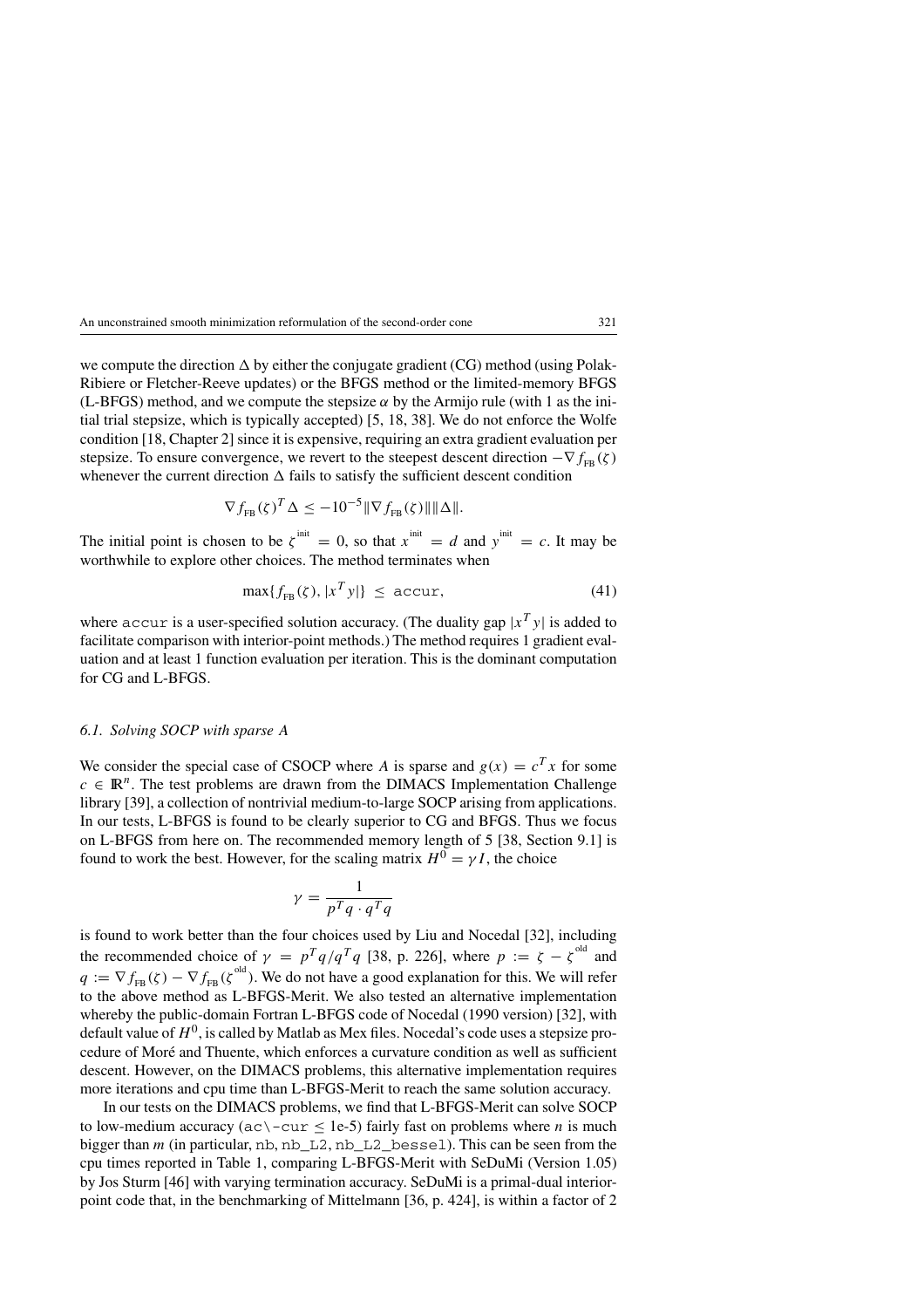| Problem      |           | SeDuMi                      | L-BFGS-Merit                              |  |
|--------------|-----------|-----------------------------|-------------------------------------------|--|
| name         | m, n      | <b>iter/cpu</b> (pars.eps)  | iter/cpu/minxy (accur)                    |  |
| nb           | 123, 2383 | 18/12.5 (1e-4)              | $67/2.0/-4e-4(1e-4)$                      |  |
|              |           | 19/13.7 (1e-5)              | $\overline{1042/33.5/-2e^{-4} (1e^{-5})}$ |  |
|              |           | 20/14.2 (1e-6)              | $> 5000$ iters (1e-6)                     |  |
| nb L2        | 123, 4195 | $10/14.7$ (1e-4)            | $279/18.0/-8e-5(1e-4)$                    |  |
|              |           | $11/16.2$ (1e-5)            | $330/19.7/-9e-6$ (1e-5)                   |  |
|              |           | $\overline{12/17.1}$ (1e-6) | $343/21.6/-5e-7(1e-6)$                    |  |
| nb_L2_bessel | 123, 2641 | $9/7.5$ (1e-4)              | $65/2.3/-4e-4(1e-4)$                      |  |
|              |           | $11/9.0$ (1e-5)             | $108/3.9/-4e-5(1e-5)$                     |  |
|              |           | 13/11.8 (1e-6)              | $108/3.9/-4e-5(1e-6)$                     |  |
|              |           | $15/13.2$ (1e-7)            | 197/6.6/-5e-7 (1e-7)                      |  |

**Table 1.** Performance of SeDuMi and L-BFGS-Merit on three DIMACS problems. (cpu times are in seconds on a Linux PC cluster, running Matlab 6.1)

of being the fastest at solving these problems. pars.eps is the user-specified solution accuracy for SeDuMi. Since L-BFGS-Merit does not maintain x and y to be in  $K$ , we also report the minimum spectral value of,  $x$  and  $y$  on termination (minxy). As shown in Table 1, L-BFGS-Merit requires more iterations than SeDuMi but less cpu time per iteration. For accuracy below 1e-6, L-BFGS-Merit is competitive with SeDuMi, but not at higher accuracy. The number of L-BFGS iterations is generally reasonable compared to those reported in [32, 38]. Figure 1 plots the merit function value versus iteration number on the problem nb. On the remaining DIMACS problems for which  $n < 4m$ , L-BFGS-Merit converges, but very slowly. For example, on  $nb_lL1$  (with  $m = 915$ ,  $n = 3176$ ), the left-hand side of (41) is still at 0.8 after 5000 L-BFGS iterations. Improving the convergence rate of L-BFGS on such problems is a topic for future study.

The above results, though limited, suggests that, for SOCP with  $n \gg m$  and lowto-medium solution accuracy, a merit function based method like L-BFGS-Merit *might* provide a viable alternative to interior-point methods. The merit function can also be



**Fig. 1.** Plot of Merit function value versus Iteration for L-BFGS-Merit on nb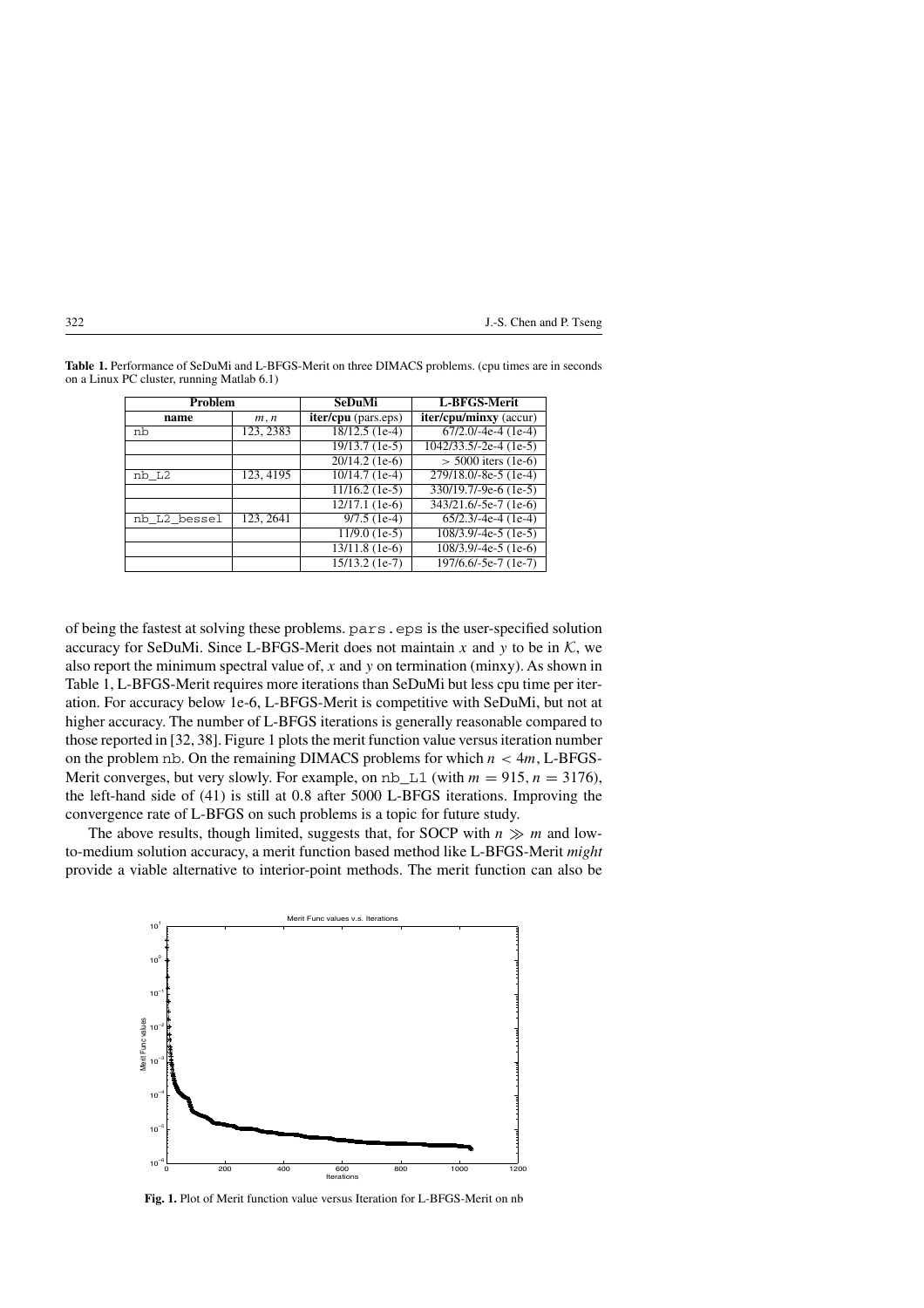combined with smoothing and nonsmooth Newton methods to improve the efficiency and robustness of the latter, as was done in the case of NCP [7, 8, 12, 17, 24, 27, 30].

#### *6.2. Solving CSOCP with dense* A

We consider the special case of CSOCP where A is dense. As we know of no benchmark CSOCP, we generated our own test problems. To make the problems more realistic, we consider a sum-of-norms problem [33, Section 2.2] with a convex regularization term added:

$$
\min_{w \ge 0} \sum_{i=1}^{M} ||A_i w - b_i|| + h(w),
$$

where  $A_i \in \mathbb{R}^{m_i \times \ell}$ ,  $b_i \in \mathbb{R}^{m_i}$ , and  $h : \mathbb{R}^{\ell} \to \mathbb{R}$  is a convex twice continuously differentiable function. We transform this problem into the following CSOCP:

minimize 
$$
\sum_{i=1}^{M} z_i + h(w)
$$
  
subject to  $A_i w + s_i = b_i$ ,  $(z_i, s_i) \in \mathcal{K}^{m_i+1}$ ,  $i = 1, ..., M$ ,  $w \ge 0$ .

In our tests, we generate each  $m_i$  randomly from {2, 3, ...,  $r$ } ( $r \ge 2$ ), and generate each entry of  $A_i$  and  $b_i$  randomly according to a uniform distribution from the interval [-1, 1] and [-5, 5], respectively. Thus, the constraint matrix is dense if, say,  $\ell \ge m =$  $m_1 + \cdots + m_M$ . We use either linear  $h(w) = c^T w$  with  $c = (1, ..., 1)^T$  (an SOCP) or cubic  $h(w) = c^T w + \frac{1}{3} ||w||_3^3$ , where  $|| \cdot ||_3$  denotes the 3-norm.

The problem parameters and the performance of L-BFGS-Merit are reported in Table 2. For comparison, we also report the performances of SeDuMi for linear h and of the BFGS and CG methods, referred to as CG-Merit and BFGS-Merit, for cubic h. For termination, pars.eps in SeDuMi and accur in L-BFGS-Merit, BFGS-Merit, CG-Merit are both set to 1e-3. From Table 2, we see that L-BFGS-Merit is consistently faster than BFGS-Merit and CG-Merit. We also ran the methods with accur set to 1e-6, and the same trend is observed, with iteration count and cpu time for L-BFGS-Merit increasing by at most a factor of 2. Although BFGS-Merit has fewer iterations on some problems, its cpu time is higher due to the expensive BFGS update. Interestingly,

|               |          | linear $h$ |                  | cubic $h$             |                 |                  |
|---------------|----------|------------|------------------|-----------------------|-----------------|------------------|
| Problem       |          | SeDuMi     | L-BFGS-<br>Merit | <b>BFGS-</b><br>Merit | <b>CG-Merit</b> | L-BFGS-<br>Merit |
| $\ell, M, r$  | m, n     | iter/cpu   | iter/cpu         | iter/cpu              | iter/cpu        | iter/cpu         |
| 250,10,10     | 64.324   | 11/0.3     | 789/2.8          | 256/6.1               | 1344/4.7        | 427/1.6          |
| 250,50,10     | 312.612  | 9/2.1      | 1005/12.2        | 1197/108.1            | 13722/186.3     | 491/8.2          |
| 250,10,50     | 318,578  | 10/2.2     | 2144/27.5        | 1004/84.4             | 783/112.2       | 206/3.5          |
| 500,10,10     | 56.566   | 11/0.5     | 2548/11.1        | 352/24.6              | 1703/6.6        | 497/2.4          |
| 500,50,10     | 283,833  | 11/3.8     | 636/8.6          | 546/85.1              | 3173/69.0       | 700/12.4         |
| 500,10,50     | 246,756  | 12/3.3     | 283/3.2          | 272/36.3              | 1290/23.0       | 371/5.6          |
| 1000, 10, 100 | 611,1621 | 14/31.1    | 332/18.0         | 343/207.8             | 7561/550.9      | 317/24.8         |

**Table 2.** Performance of SeDuMi, L-BFGS-Merit, BFGS-Merit, CG-Merit on regularized sum-of-norms problems. (cpu times are in seconds on an HP DL360 workstation, running Matlab 6.5.1 under Red Hat Linux 3.3).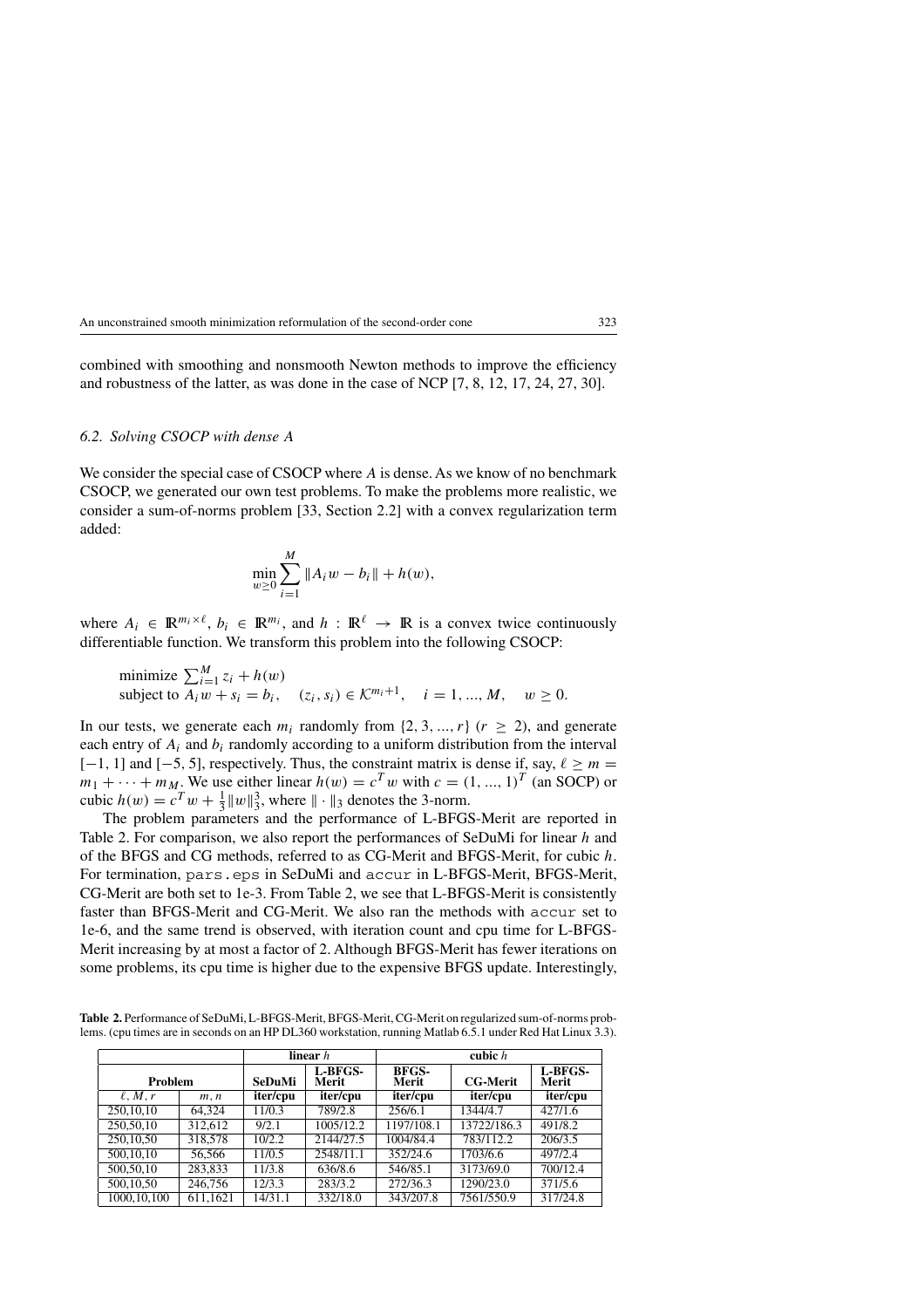L-BFGS-Merit has faster convergence for nonlinear  $h$  than for linear  $h$ . Perhaps the added cubic term further pushes some components of  $w$  towards zero and thus accelerates convergence. For linear h, L-BFGS-Merit is slower than SeDuMi except on the last two problems where  $\ell$  and r are largest. We do not have a good explanation for this. Perhaps this depends on the number of SOC constraints that are active at an optimal solution. Further studies are needed.

In general, the merit function approach seems to be practical for solving CSOCP, especially when  $g$  is nonlinear (for which few practical methods exist) and low-accuracy solutions suffice.

#### **7. Conclusions and final remarks**

We have shown that, analogous to the NCP case, the SOCCP  $(1)$ ,  $(2)$ ,  $(3)$  can be reformulated as an unconstrained smooth minimization problem using the merit function  $f_{FB}$ given by (12), (15) or  $f_{YF}$  given by (13), (16). Moreover, analogous to the NCP and SDCP cases, if  $\nabla F(\zeta)$  and  $-\nabla G(\zeta)$  are column monotone, then either  $\zeta$  is a global minimum of  $f_{FB}$  and  $f_{YF}$  or it is not a stationary point. In the latter case, if  $\nabla G(\zeta)$ is invertible, then a  $\nabla F$ -free descent direction at  $\zeta$  can be found. In addition, we give conditions under which  $f_{YF}$  has bounded level sets or provides a global error bound on the distance to a solution. Preliminary numerical experience with solving SOCP and CSOCP is reported. As a direction for future research, it would be interesting to extend to SOCCP other NCP merit functions and associated solution methods, such as those surveyed in [47].

For the CSOCP (5), an alternative merit function to  $f_{FB}$ , as suggested by one referee, is

$$
\hat{f}(x,\lambda) := \psi_{FB}(x,\nabla g(x) - A^T \lambda) + \frac{1}{2} ||Ax - b||^2.
$$

A drawback of this merit function is that the variables have dimension  $n + m$  instead of  $n$ . It is also more sensitive to scaling of  $A$  and  $b$ . Interestingly, this merit function has a similar property as  $f_{FB}$  in that every stationary point is a least-square solution of CSOCP. In particular, if  $(x, \lambda)$  is a stationary point of  $\hat{f}$ , then

$$
0 = \nabla_{x} \hat{f}(x, \lambda) = \nabla_{x} \psi_{\text{FB}}(x, \hat{y}) + \nabla^{2} g(x) \nabla_{y} \psi_{\text{FB}}(x, \hat{y}) + A^{T} (Ax - b),
$$
  
\n
$$
0 = \nabla_{\lambda} \hat{f}(x, \lambda) = A \nabla_{y} \psi_{\text{FB}}(x, \hat{y}),
$$

where  $\hat{y} = \nabla g(x) - A^T \lambda$ . Multiplying the first equation on the left by  $\nabla_y \psi_{FB}(x, \hat{y})^T$ yields

$$
0 = \nabla_{\mathbf{y}} \psi_{\text{FB}}(x, \hat{\mathbf{y}})^T \nabla_{x} \psi_{\text{FB}}(x, \hat{\mathbf{y}}) + \nabla_{\mathbf{y}} \psi_{\text{FB}}(x, \hat{\mathbf{y}})^T \nabla^2 g(x) \nabla_{\mathbf{y}} \psi_{\text{FB}}(x, \hat{\mathbf{y}}).
$$

Using  $\nabla^2 g(x)\geq0$  and Lemma 6(b), this implies  $\psi_{FB}(x, \hat{y})=0$  and hence  $\nabla_x\psi_{FB}(x, \hat{y})=0$  $\nabla_y \psi_{FB}(x, \hat{y}) = 0$ . Then the first equation yields  $A^T(Ax - b) = 0$ , so  $||Ax - b||^2$  is at minimum value. Thus, if  $Ax = b$  is consistent, then every stationary point of  $\hat{f}$  is a primal-dual optimal solution pair of CSOCP.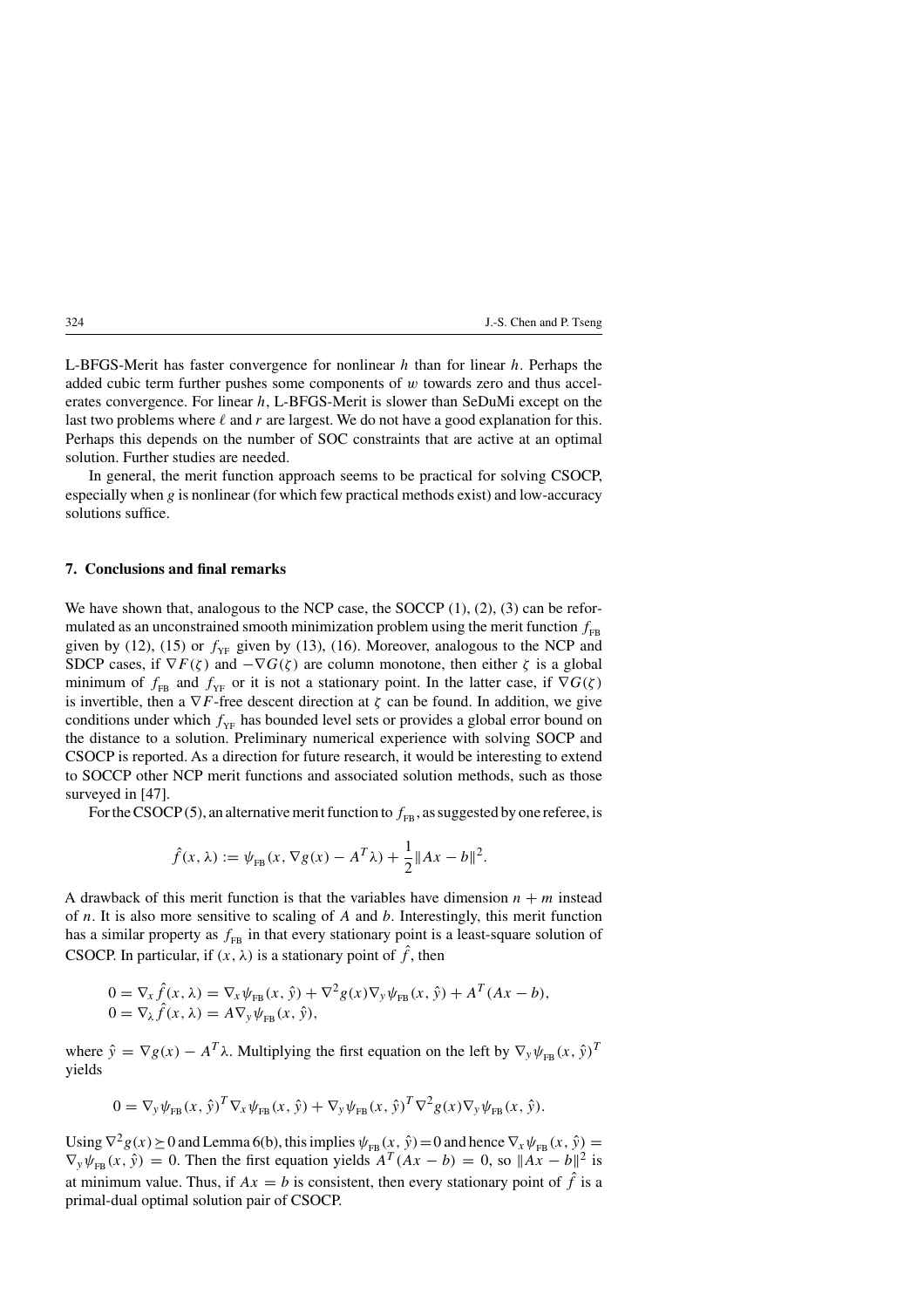Finally, since  $x \in \mathcal{K}^n$  if and only if  $L_x \succeq O$ , we might ask whether (1) with  $\mathcal{K} = \mathcal{K}^n$ is equivalent to

$$
L_x \geq 0, \quad L_y \geq 0, \quad \langle L_x, L_y \rangle = 0,\tag{42}
$$

where  $\langle A, B \rangle = \text{tr}[A^T B]$  for  $A, B \in \mathbb{R}^{n \times n}$ . If this were true, then we can construct new merit functions for SOCCP by composing merit functions for SDCP [50, 53] with the *linear* mapping  $(x, y) \mapsto (L_x, L_y)$ . However, it can be seen that (42) is equivalent to

$$
x_1 \ge ||x_2||
$$
,  $y_1 \ge ||y_2||$ ,  $nx_1y_1 + 2x_2^T y_2 = 0$ .

The two inequalities imply  $x_1y_1 \ge 0$  and  $x_1y_1 + x_2^T y_2 \ge 0$ . Then the equality  $0 =$  $(n-2)x_1y_1 + 2(x_1y_1 + x_2^T y_2)$  yields, for  $n > 2$ ,  $x_1y_1 = x_2^T y_2 = 0$ . Thus, for  $n > 2$ , (42) implies (1) but not conversely. In particular,  $x = (1, 1, 0)^T$ ,  $y = (1, -1, 0)^T$  satisfy (1) but not (42).

*Acknowledgements.* We thank two anonymous referees for their careful reading of this paper and their helpful comments.

#### **References**

- 1. Alizadeh, F., Goldfarb, D.: Second-order cone programming. Math. Program. **95**, 3–51 (2003)
- 2. Alizadeh, F., Schmieta, S.: Symmetric cones, potential reduction methods, and word-by-word extensions. In: Wolkowicz, H., Saigal, R.,Vandenberghe, L., (eds.), Handbook of Semidefinite Programming, Kluwer, Boston, 2000, pp. 195–233
- 3. Andersen, E.D., Roos, C., Terlaky, T.: On implementing a primal-dual interior-point method for conic quadratic optimization. Math. Program. Ser. B, **95**, 249–277 (2003)
- 4. Benson, H.Y., Vanderbei, R.J.: Solving problems with semidefinite and related constraints using interiorpoint methods for nonlinear programming. Math. Program. Ser. B, **95**, 279–302 (2003)
- 5. Bertsekas, D.P.: Nonlinear Programming. 2nd ed., Athena Scientific, Belmont, 1999
- 6. Chen, X.-D., Sun, D., Sun, J.: Complementarity functions and numerical experiments for second-order cone complementarity problems. Comput. Optim. Appl. **25**, 39–56 (2003)
- 7. De Luca, T., Facchinei, F., Kanzow, C.: A semismooth equation approach to the solution of nonlinear complementarity problems. Math. Program. **75**, 407–439 (1996)
- 8. Facchinei, F., Kanzow, C.: A nonsmooth inexact Newton method for the solution of large-scale nonlinear complementarity problems. Math. Program. **76**, 493–512 (1997)
- 9. Facchinei, F., Pang, J.-S.: Finite-Dimensional Variational Inequalities and Complementarity Problems, Volumes I and II. Springer-Verlag, New York, 2003
- 10. Facchinei, F., Soares, J.: A new merit function for nonlinear complementarity problems and a related algorithm. SIAM J. Optim. **7**, 225–247 (1997)
- 11. Faraut, U., Kor´anyi, A.: Analysis on Symmetric Cones. Oxford Mathematical Monographs, Oxford University Press, New York, 1994
- 12. Ferris, M.C., Kanzow, C., Munson, T.S.: Feasible descent algorithms for mixed complementarity problems. Math. Program. **86**, 475–497 (1999)
- 13. Ferris, M.C., Pang, J.-S., Engineering and economic applications of complementarity problems. SIAM Rev. **39**, 669–713 (1997)
- 14. Ferris, M.C., Pang, J.-S., (eds.): Complementarity and Variational Problems: State of the Art. SIAM Publications, Philadelphia, 1996
- 15. Ferris, M.C., Mangasarian, O.L., Pang, J.-S., eds.: Complementarity: Applications, Algorithms and Extensions. Kluwer Academic Publishers, Dordrecht, 2001
- 16. Fischer, A.: A special Newton-type optimization methods. Optim. **24**, 269–284 (1992)
- 17. Fischer, A.: Solution of the monotone complementarity problem with locally Lipschitzian functions. Math. Program. **76**, 513–532 (1997)
- 18. Fletcher, R.: Practical Methods of Optimization. 2nd ed., Wiley-Interscience, Chichester, 1987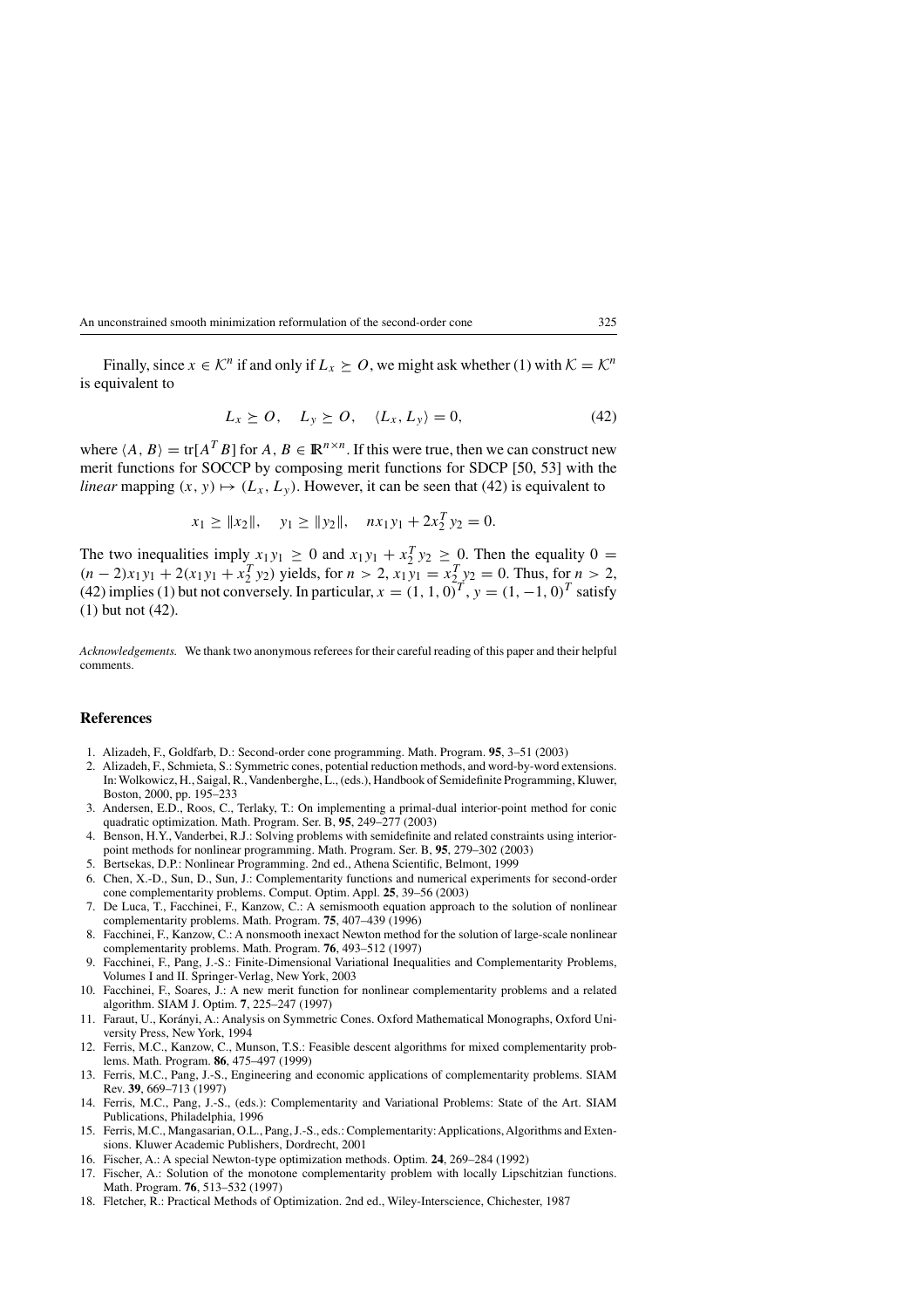- 19. Fukushima, M., Luo, Z.-Q., Tseng, P.: Smoothing functions for second-order cone complementarity problems. SIAM J. Optim. **12**, 436–460 (2002)
- 20. Geiger, C., Kanzow, C.: On the resolution of monotone complentarity problems. Comput. Optim. Appl. **5**, 155–173 (1996)
- 21. Hayashi, S., Yamaguchi, T., Yamashita, N., Fukushima, M.: A matrix splitting method for symmetric affine second-order cone complementarity problems. Report, Department of Applied Mathematics and Physics, Kyoto University, Kyoto, Japan, June 2003; revised February 2004; to appear in J. Comput. Appl. Math.
- 22. Hayashi, S.,Yamashita, N., Fukushima, M.: A combined smoothing and regularization method for monotone second-order cone complementarity problems. SIAM J. Optim. **15**, 593–615 (2005)
- 23. Isac, G.: Complementarity Problems. Springer-Verlag, Berlin, 1992
- 24. Jiang, H., Qi, L.: A new nonsmooth equations approach to nonlinear complementarities. SIAM J. Control Optim. **35**, 178–193 (1997)
- 25. Kanzow, C.: An unconstrained optimization technique for large scale linearly constrained convex minimization problems. Comput. **53**, 101–117 (1994)
- 26. Kanzow, C.: Nonlinear complementarity as unconstrained optimization. J. Optim. Theory Appl. **88**, 139– 155 (1996)
- 27. Kanzow, C.: Global optimization techniques for mixed complementarity problems. J. Global Optim. **16**, 1–21 (2000)
- 28. Kanzow, C., Fukushima, M.: Solving box constrained variational inequalities by using the natural residual with D-gap function globalization. Oper. Res. Letters **23**, 45–51 (1998)
- 29. Kanzow, C., Kleinmichel, H.: A class of Newton-type methods for equality and inequality constrained optimization. Optim. Methods Softw. **5**, 173–198 (1995)
- 30. Kanzow, C., Pieper, H.: Jacobian smoothing methods for nonlinear complementarity problems. SIAM J. Optim. **9**, 342–373 (1999)
- 31. Kanzow, C., Yamashita, Y., Fukushima, M.: New NCP functions and their properties. J. Optim. Theory Appl. **97**, 115–135 (1997)
- 32. Liu, D.C., Nocedal, J.: On the limited memory BFGS method for large scale optimization. Math. Program. **45**, 503–528 (1989)
- 33. Lobo, M.S., Vandenberghe, L., Boyd, S., Lebret, H.: Application of second-order cone programming. Lin. Algeb. Appl. **284**, 193–228 (1998)
- 34. Luo, Z.-Q., Tseng, P.: A new class of merit functions for the nonlinear complementarity problem. In: Ferris, M.C., Pang, J.-S., (eds.), Complementarity and Variational Problems: State of the Art, SIAM Publications, Philadelphia, 1997, pp. 204–225
- 35. Mangasarian, O.L., Solodov, M.V.: Nonlinear complementarity as unconstrained and constrained minimization. Math. Program. **62**, 277–297 (1993)
- 36. Mittelmann, H.D.:An independent benchmarking of SDP and SOCP solvers. Math. Program. **95**, 407–430 (2003)
- 37. Monteiro, R.D.C., Tsuchiya, T.: Polynomial convergence of primal-dual algorithms for the second-order cone programs based on the MZ-family of directions. Math. Program. **88**, 61–83 (2000)
- 38. Nocedal, J., Wright, S.J.: Numerical Optimization. Springer-Verlag, New York, 1999
- 39. Pataki, G., Schmieta, S.: The DIMACS library of semidefinite-quadratic-linear programs. Preliminary draft, Computational Optimization Research Center, Columbia University, New York, July 2002. http://dimacs.rutgers.edu/Challenges/Seventh/Instances/
- 40. Peng, J.-M.: Equivalence of variational inequality problems to unconstrained minimization. Math. Program. **78**, 347–355 (1997)
- 41. Qi, L.: Regular pseudo-smooth NCP and BVIP functions and globally and quadratically convergent generalized Newton methods for complementarity and variational inequality problems. Math. Oper. Res. **24**, 440–471 (1999)
- 42. Schmieta, S.,Alizadeh, F.:Associative and Jordan algebras, and polynomial time interior-point algorithms for symmetric cones. Math. Oper. Res. **26**, 543–564 (2001)
- 43. Sim, C.-K., Sun, J., Ralph, D.: A note on the Lipschitz continuity of the gradient of the squared norm of the matrix-valued Fischer-Burmeister function. Report, Department of Mathematics, National University of Singapore, Singapore, November 2004; submitted to Math. Program.
- 44. Sim, C.-K., Zhao, G.: A note on treating a second order cone program as a special case of a semidefinite program. Math. Program. **102**, 609–613 (2005)
- 45. Solodov, M.V.: Implicit Lagrangian. In: Floudas, C., Pardalos, P., (eds.), Encyclopedia of Optimization. Kluwer Academic Publishers, Dordrecht, 1999
- 46. Sturm, J.F.: Using Sedumi 1.02, A Matlab<sup>∗</sup> toolbox for optimization over symmetric cones (updated for Version 1.05). Report, Department of Econometrics, Tilburg University, Tilburg, The Netherlands,August 1998–October 2001